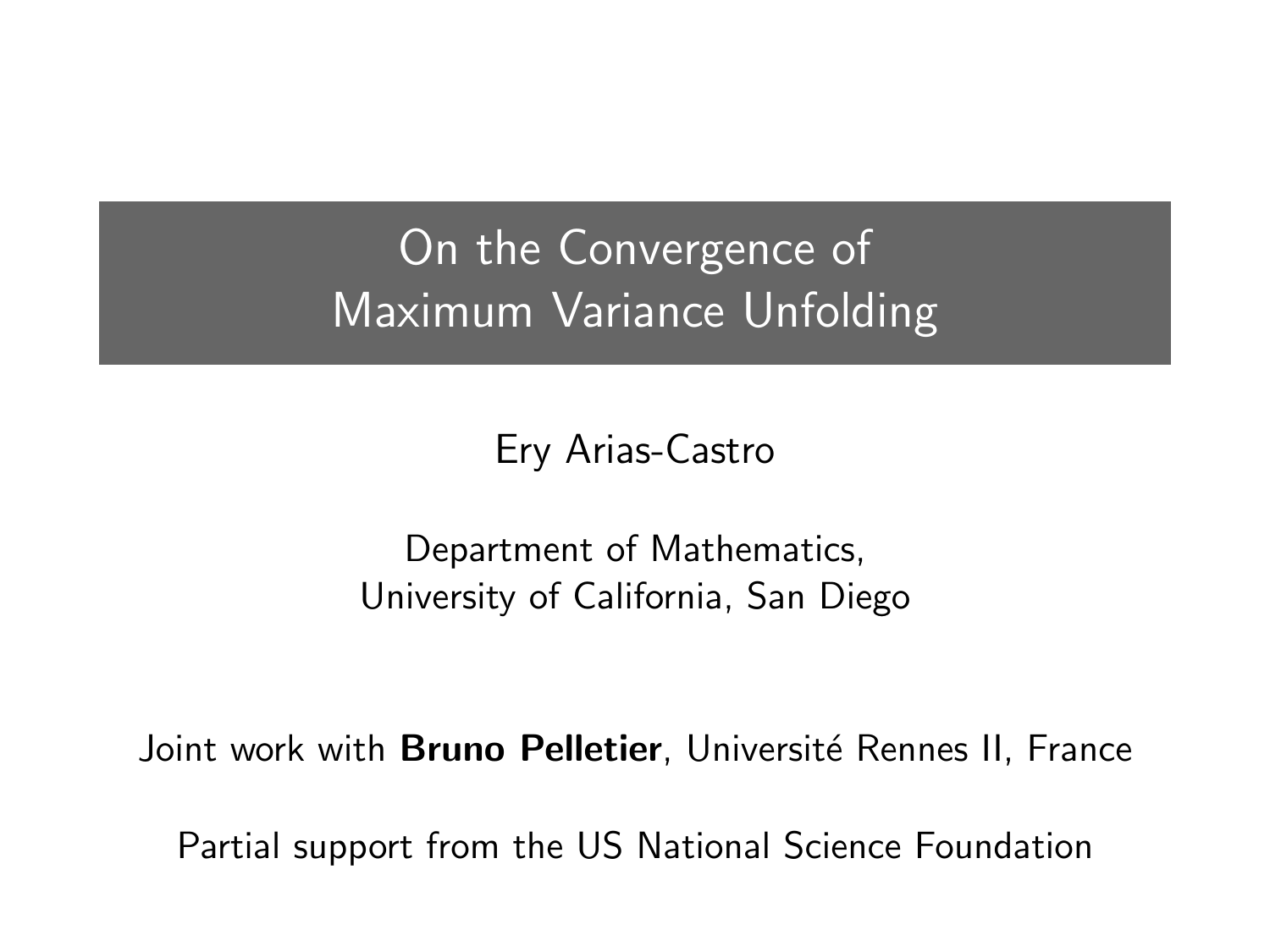The problem of reducing the dimension of the data is a basic problem in statistics and machine (unsupervised) learning.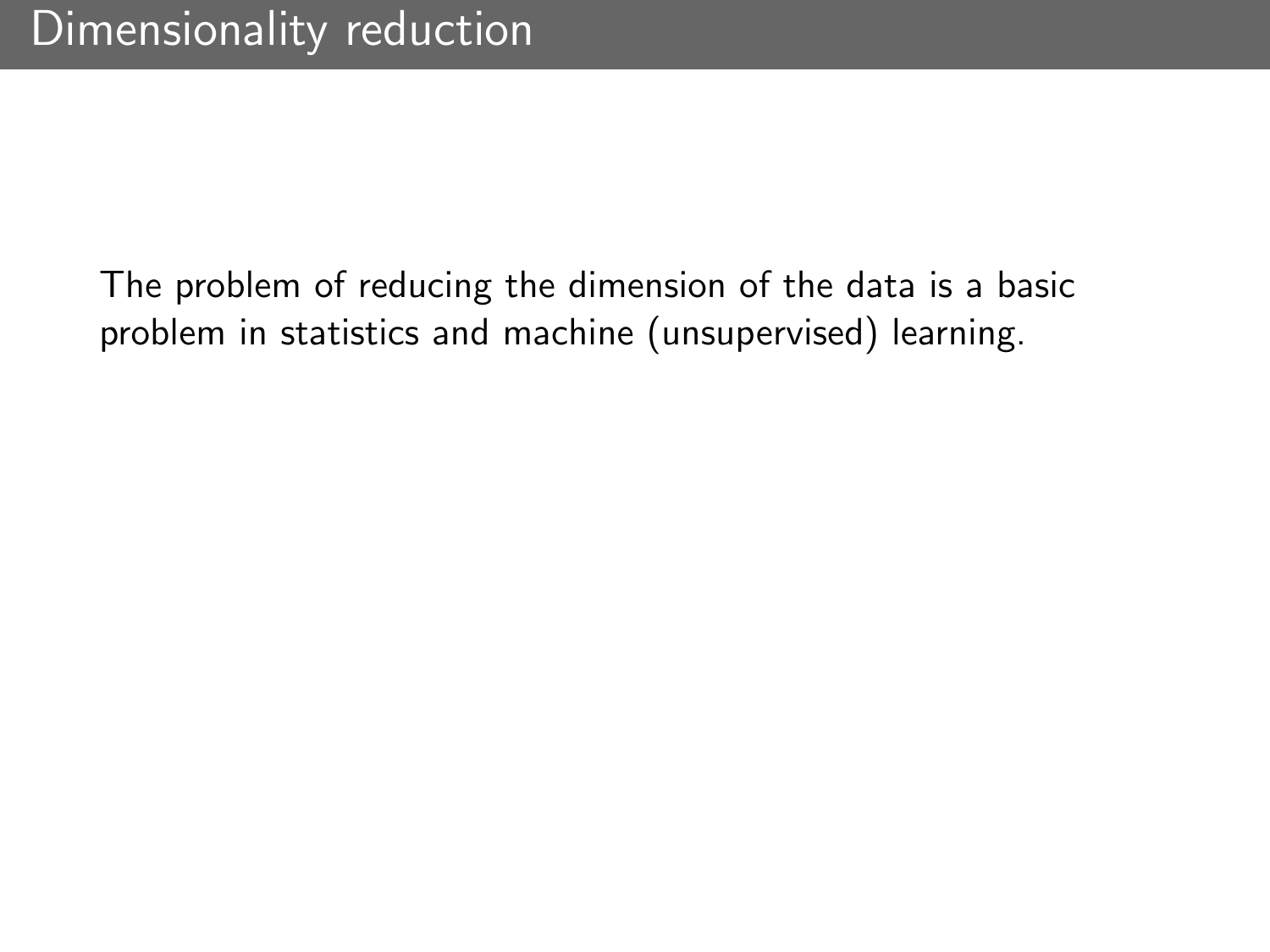The problem of reducing the dimension of the data is a basic problem in statistics and machine (unsupervised) learning. Suppose we observe points  $x_1, \ldots, x_n \in \mathbb{R}^p$ . The goal is to reduce

the dimension from p to  $d < p$ .

By this we mean to find a *meaningful* embedding

$$
x_i \in \mathbb{R}^p \to y_i \in \mathbb{R}^d
$$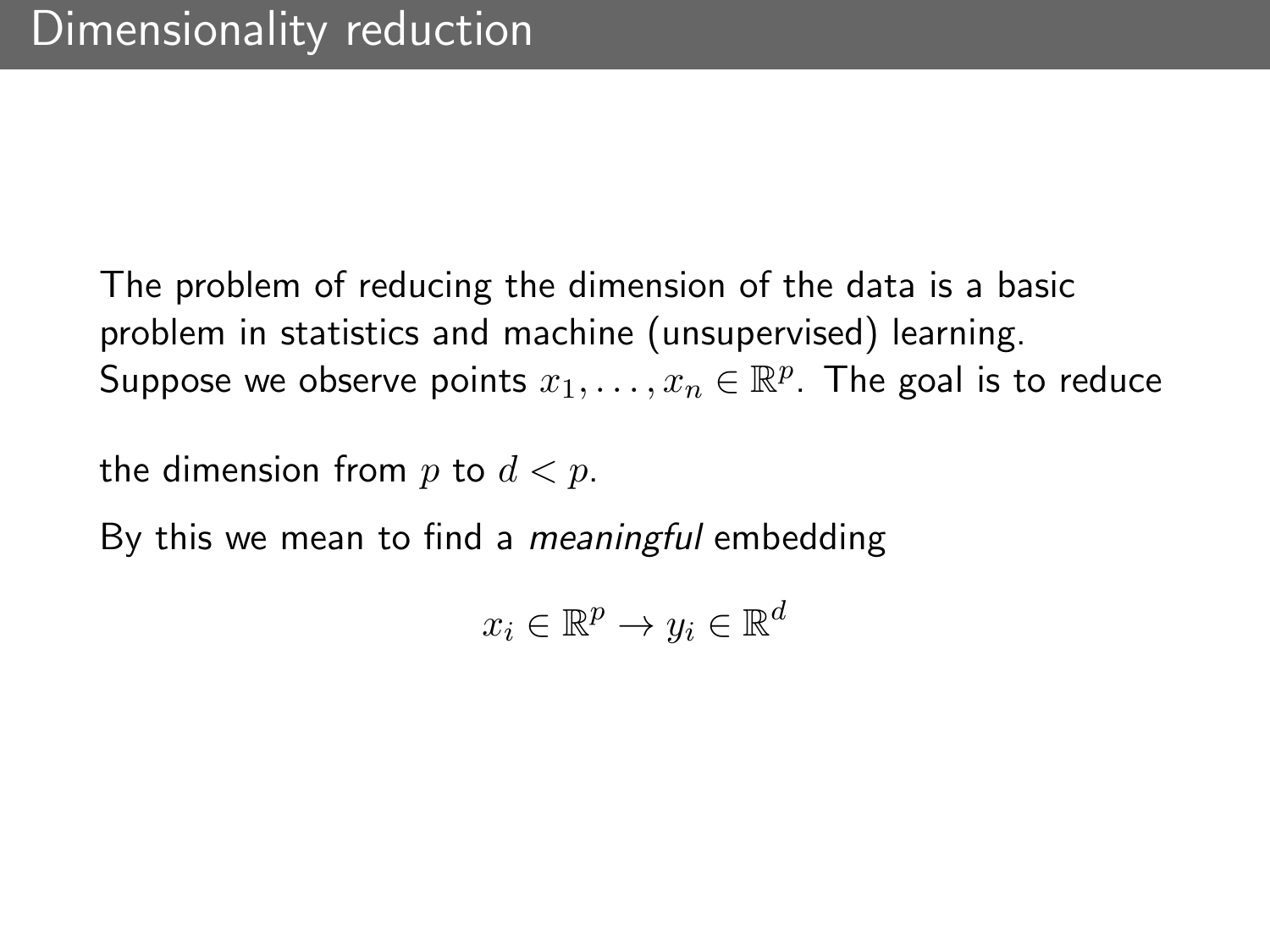The most classical methods, PCA/MDS, are tailored to the case where  $x_1, \ldots, x_n$  lie in the vicinity of an affine surface.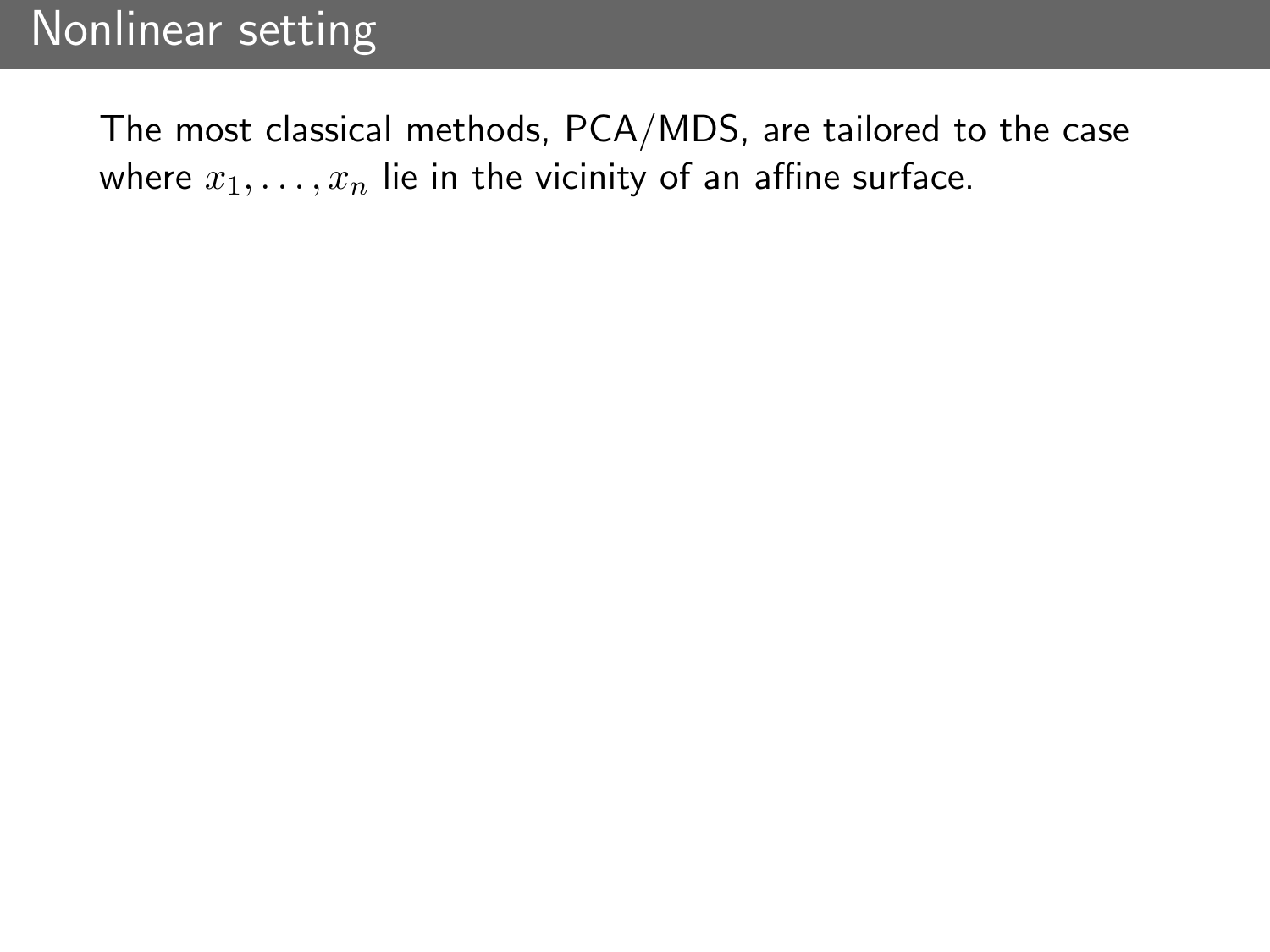The most classical methods, PCA/MDS, are tailored to the case where  $x_1, \ldots, x_n$  lie in the vicinity of an affine surface.

In modern settings, we suppose that the data points  $x_1, \ldots, x_n$  lie in the vicinity of a curved submanifold,  $M$ .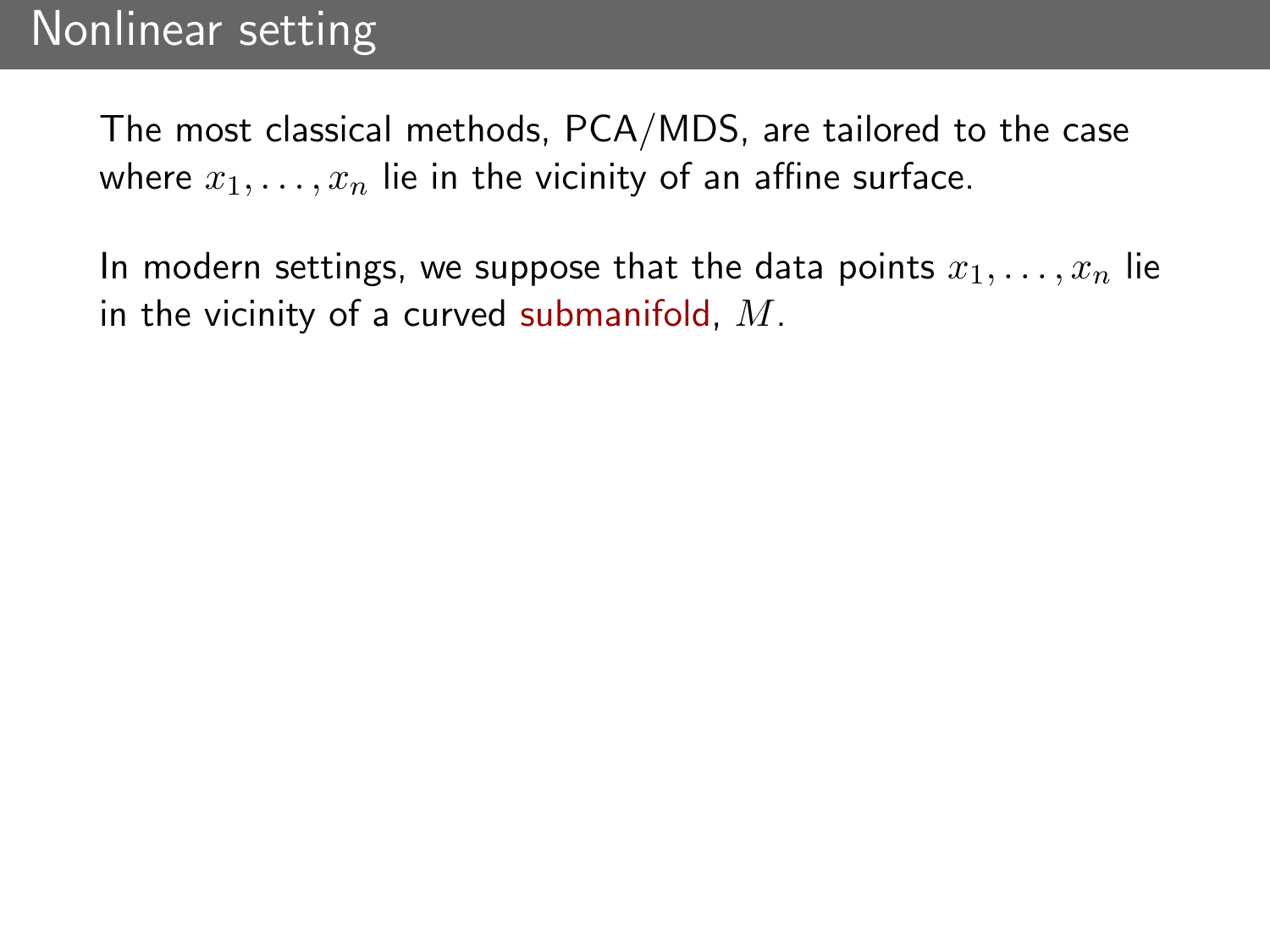The most classical methods, PCA/MDS, are tailored to the case where  $x_1, \ldots, x_n$  lie in the vicinity of an affine surface.

In modern settings, we suppose that the data points  $x_1, \ldots, x_n$  lie in the vicinity of a curved submanifold,  $M$ .

The **intrinsic distance** on  $M$  is defined as:

$$
\delta_M(x, x') = \inf\{t : \exists \gamma : [0, t] \to M, \text{ 1-Lipschitz} \text{ with } \gamma(0) = x \text{ and } \gamma(t) = x'\}.
$$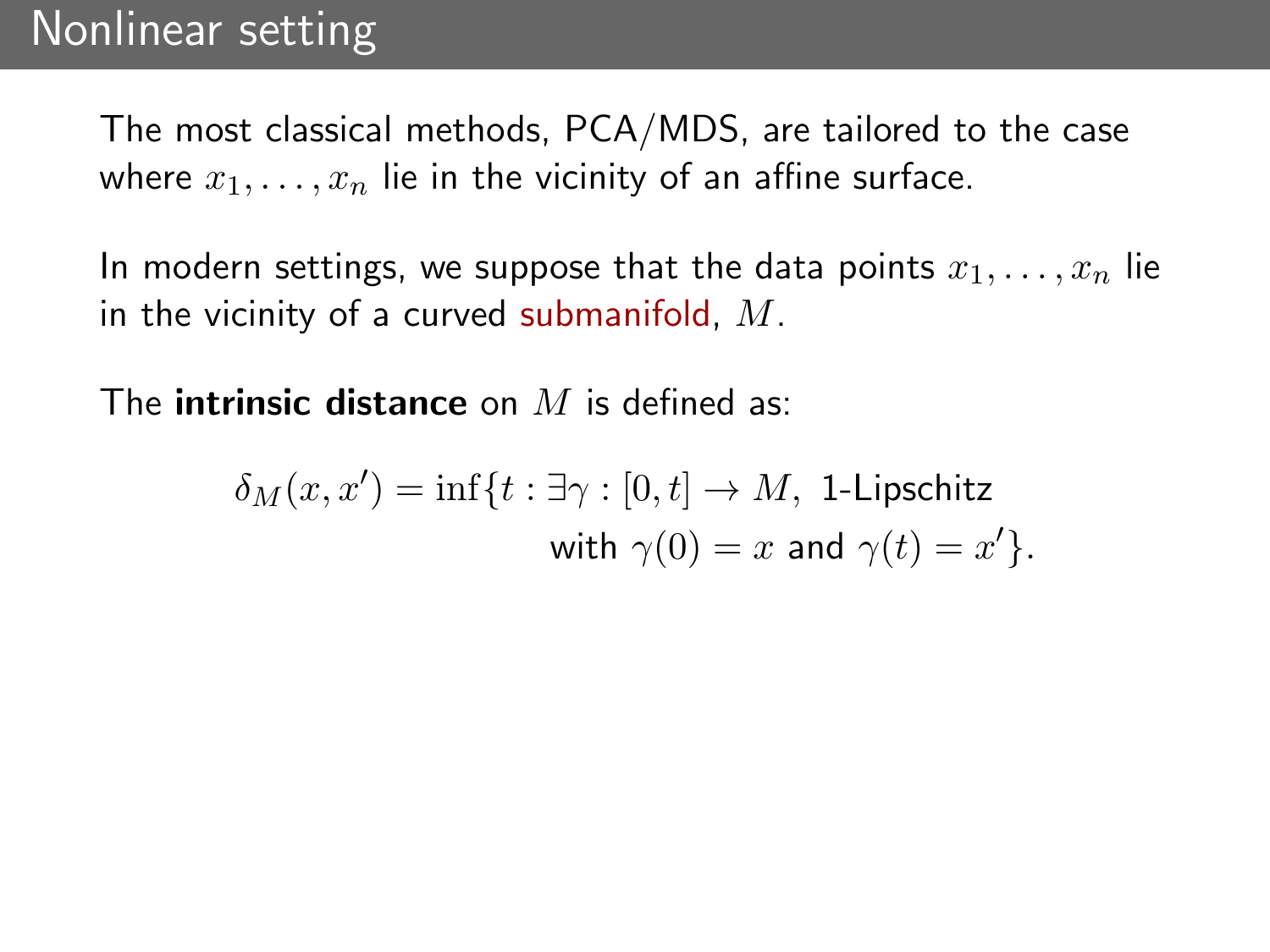The most classical methods, PCA/MDS, are tailored to the case where  $x_1, \ldots, x_n$  lie in the vicinity of an affine surface.

In modern settings, we suppose that the data points  $x_1, \ldots, x_n$  lie in the vicinity of a curved submanifold,  $M$ .

The **intrinsic distance** on M is defined as:

$$
\delta_M(x,x')=\inf\{t:\exists\gamma:[0,t]\to M,\text{ 1-Lipschitz}\\ \text{with }\gamma(0)=x\text{ and }\gamma(t)=x'\}.
$$

The **goal** is to find an embedding,  $x_i \rightarrow y_i$ , that preserves the intrinsic pairwise distances as much as possible:

$$
\delta_M(x_i, x_j) \approx ||y_i - y_j||, \quad \forall i, j,
$$

where  $\|\cdot\|$  denotes the Euclidean norm.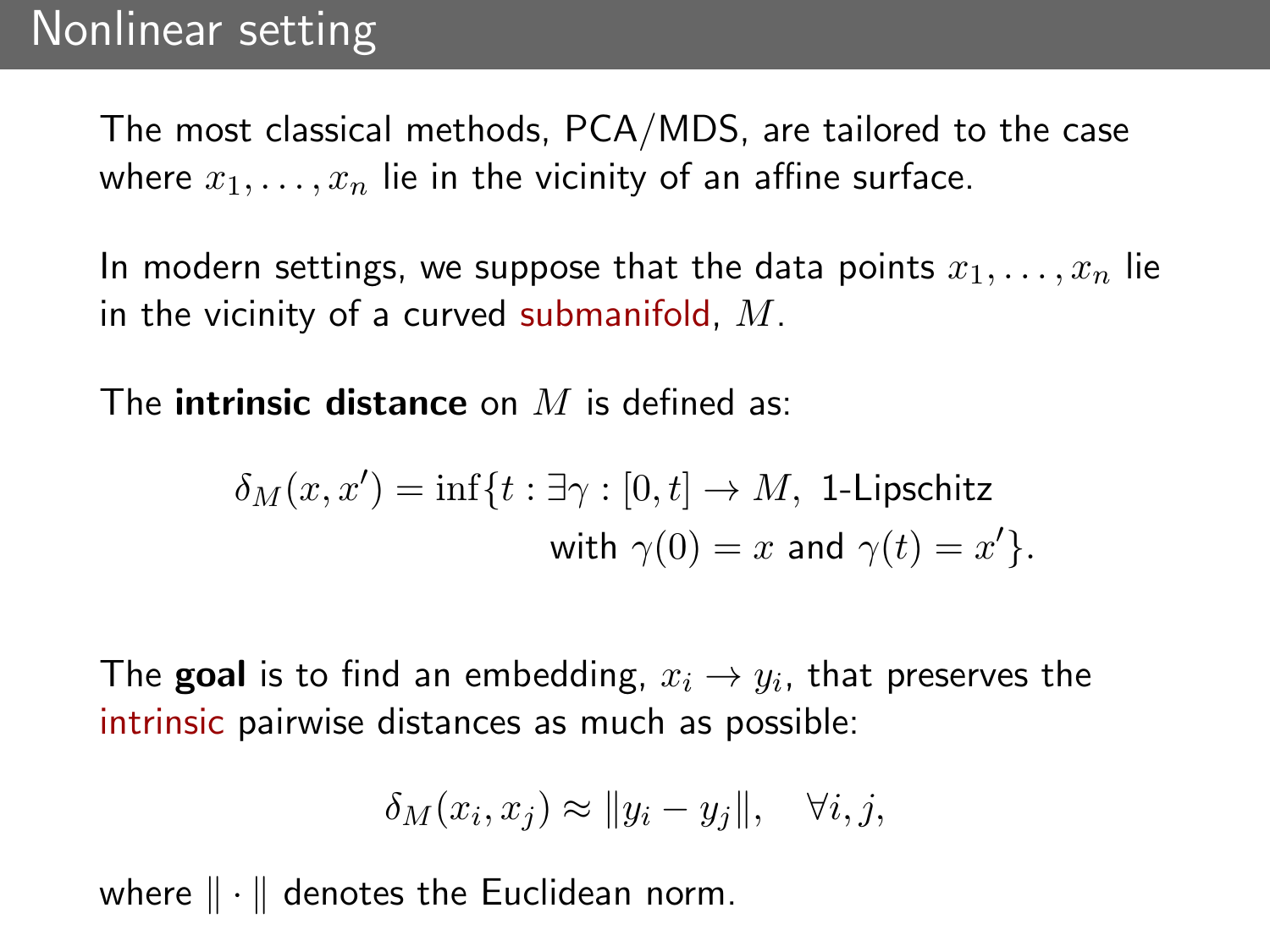### Literature

- Self-Organazing Maps, Kohonen (1984)
- **Principal Surfaces, Hastie (1984)**
- Kernel PCA, Schölkopf, Smola and Muller (1999)
- **I** Isomap, Tenebaum, de Silva and Langford (2000)
- **Local Linear Embedding, Roweis and Saul (2000)**
- Laplacian Eigenmaps, Belkin and Niyogi (2003)
- Manifold Charting, Brand (2003)
- Hessian Eigenmaps, Donoho and Grimes (2003)
- Local Tangent Space Alignment, Zhang and Zha (2004)
- Max Variance Unfolding, Weinberger and Saul (2004)
- Diffusion Maps, Coifman and Lafon (2006)
- ... and many more!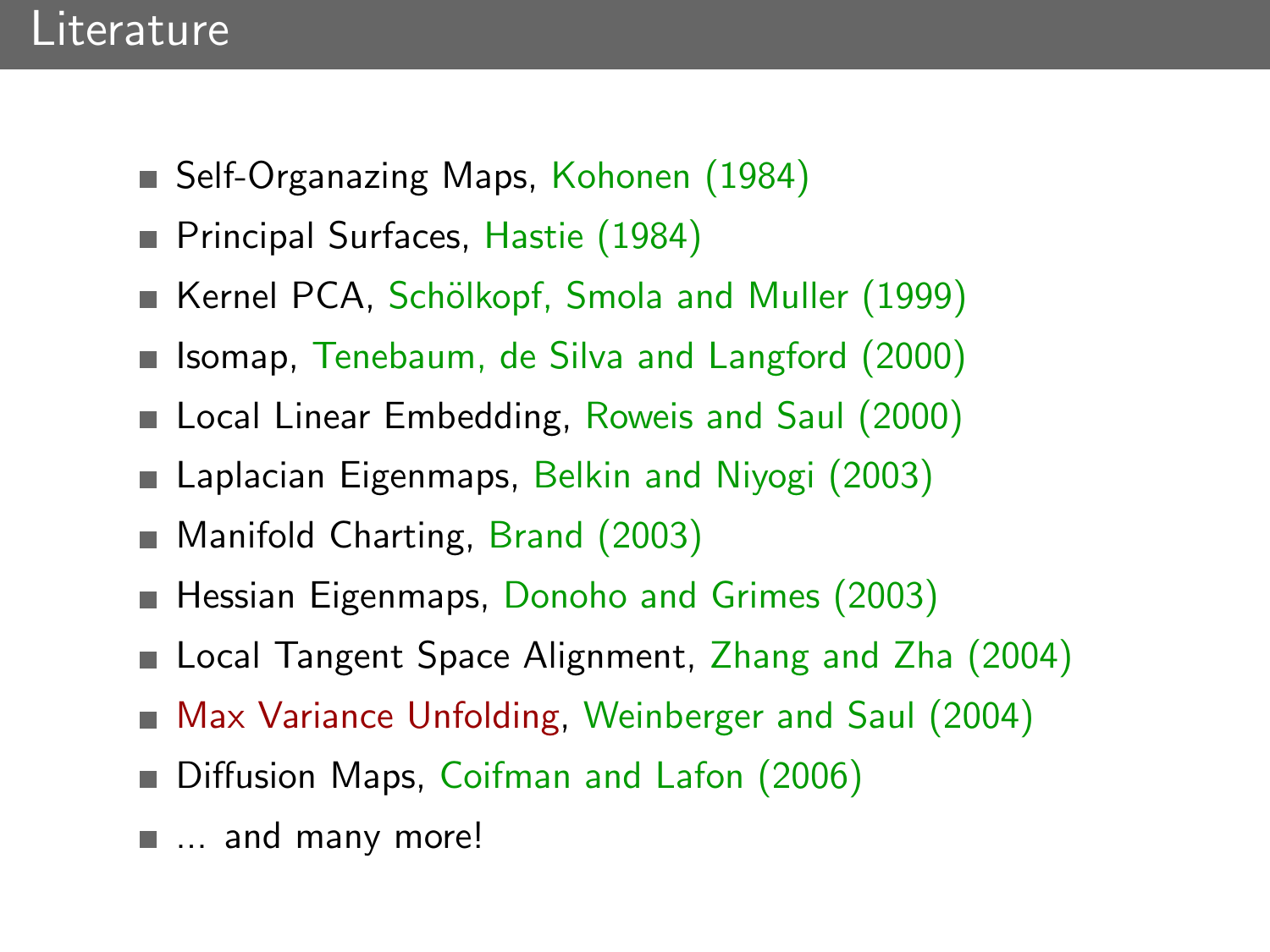A number of these methods have some convergence guarantees of some sort, for example:

- **Isomap** (Bernstein et al, 2000)
- **Laplacian Eigenmaps (with some implications for LLE)** (Belkin and Niyogi, 2005; Gin´e and Koltchinskii, 2006; Hein et al., 2005; Singer, 2006; von Luxburg et al., 2008)
- LTSA (Smith, Huo and Zha, 2008)
- A discrete HLLE was analyzed by Ye and Zhi  $(2012)$
- $\blacksquare$  LLE was analyzed by Goldberg and Ritov (2012) for the problem of conformal embedding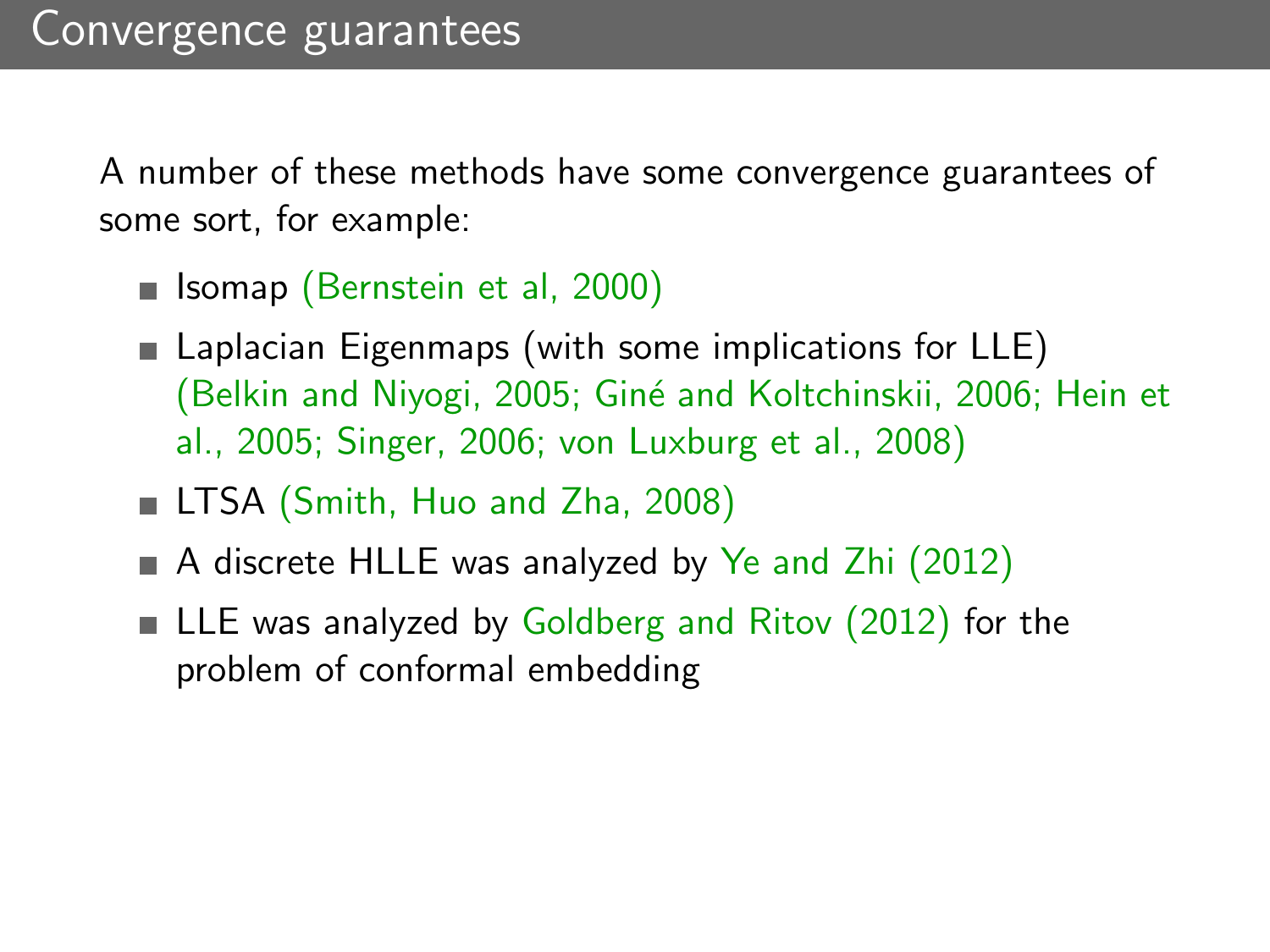A number of these methods have some convergence guarantees of some sort, for example:

- **Isomap** (Bernstein et al, 2000)
- **Laplacian Eigenmaps (with some implications for LLE)** (Belkin and Niyogi, 2005; Giné and Koltchinskii, 2006; Hein et al., 2005; Singer, 2006; von Luxburg et al., 2008)
- LTSA (Smith, Huo and Zha, 2008)
- A discrete HLLE was analyzed by Ye and Zhi  $(2012)$
- $\blacksquare$  LLE was analyzed by Goldberg and Ritov (2012) for the problem of conformal embedding

Goldberg et al (2008) prove negative results for output-normalized methods such as LLE, Laplacian Eigenmaps, HLLE, LTSA, Diffusion Maps.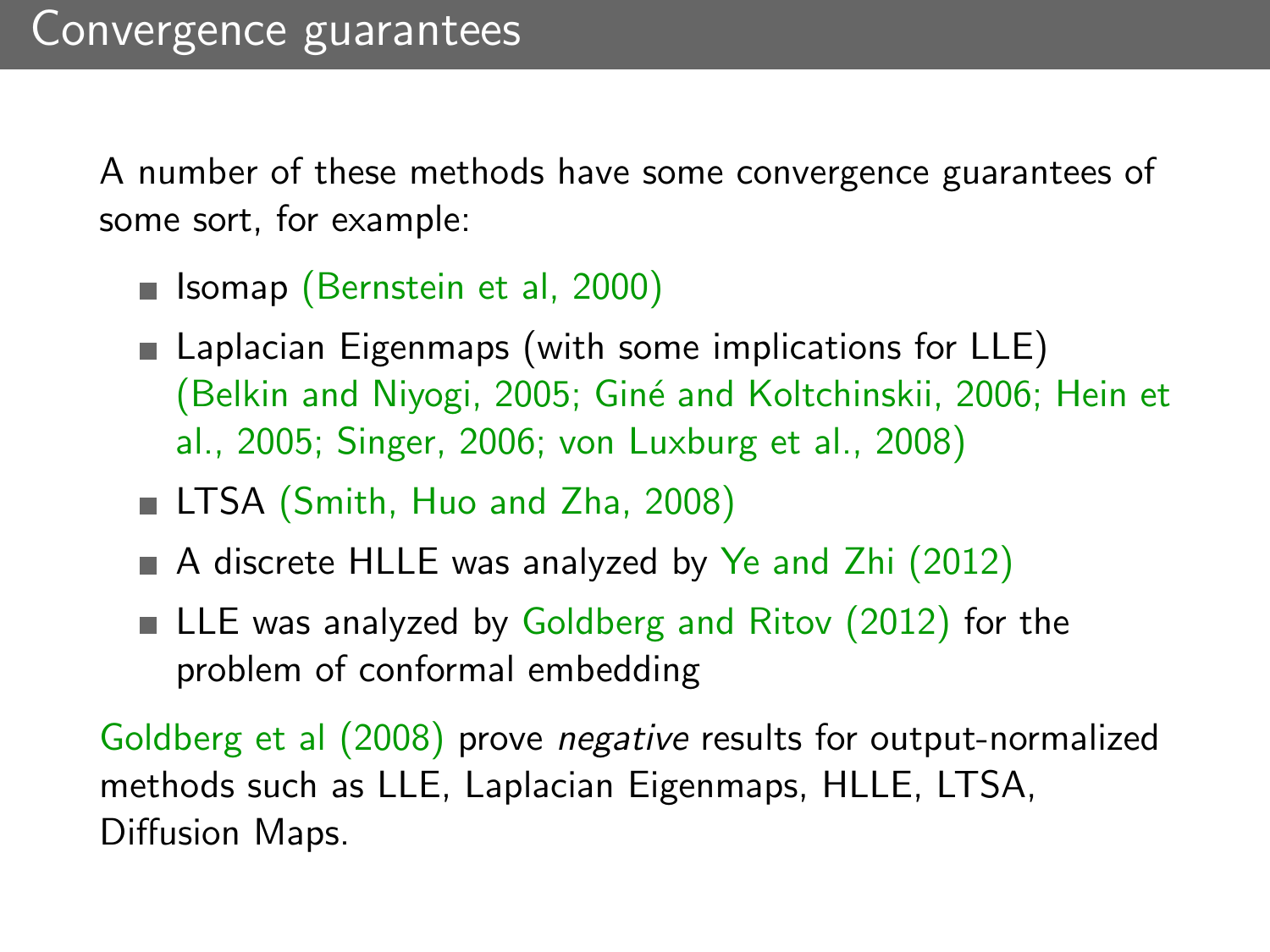# Maximum Variance Unfolding (MVU)

Suggested by (Weinberger and Saul, 2004), who also used the name Semidefinite Embedding.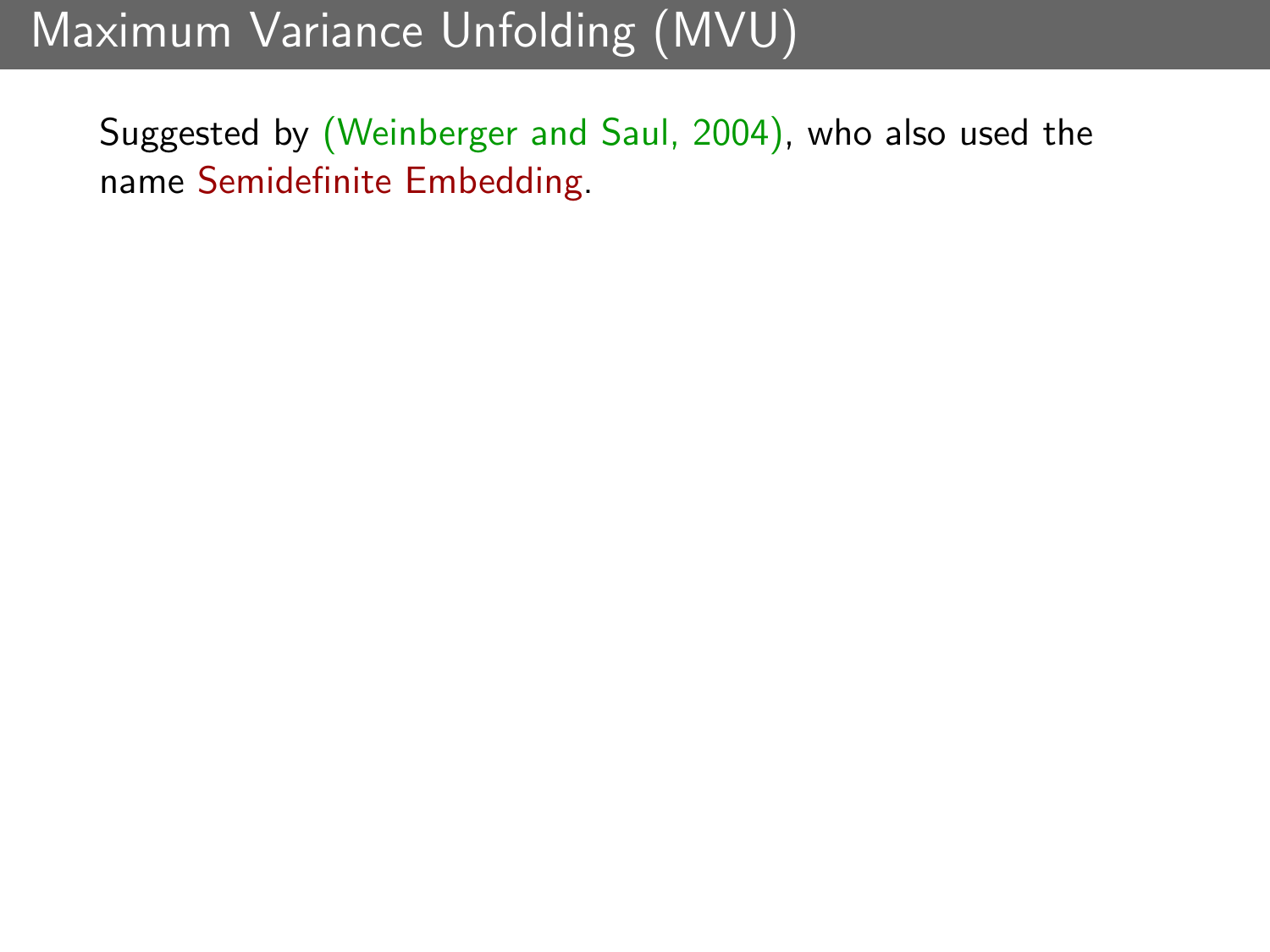## Maximum Variance Unfolding (MVU)

Suggested by (Weinberger and Saul, 2004), who also used the name Semidefinite Embedding.

For  $r > 0$ , define the (random) set

$$
\mathcal{Y}_{n,r} = \{y_1, \dots, y_n \in \mathbb{R}^p : ||y_i - y_j|| \le ||x_i - x_j|| \text{ when } ||x_i - x_j|| \le r \}.
$$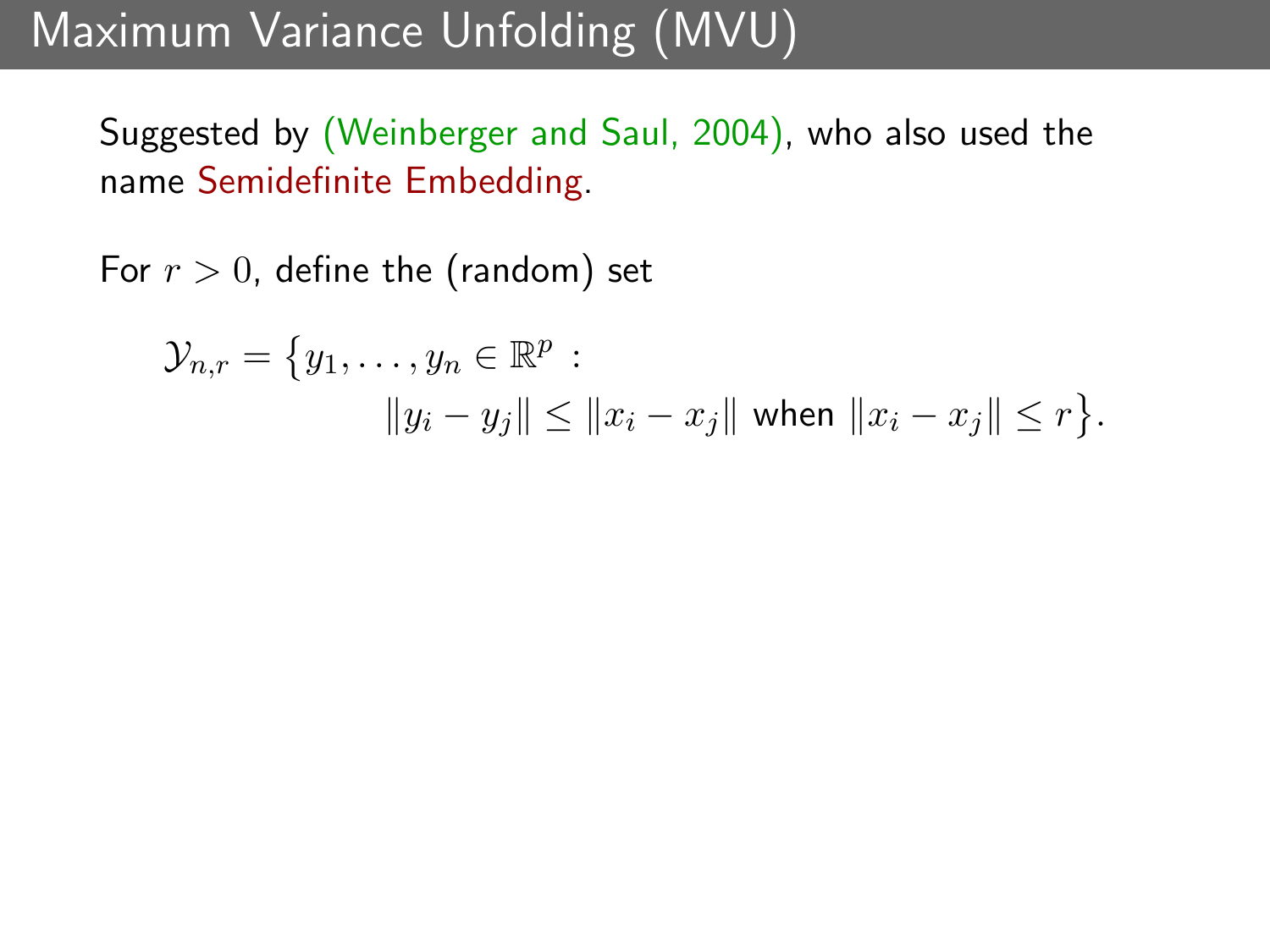## Maximum Variance Unfolding (MVU)

Suggested by (Weinberger and Saul, 2004), who also used the name Semidefinite Embedding.

For  $r > 0$ , define the (random) set

$$
\mathcal{Y}_{n,r} = \{y_1, \dots, y_n \in \mathbb{R}^p : \|y_i - y_j\| \le \|x_i - x_j\| \text{ when } \|x_i - x_j\| \le r \}.
$$

### Maximum Variance Unfolding (MVU)

Given a neighborhood radius  $r > 0$ , maximize

$$
\mathcal{E}(Y) := \frac{1}{n(n-1)} \sum_{i=1}^{n} \sum_{j \neq i} ||y_i - y_j||^2,
$$

over

$$
Y=(y_1,\ldots,y_n)\in\mathcal{Y}_{n,r}.
$$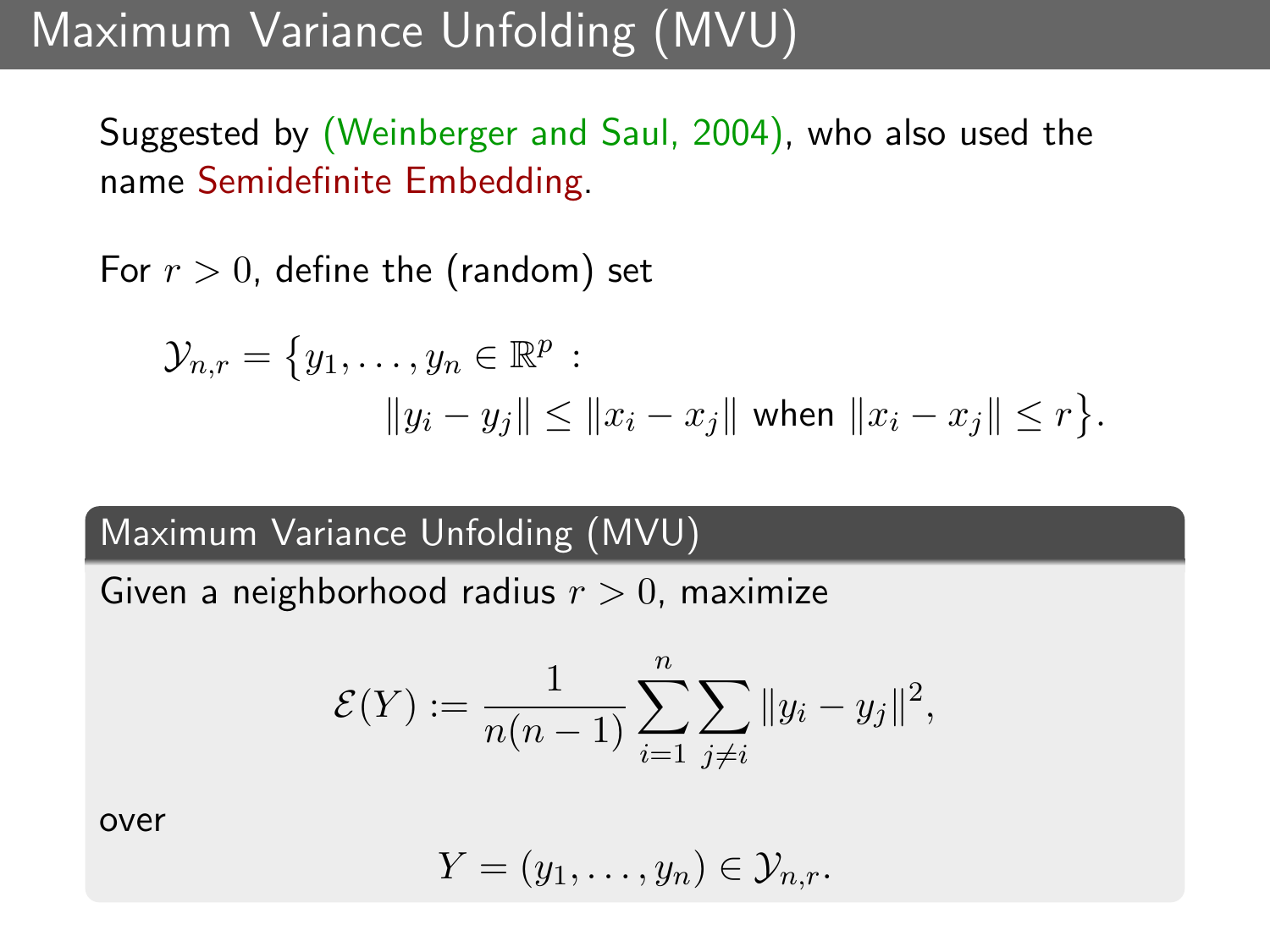- 1. Dataset (point cloud) such as principal component analysis (PCA)  $\mathcal{L}$  $\omega$  matrix  $\omega$  is a new algorithm in this paper is a new algorithm in this paper is a new algorithm in the set of  $\omega$
- 2. Neighborhood graph
- 3. Unfolding (variance maximization)
- 4. Apply PCA (or MDS) to flatten the surface

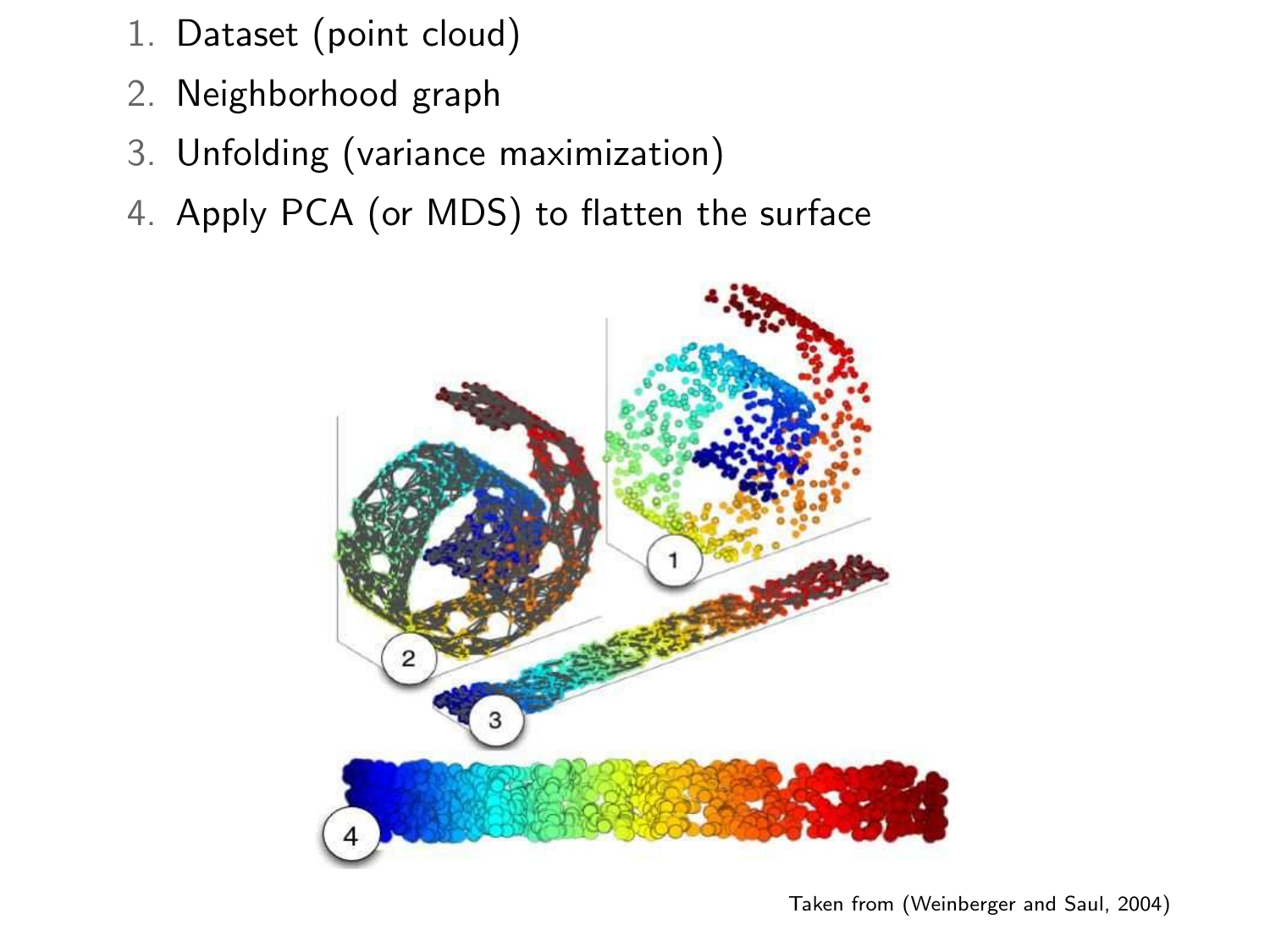Our main contribution is establishing convergence guarantees for Maximum Variance Unfolding (MVU).

We also derive some implications in terms of actual embedding performance.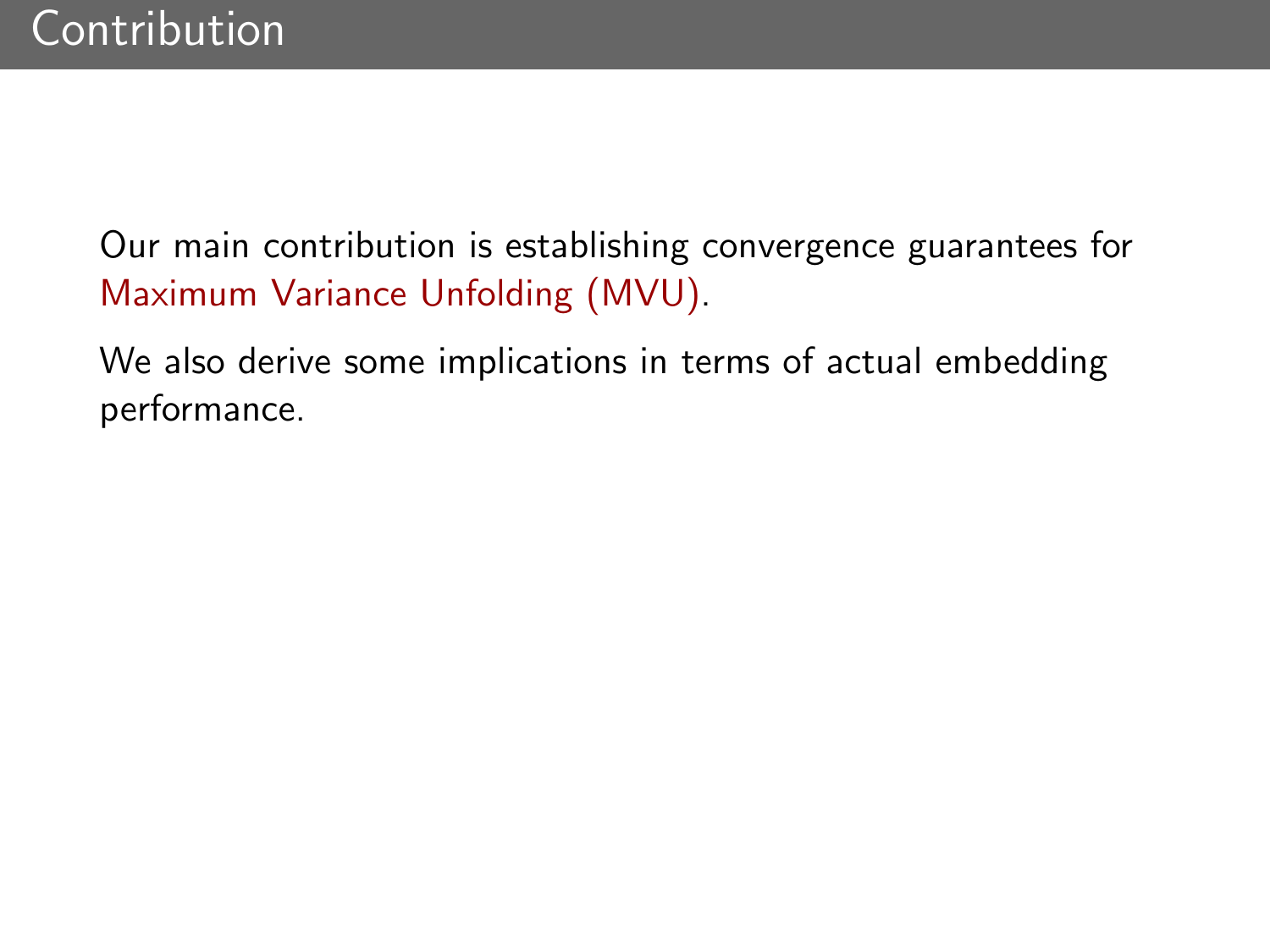Our main contribution is establishing convergence guarantees for Maximum Variance Unfolding (MVU).

We also derive some implications in terms of actual embedding performance.

We mention the work of Paprotny and Garcke (2012). They establish that, under the assumption that  $M$  is geodesically convex, MVU recovers a distance matrix that approximates

$$
(\delta_M(x_i,x_j): i,j=1,\ldots,n).
$$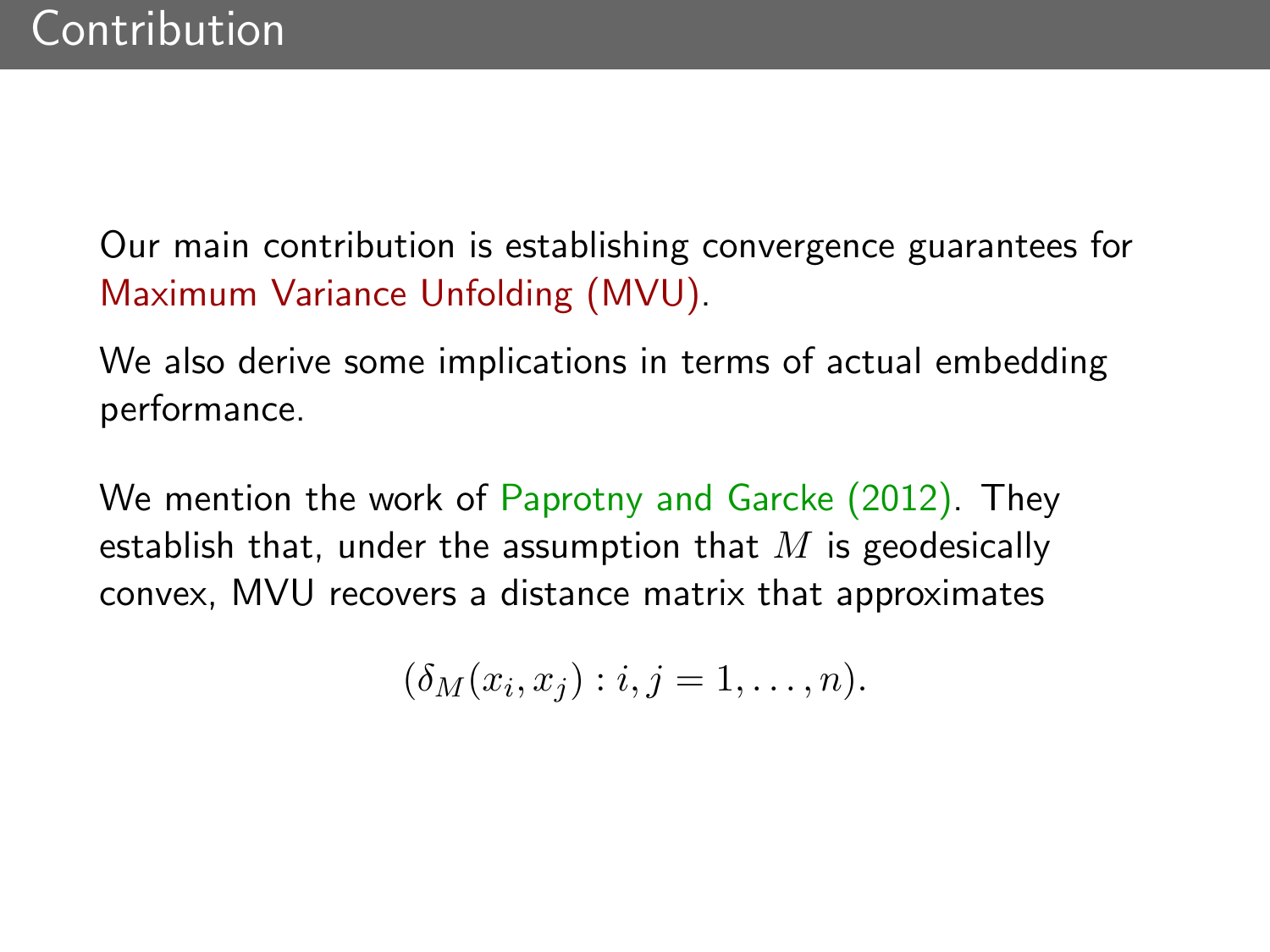We define a continuum analog to MVU, which will be shown to be the large-sample ( $n \to \infty$ ) limit of the MVU optimization problem defined earlier.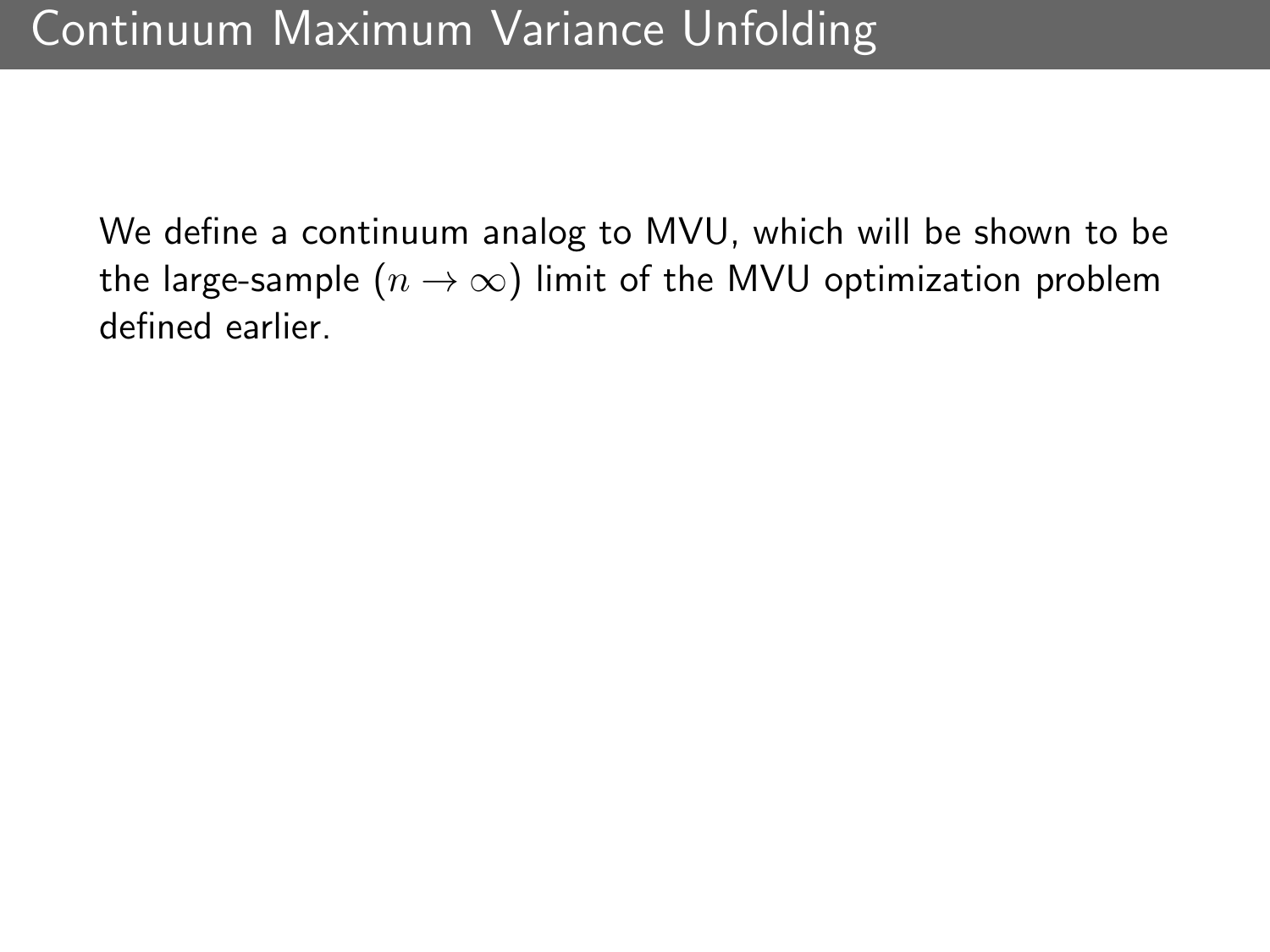We define a continuum analog to MVU, which will be shown to be the large-sample ( $n \to \infty$ ) limit of the MVU optimization problem defined earlier. In the **noiseless** case, assume that  $x_1, \ldots, x_n$  are

sampled independently from  $\mu$ , a (Borel) probability distribution with support a connected and compact set  $M\subset \mathbb{R}^p$ .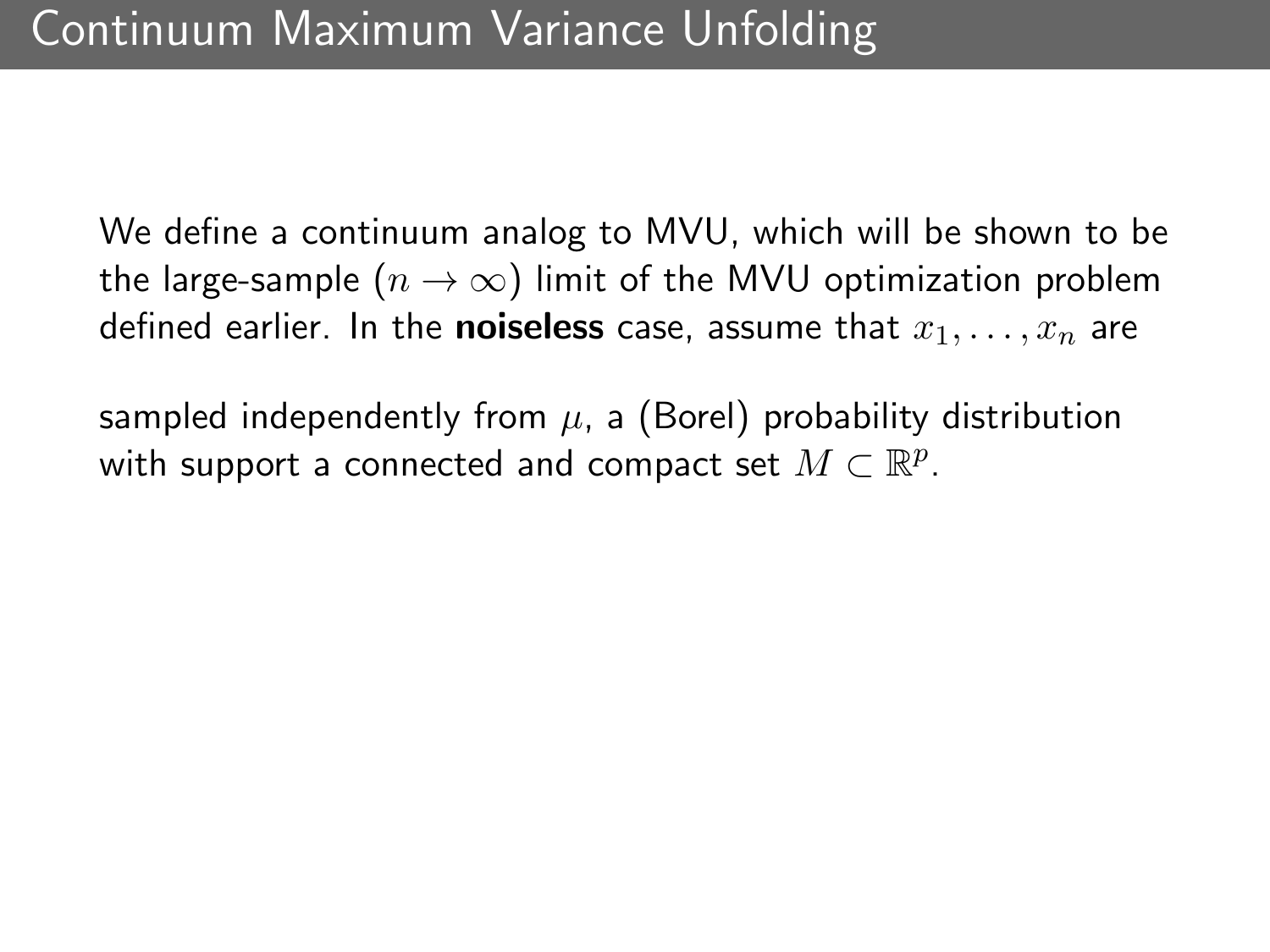We define a continuum analog to MVU, which will be shown to be the large-sample ( $n \to \infty$ ) limit of the MVU optimization problem defined earlier. In the **noiseless** case, assume that  $x_1, \ldots, x_n$  are

sampled independently from  $\mu$ , a (Borel) probability distribution with support a connected and compact set  $M\subset \mathbb{R}^p.$  Recall the

intrinsic distance on  $M^+$ 

$$
\delta_M(x, x') = \inf\{t : \exists \gamma : [0, t] \to M, \text{ 1-Lipschitz} \text{ with } \gamma(0) = x \text{ and } \gamma(t) = x'\}.
$$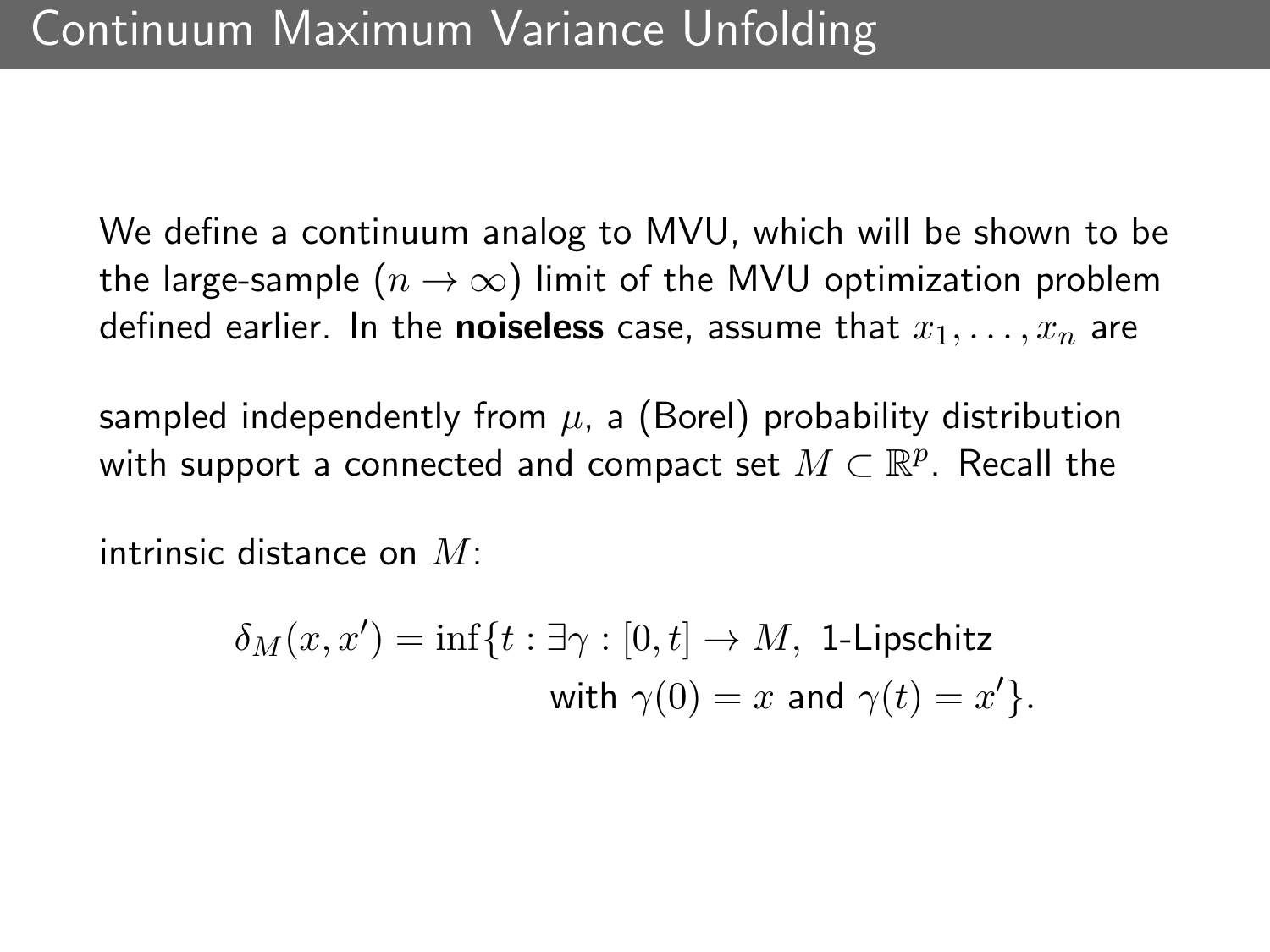For  $L > 0$ , define the class of L-Lipschitz functions:

$$
\mathcal{F}_L = \{ f : M \to \mathbb{R}^p : \|\, f(x) - f(x')\| \le L \,\delta_M(x, x'), \,\,\forall x, x' \in M \}.
$$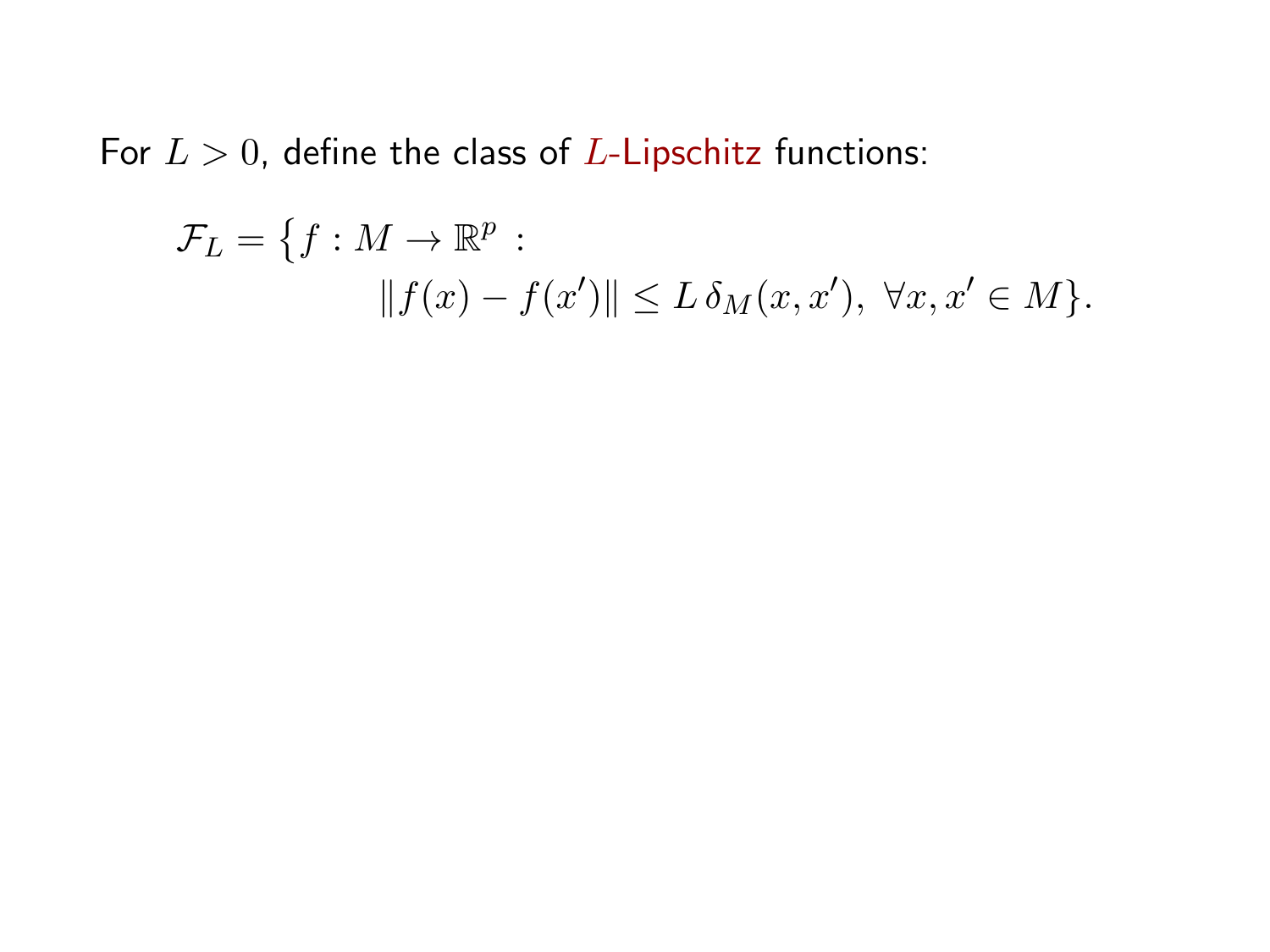For  $L > 0$ , define the class of L-Lipschitz functions:

$$
\mathcal{F}_L = \{ f : M \to \mathbb{R}^p : \|\mathcal{f}(x) - \mathcal{f}(x')\| \le L \,\delta_M(x, x'), \,\,\forall x, x' \in M \}.
$$

### Continuum MVU

### Maximize

$$
\mathcal{E}(f) := \int_{M \times M} ||f(x) - f(x')||^2 \mu(\mathrm{d}x)\mu(\mathrm{d}x'),
$$

over

 $f \in \mathcal{F}_1$ .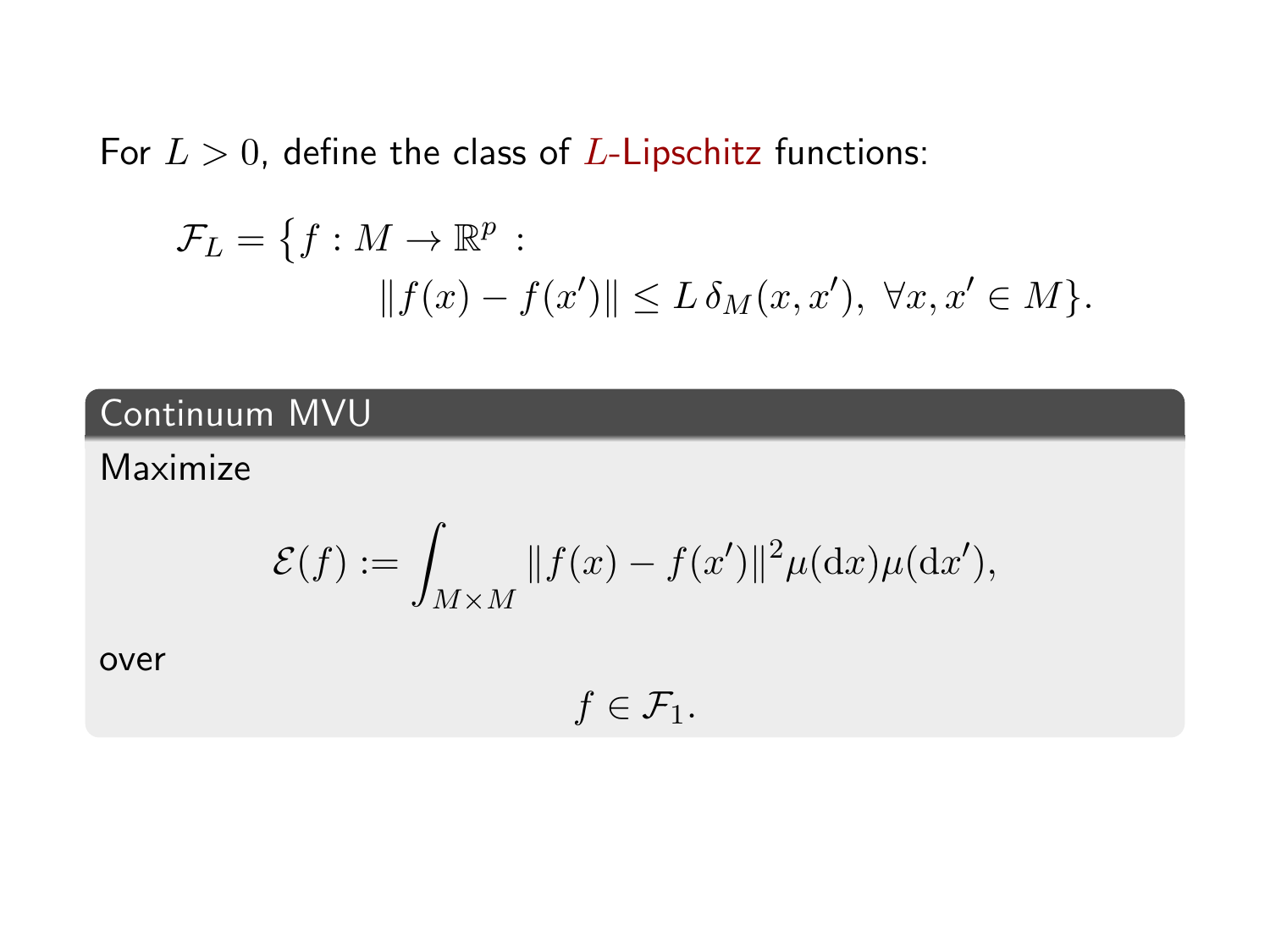### Regularity assumption

There is a non-decreasing function  $c : [0, \infty) \to [0, \infty)$  with  $c(r) \rightarrow 0$  when  $r \rightarrow 0$ , such that, for all  $x, x' \in M$ ,

$$
\delta_M(x, x') \le (1 + c(||x - x'||)) ||x - x'||.
$$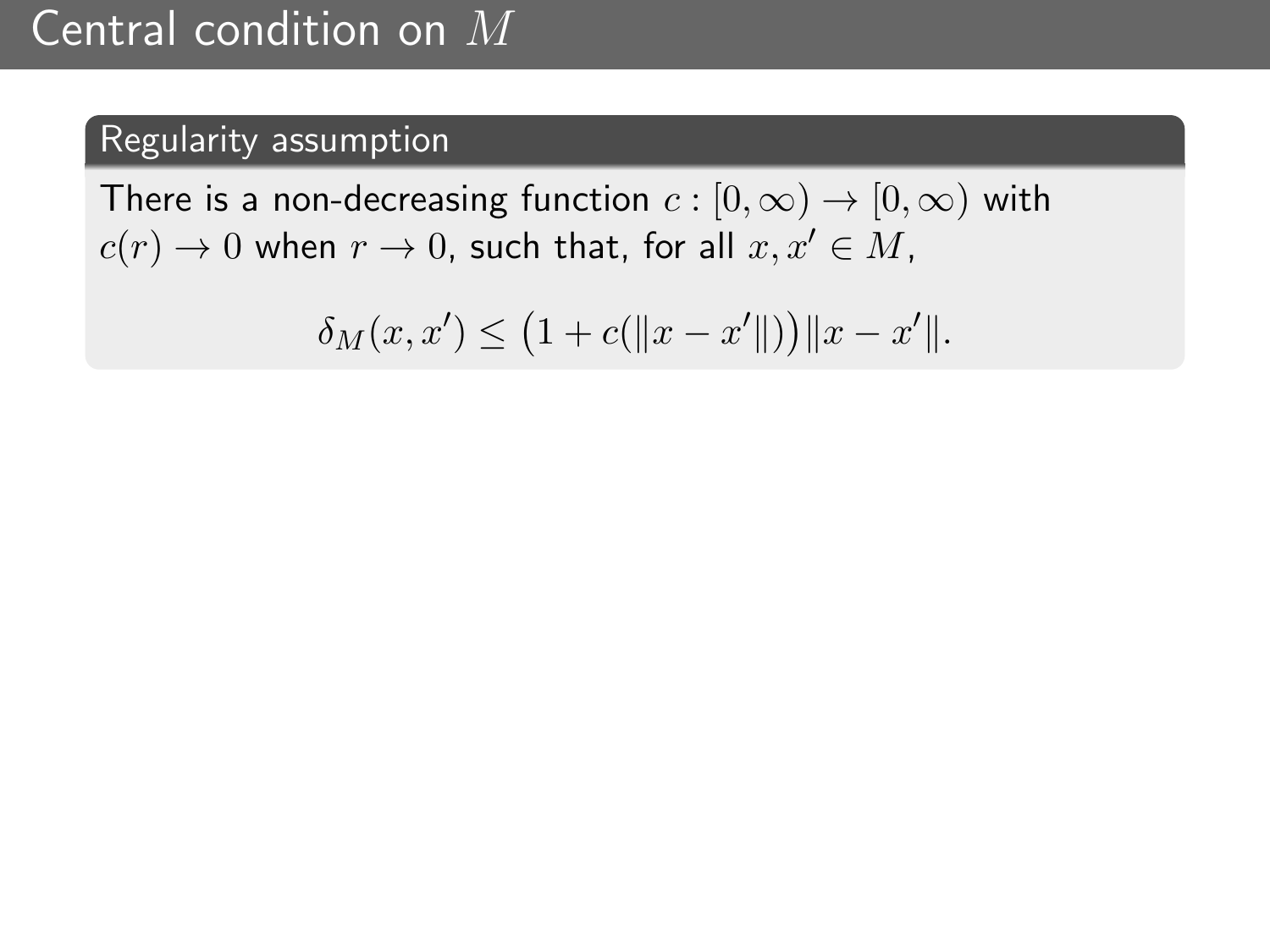### Central condition on M

### Regularity assumption

There is a non-decreasing function  $c : [0, \infty) \to [0, \infty)$  with  $c(r) \rightarrow 0$  when  $r \rightarrow 0$ , such that, for all  $x, x' \in M$ ,

$$
\delta_M(x, x') \le (1 + c(||x - x'||)) ||x - x'||.
$$

In a nutshell

$$
\delta_M(x, x') \sim ||x - x'||, \quad ||x - x'|| \to 0.
$$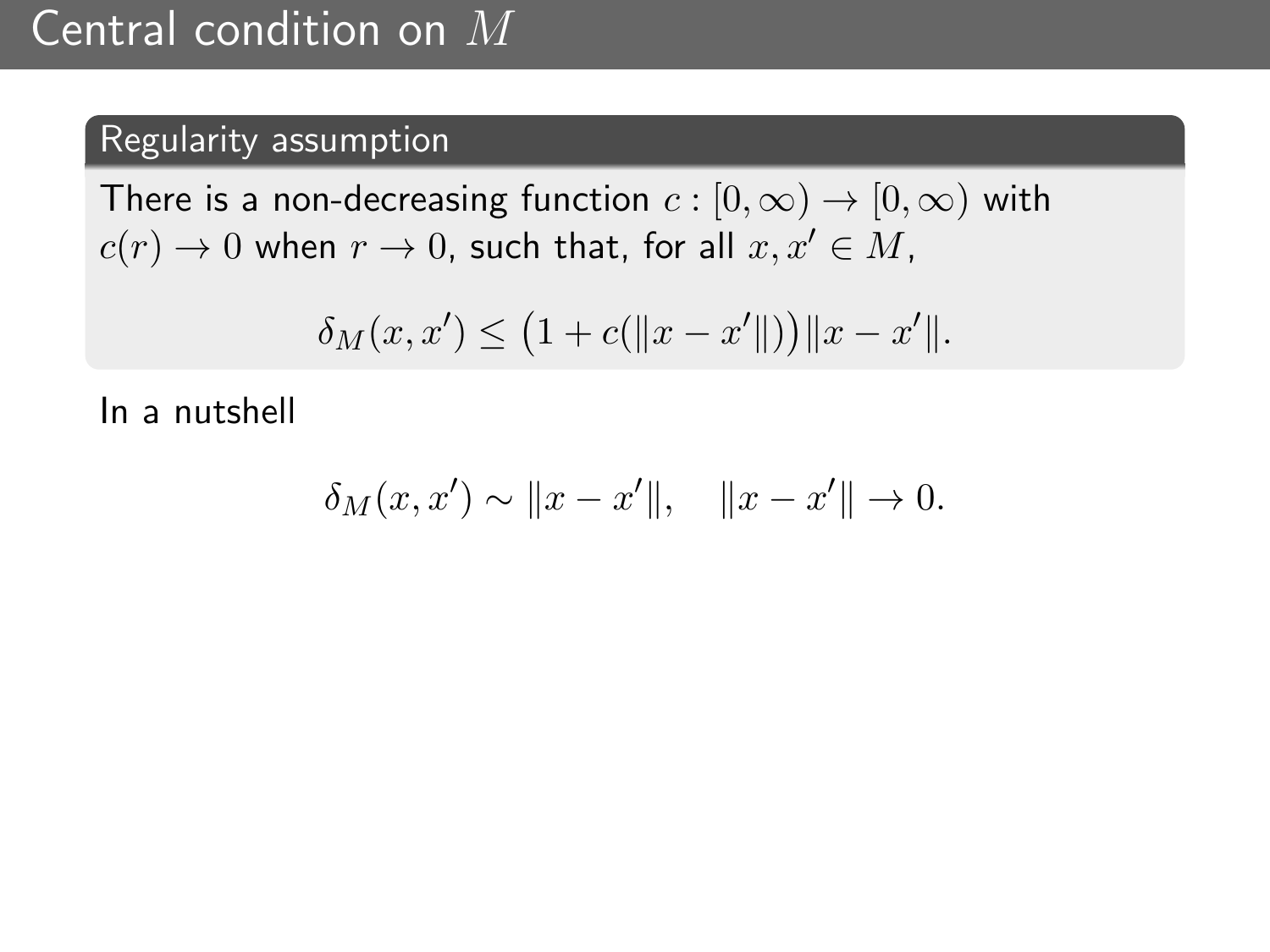### Regularity assumption

There is a non-decreasing function  $c : [0, \infty) \to [0, \infty)$  with  $c(r) \rightarrow 0$  when  $r \rightarrow 0$ , such that, for all  $x, x' \in M$ ,

$$
\delta_M(x, x') \le (1 + c(||x - x'||)) ||x - x'||.
$$

In a nutshell

$$
\delta_M(x, x') \sim ||x - x'||, \quad ||x - x'|| \to 0.
$$

This assumption is also crucial for Isomap to work. Bernstein et al  $(2000)$  prove that it holds when M is a compact, smooth and geodesically convex submanifold (e.g., without boundary).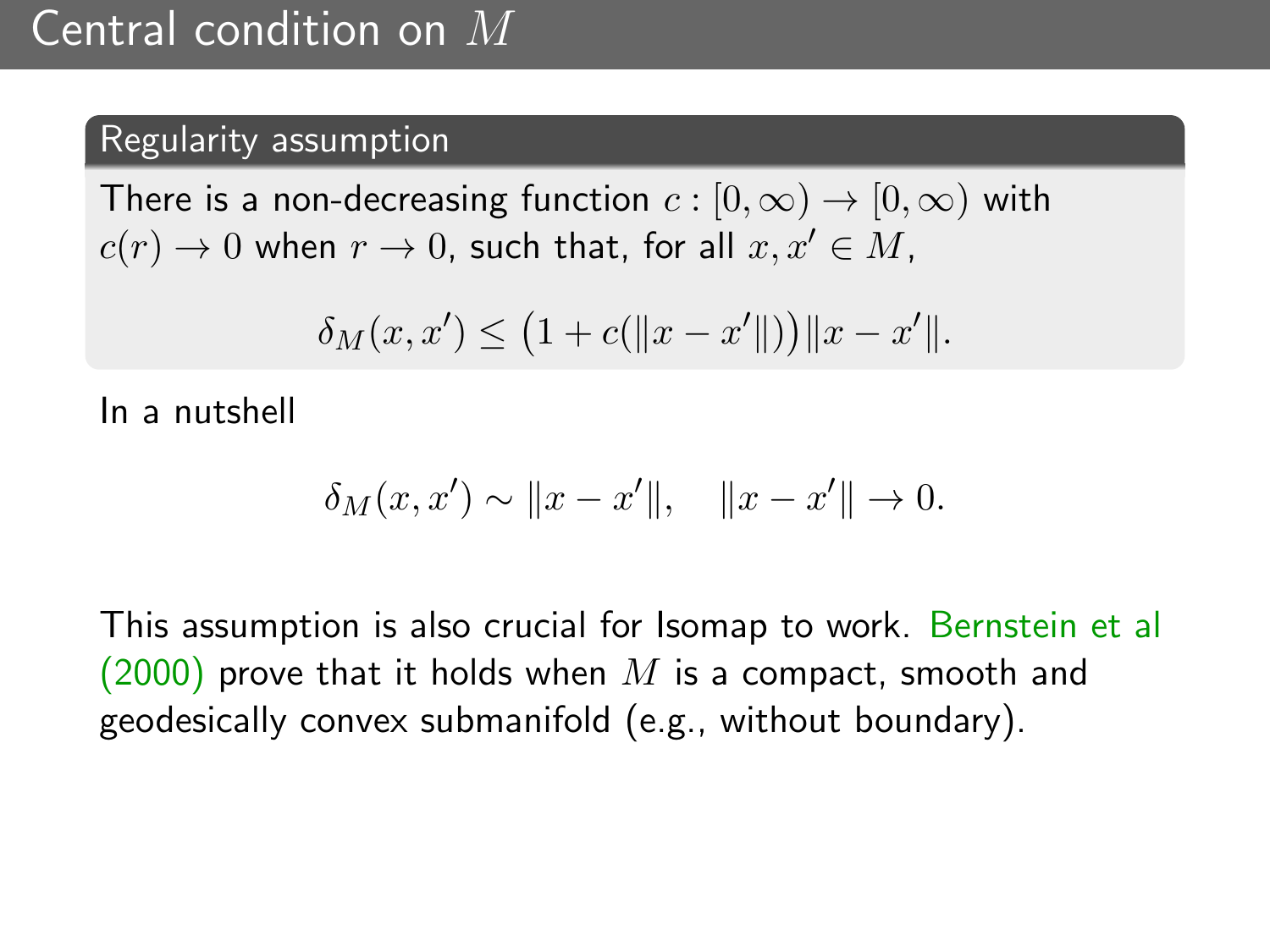### Regularity assumption

There is a non-decreasing function  $c : [0, \infty) \to [0, \infty)$  with  $c(r) \rightarrow 0$  when  $r \rightarrow 0$ , such that, for all  $x, x' \in M$ ,

$$
\delta_M(x, x') \le (1 + c(||x - x'||)) ||x - x'||.
$$

In a nutshell

$$
\delta_M(x, x') \sim ||x - x'||, \quad ||x - x'|| \to 0.
$$

This assumption is also crucial for Isomap to work. Bernstein et al  $(2000)$  prove that it holds when M is a compact, smooth and geodesically convex submanifold (e.g., without boundary).

We extend this to compact, smooth submanifolds with smooth boundary, and to tubular neighborhoods of such sets. (The latter allows us to study noisy settings.)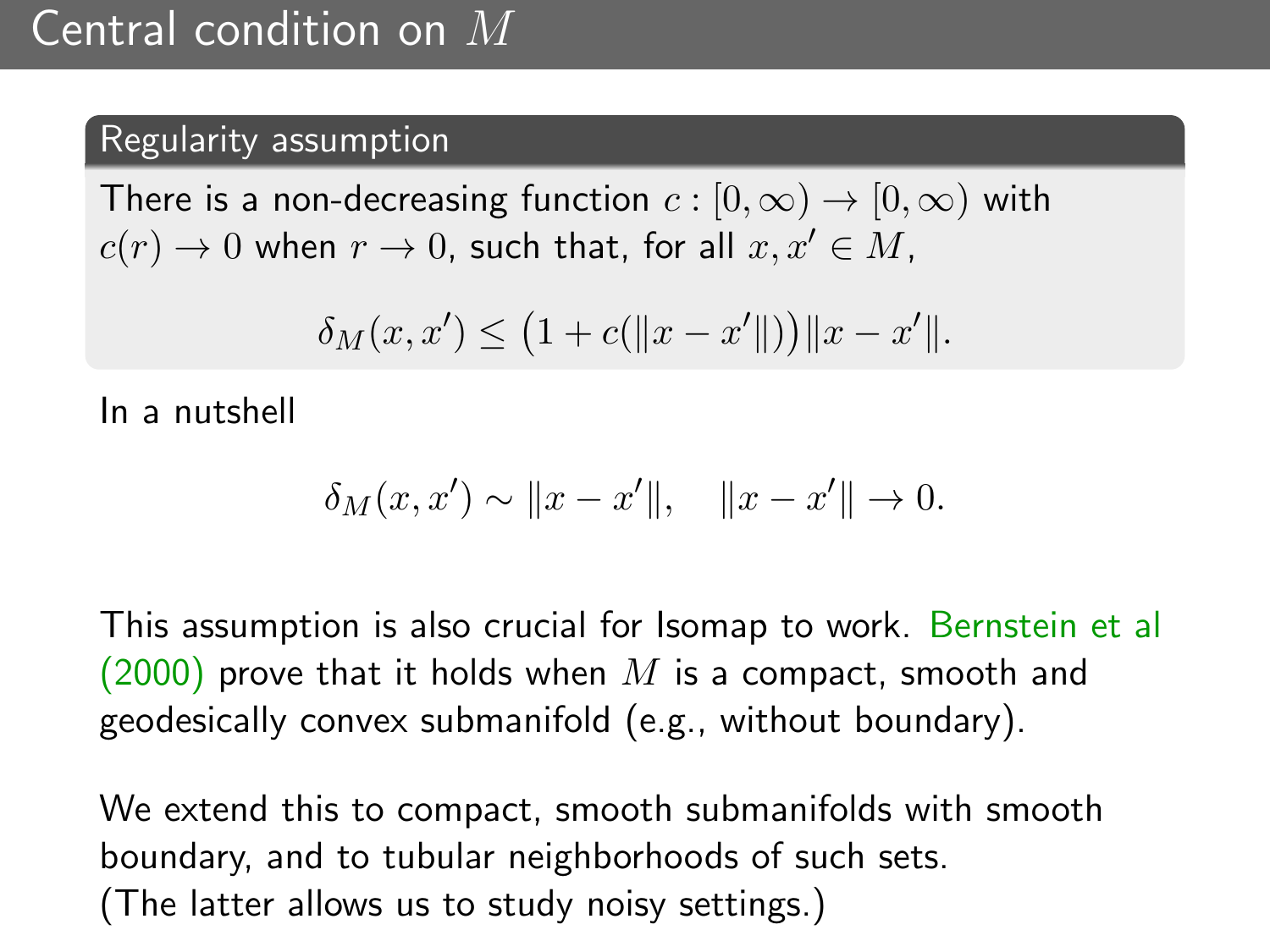Let  $S_1$  be the set of solutions to Continuum MVU.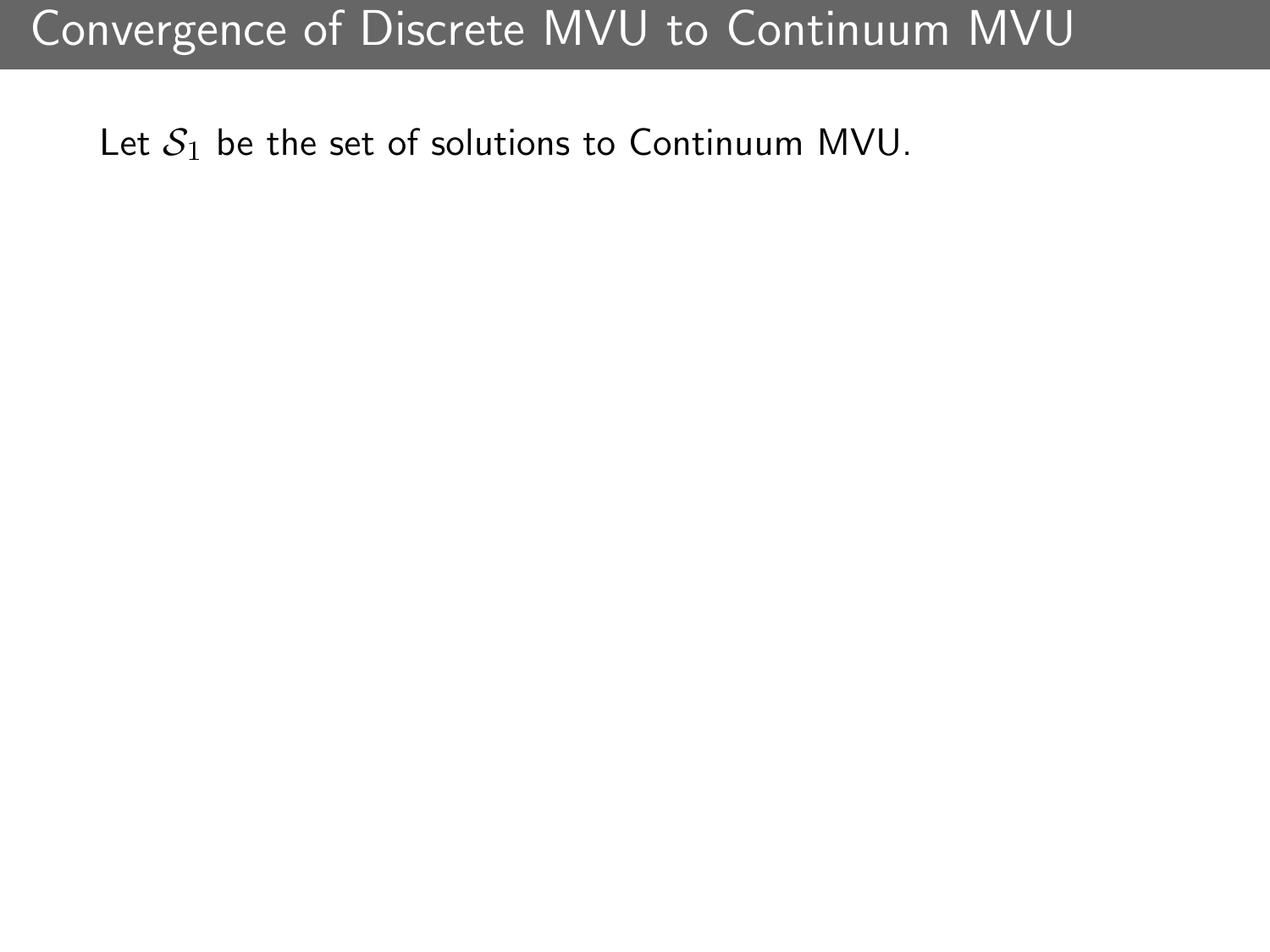Let  $S_1$  be the set of solutions to Continuum MVU.

#### Theorem

Let  $\mu$  be a (Borel) probability distribution with support  $M\subset\mathbb{R}^p$ , which is connected, compact and satisfies the regularity condition, and assume that  $x_1, \ldots, x_n$  are sampled independently from  $\mu$ .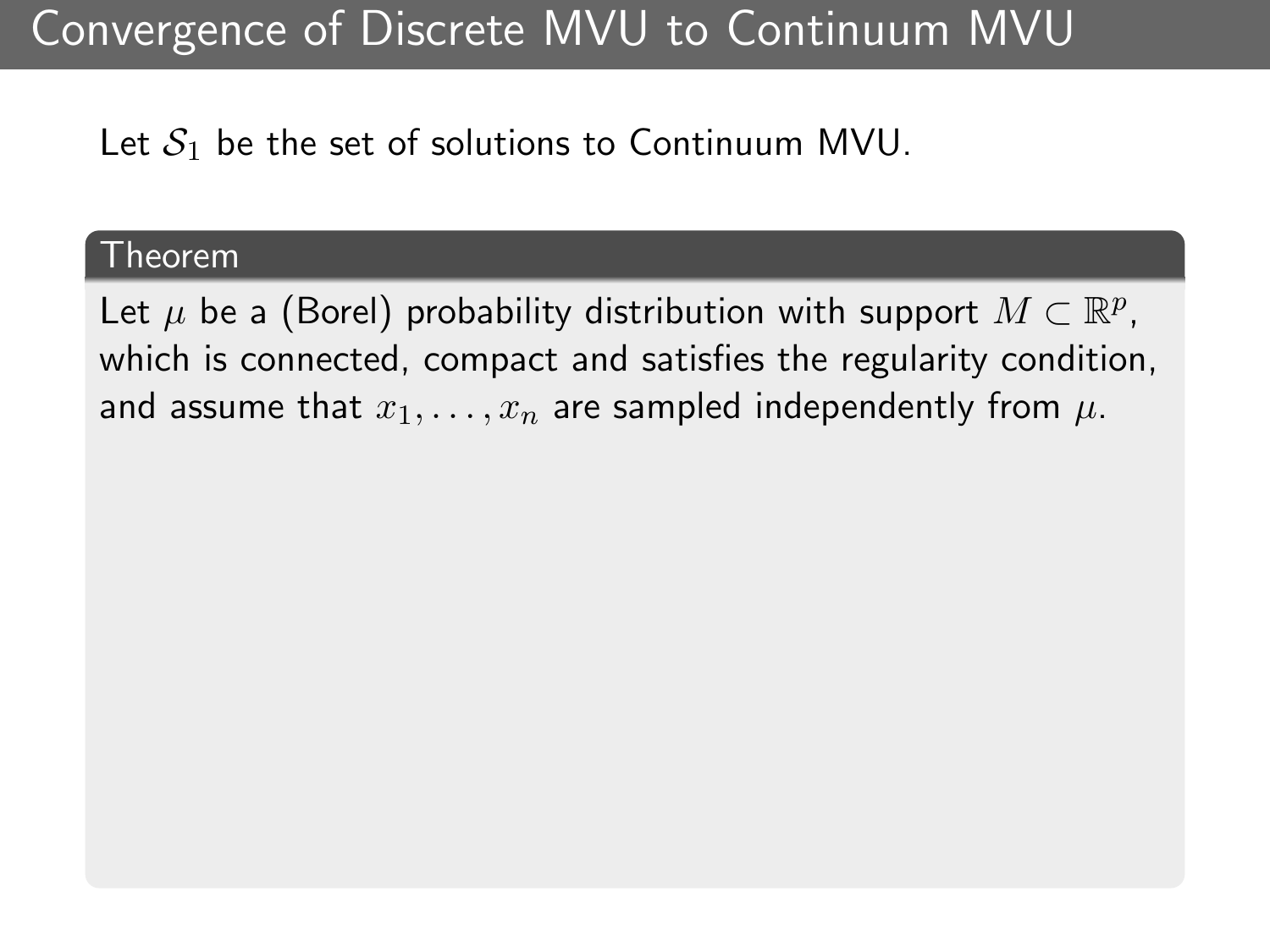Let  $S_1$  be the set of solutions to Continuum MVU.

#### Theorem

Let  $\mu$  be a (Borel) probability distribution with support  $M\subset\mathbb{R}^p$ , which is connected, compact and satisfies the regularity condition, and assume that  $x_1, \ldots, x_n$  are sampled independently from  $\mu$ .

Then, for  $r_n \to 0$  sufficiently slowly, we have

 $\sup{\mathcal{E}(Y) : Y \in \mathcal{Y}_{n,r_n}\}\rightarrow \sup{\mathcal{E}(f) : f \in \mathcal{F}_1},$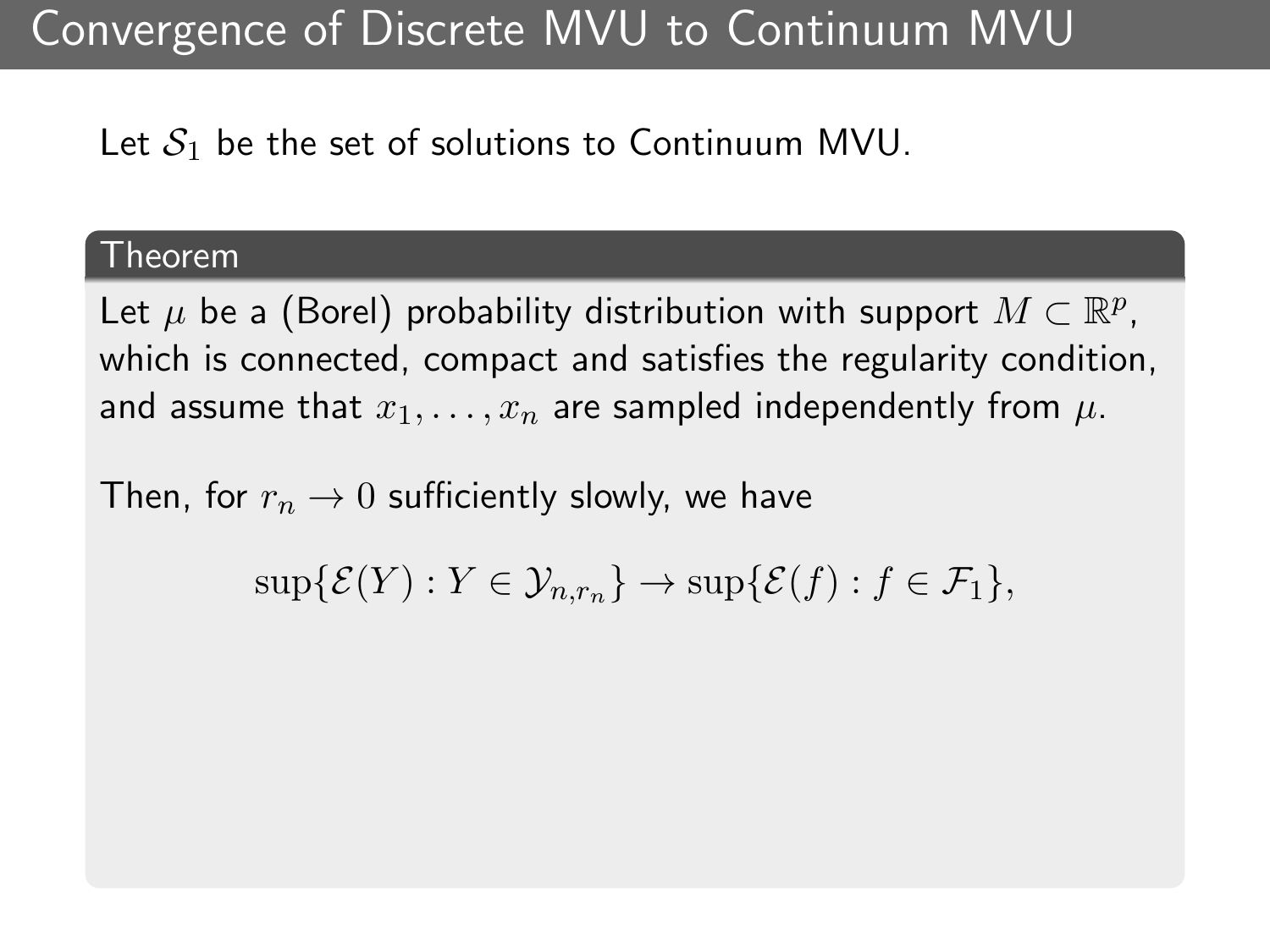Let  $S_1$  be the set of solutions to Continuum MVU.

#### Theorem

Let  $\mu$  be a (Borel) probability distribution with support  $M\subset\mathbb{R}^p$ , which is connected, compact and satisfies the regularity condition, and assume that  $x_1, \ldots, x_n$  are sampled independently from  $\mu$ .

Then, for  $r_n \to 0$  sufficiently slowly, we have

$$
\sup\{\mathcal{E}(Y): Y \in \mathcal{Y}_{n,r_n}\}\to \sup\{\mathcal{E}(f): f \in \mathcal{F}_1\},\
$$

and for any solution  $\hat{Y}_n=(\hat{y}_1,\ldots,\hat{y}_n)$  of Discrete MVU,

$$
\inf_{f \in S_1} \max_{1 \le i \le n} \|\hat{y}_i - f(x_i)\| \to 0,
$$

almost surely as  $n \to \infty$ .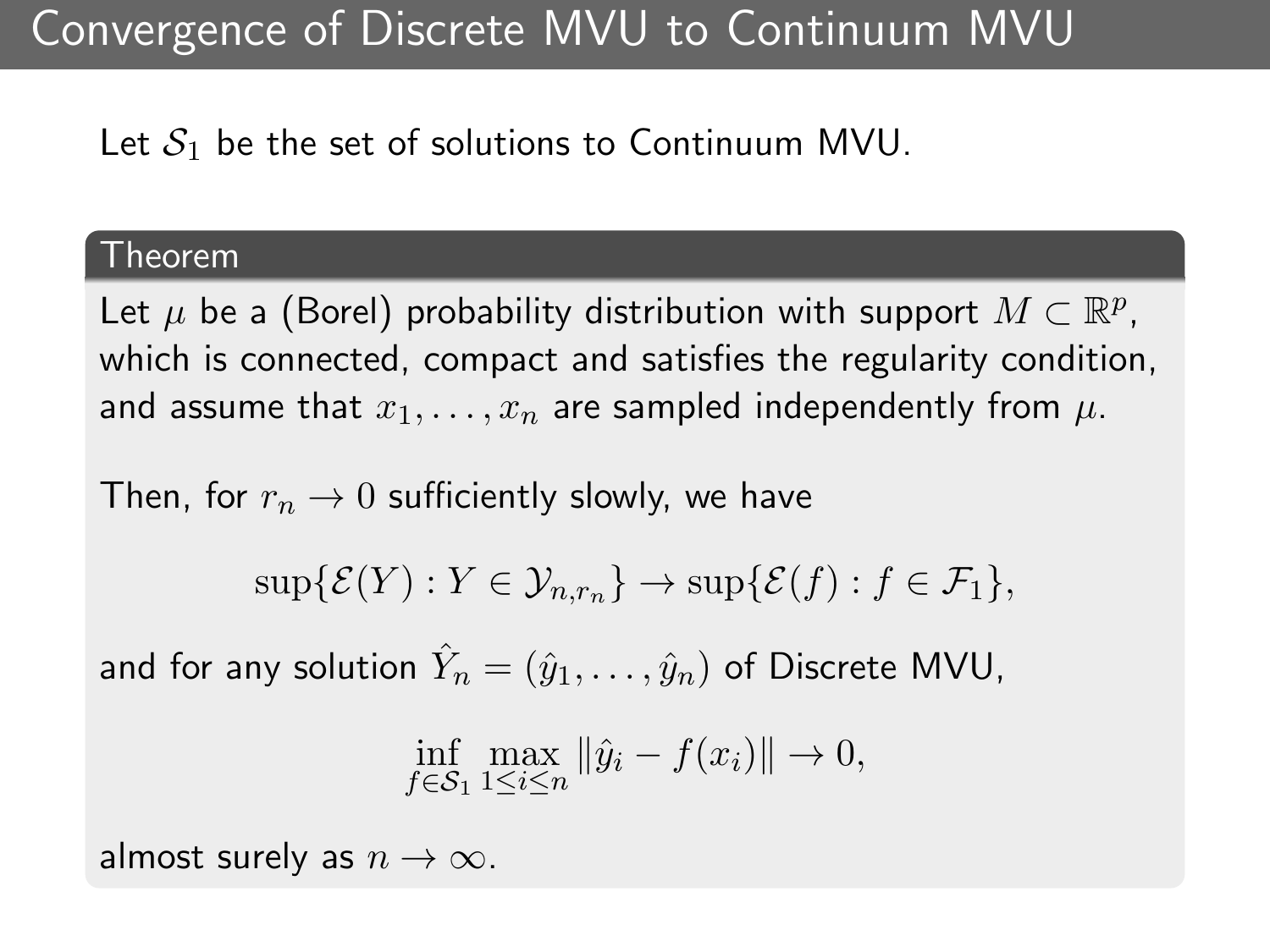For  $\eta > 0$ , define

$$
\Lambda(\eta) = \{ \forall x \in M, \exists i = 1, \dots, n : ||x - x_i|| \leq \eta \},\
$$

which is the event that  $x_1, \ldots, x_n$  forms an  $\eta$ -covering of M.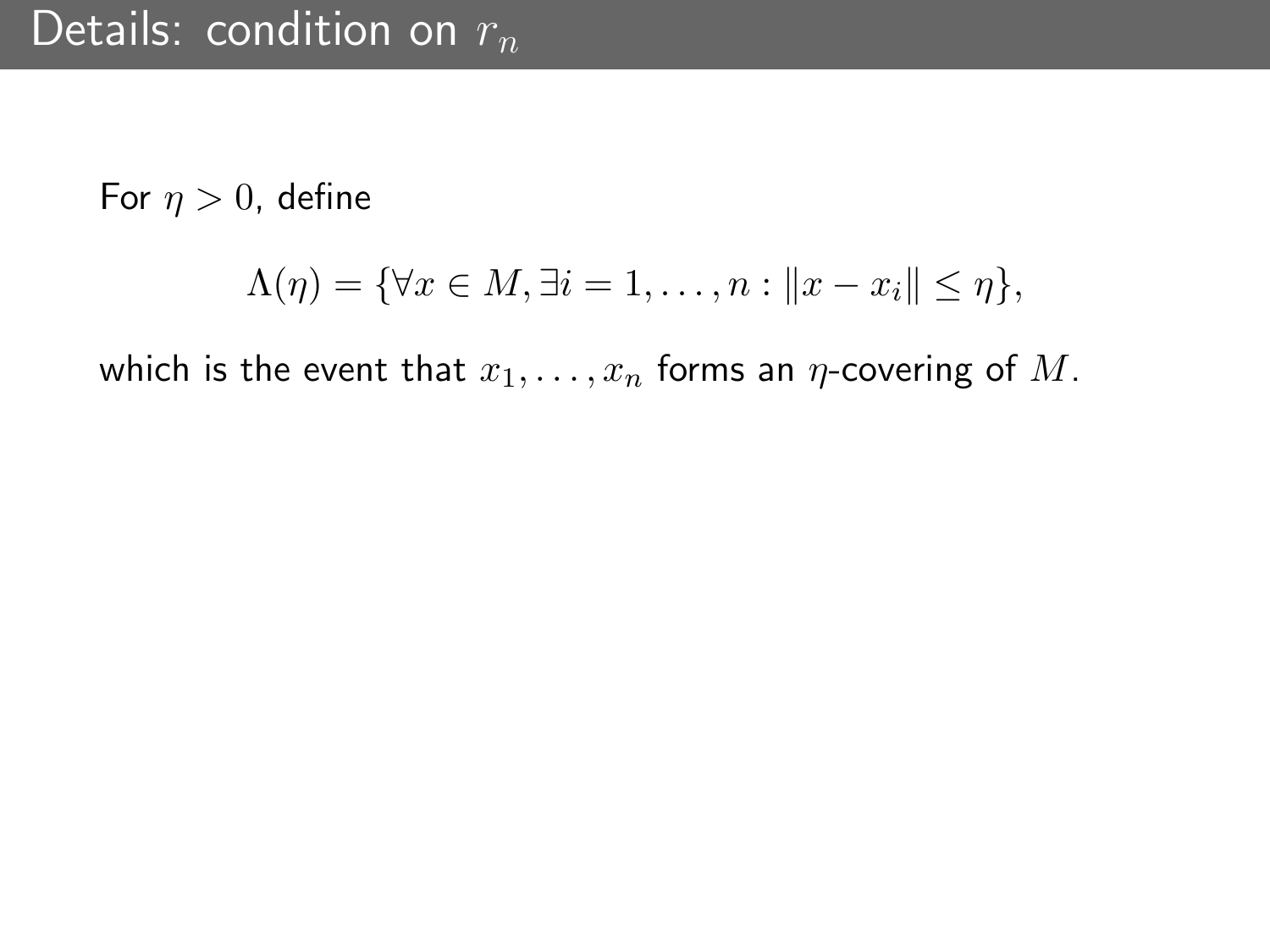For  $\eta > 0$ , define

$$
\Lambda(\eta) = \{ \forall x \in M, \exists i = 1, \dots, n : ||x - x_i|| \leq \eta \},\
$$

which is the event that  $x_1, \ldots, x_n$  forms an  $\eta$ -covering of M.

### Connectivity requirement

Let  $r_n \to 0$  in such a way that

$$
\sum_{n=1}^{\infty} \mathbb{P}\left(\Lambda(\lambda_nr_n)^c\right) < \infty, \text{ for some sequence } \lambda_n \to 0.
$$

(Such a sequence exists.)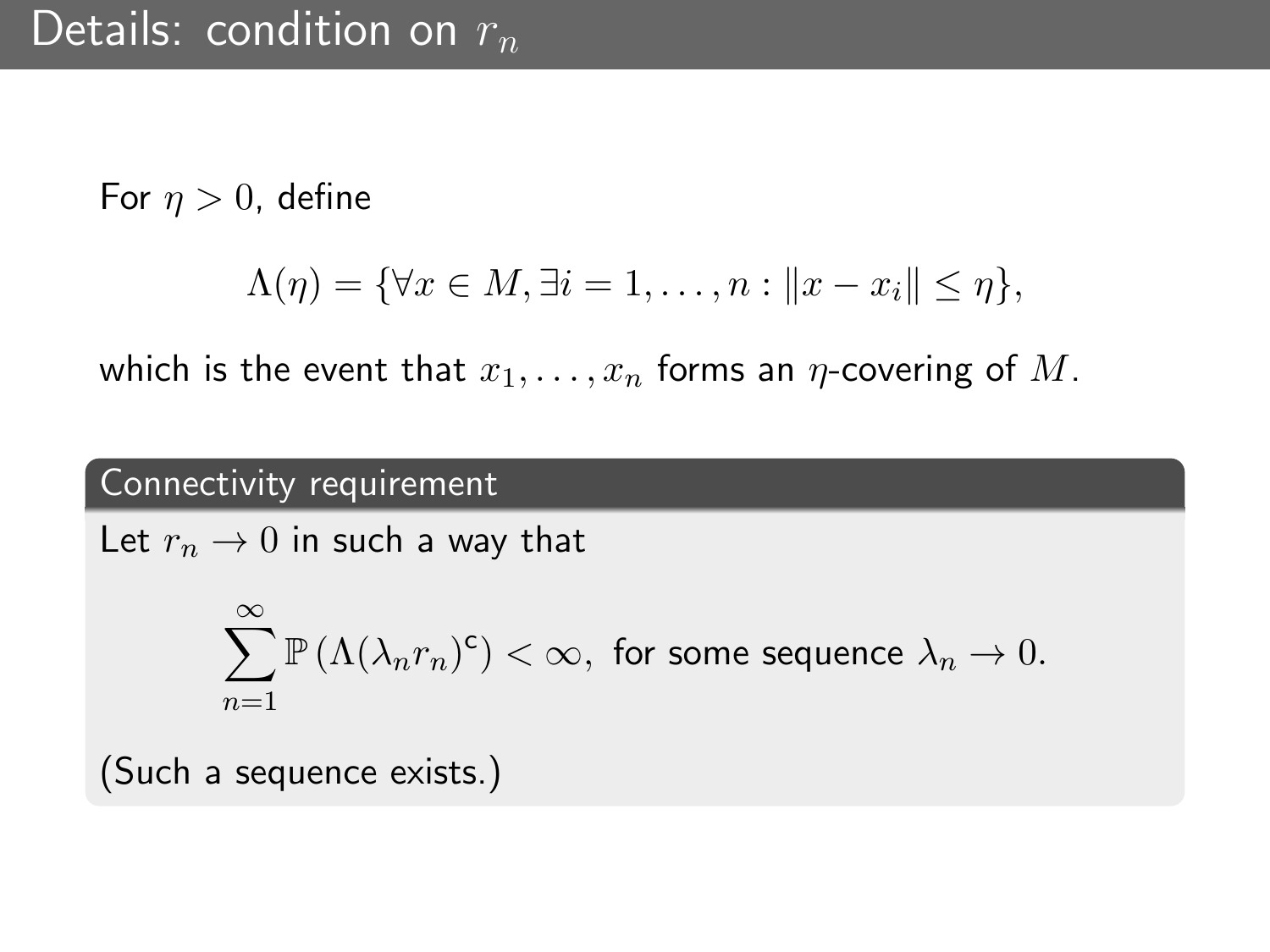#### Lemma

Assume that  $\Lambda(\eta)$  holds for some  $\eta \leq r/4$ . Then any vector  $Y = (y_1, \ldots, y_n) \in \mathcal{Y}_{n,r}$  is of the form  $Y = (f(x_1), \ldots, f(x_n))$  for some  $f \in \mathcal{F}_{1+6n/r}$ .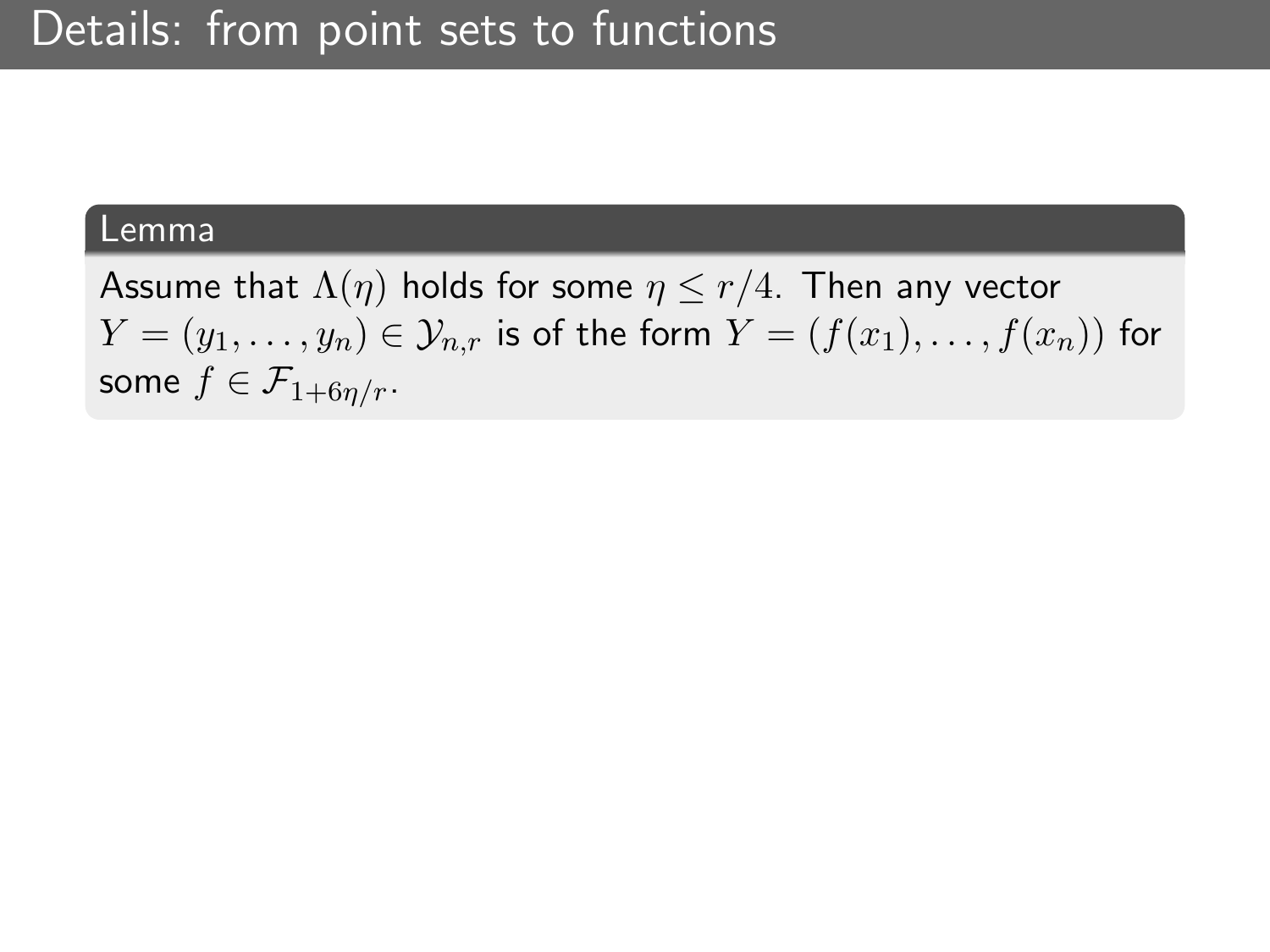#### Lemma

Assume that  $\Lambda(\eta)$  holds for some  $\eta \leq r/4$ . Then any vector  $Y=(y_1,\ldots,y_n)\in\mathcal{Y}_{n,r}$  is of the form  $Y=(f(x_1),\ldots,f(x_n))$  for some  $f \in \mathcal{F}_{1+6n/r}$ .

Indeed, we first prove that

$$
||y_i - y_j|| \le (1 + 6\eta/r)\delta_M(x_i, x_j), \ \forall i, j.
$$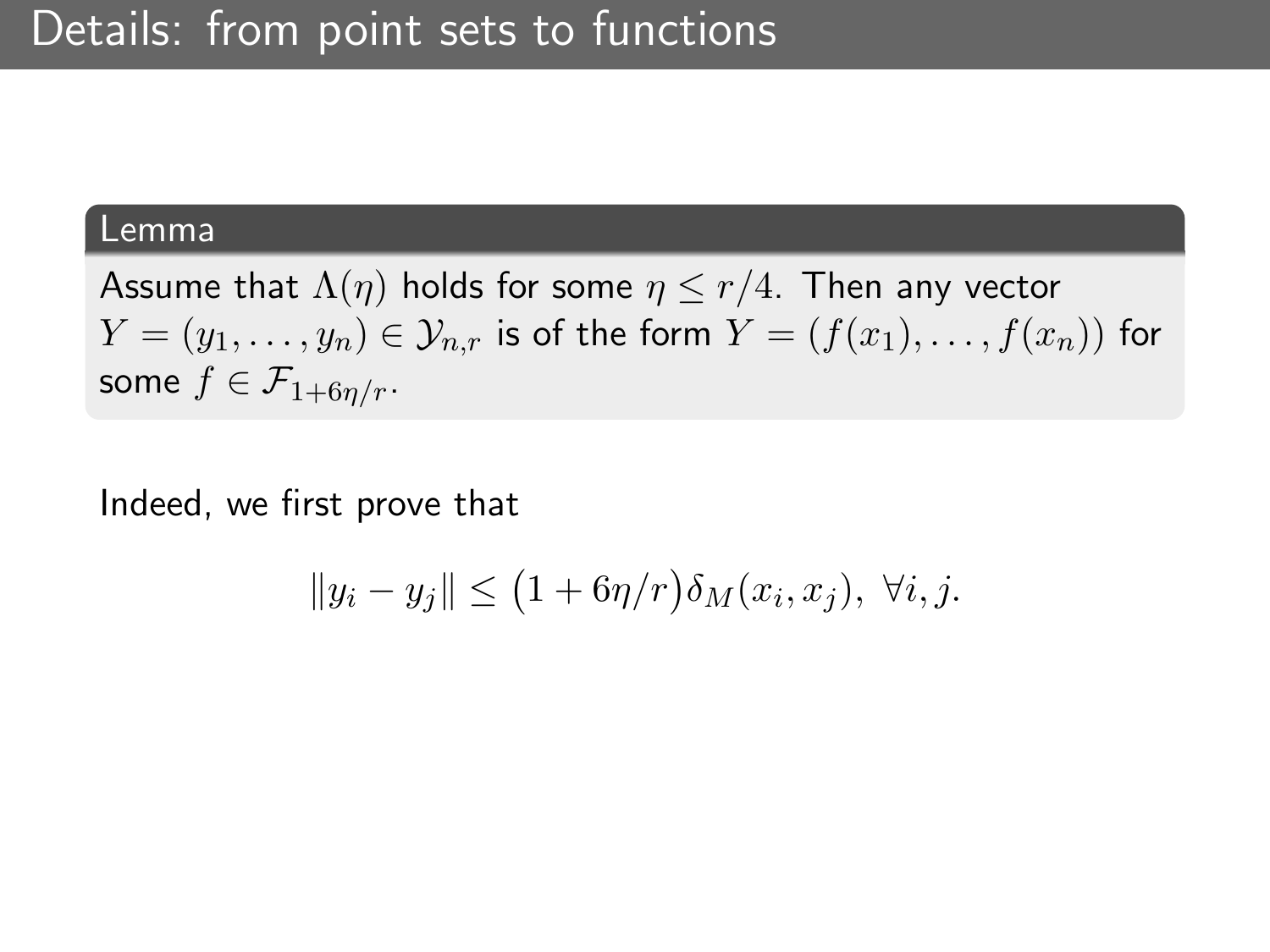#### Lemma

Assume that  $\Lambda(\eta)$  holds for some  $\eta \leq r/4$ . Then any vector  $Y=(y_1,\ldots,y_n)\in\mathcal{Y}_{n,r}$  is of the form  $Y=(f(x_1),\ldots,f(x_n))$  for some  $f \in \mathcal{F}_{1+6n/r}$ .

Indeed, we first prove that

$$
||y_i - y_j|| \le (1 + 6\eta/r)\delta_M(x_i, x_j), \ \forall i, j.
$$

We then apply Kirszbraun's Extension to the  $(1 + 6\eta/r)$ -Lipschitz function  $g:\{y_1,\ldots,y_n\}\rightarrow\mathbb{R}^d$ , extending it into  $f:M\rightarrow\mathbb{R}^d$ , also  $(1 + 6\eta/r)$ -Lipschitz.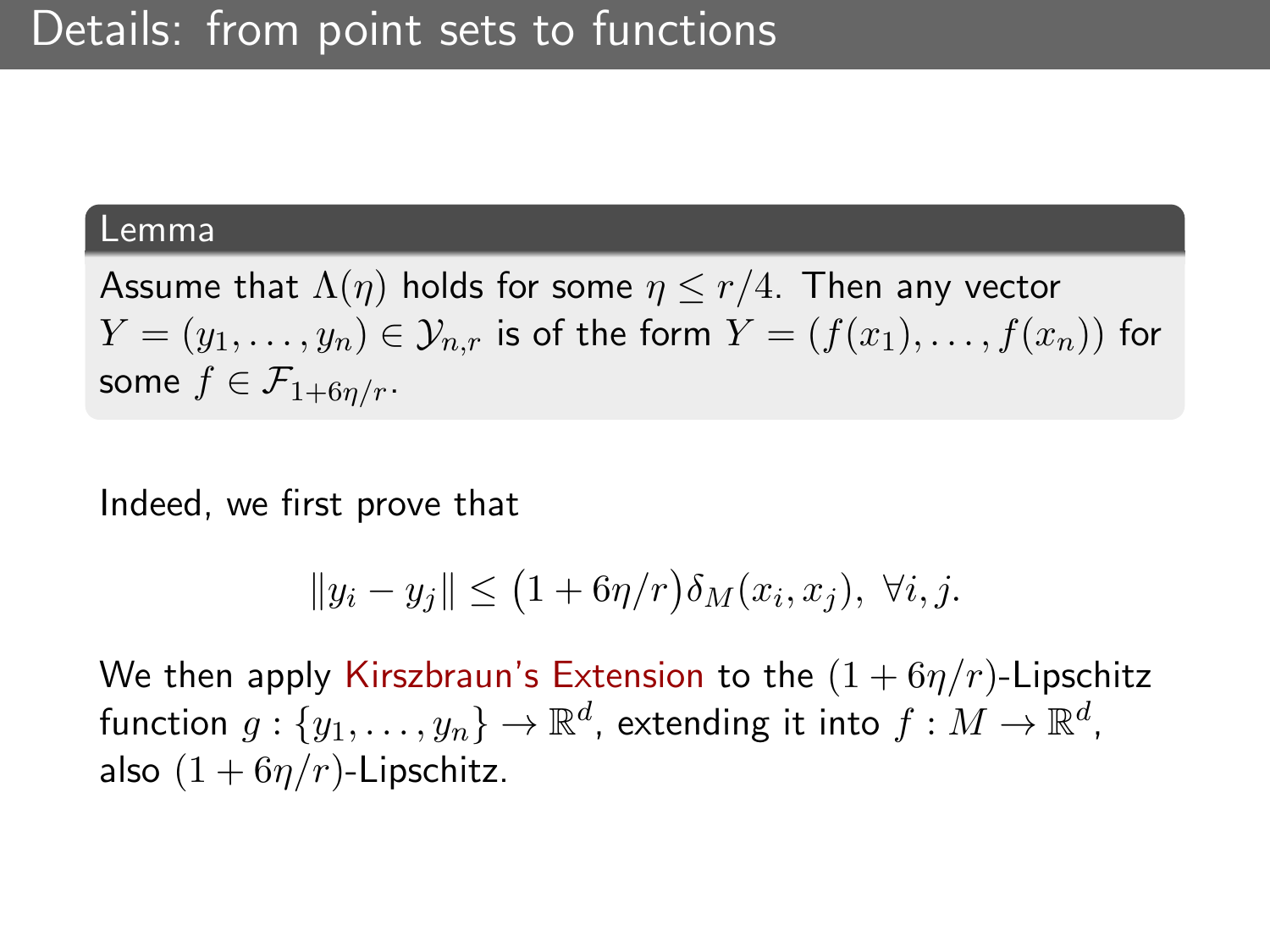Hence,

$$
\sup_{Y \in \mathcal{Y}_{n,r}} \mathcal{E}(Y) \leq \sup_{f \in \mathcal{F}_{1+\mathbf{6}\eta/r}} \mathcal{E}(Y_n(f)).
$$

where  $Y_n(f) := (f(x_1), \ldots, f(x_n)).$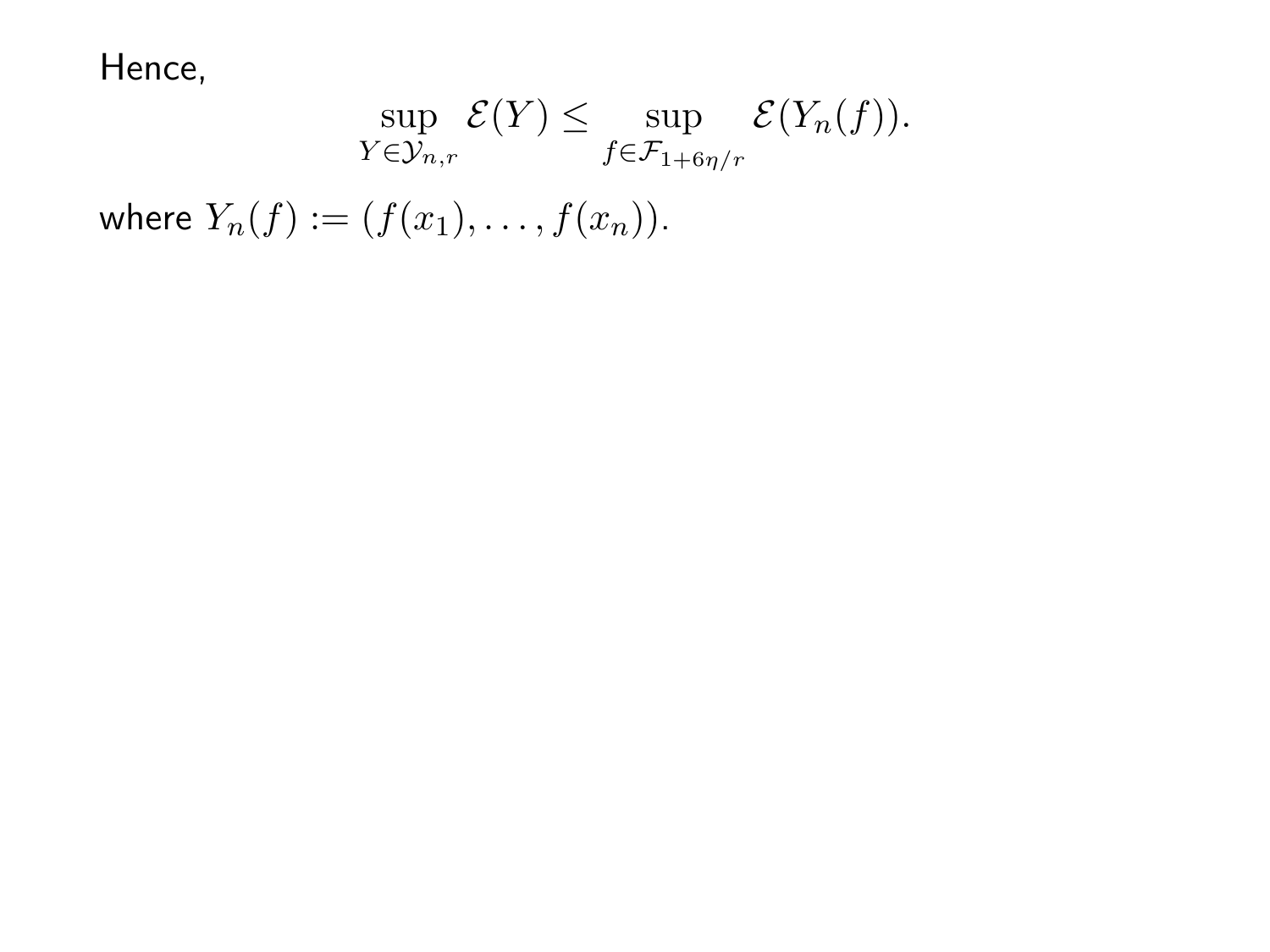Hence,

$$
\sup_{Y \in \mathcal{Y}_{n,r}} \mathcal{E}(Y) \leq \sup_{f \in \mathcal{F}_{1+\mathbf{6}\eta/r}} \mathcal{E}(Y_n(f)).
$$

where  $Y_n(f) := (f(x_1), \ldots, f(x_n)).$ 

(Recall the function  $c$  from the regularity condition.)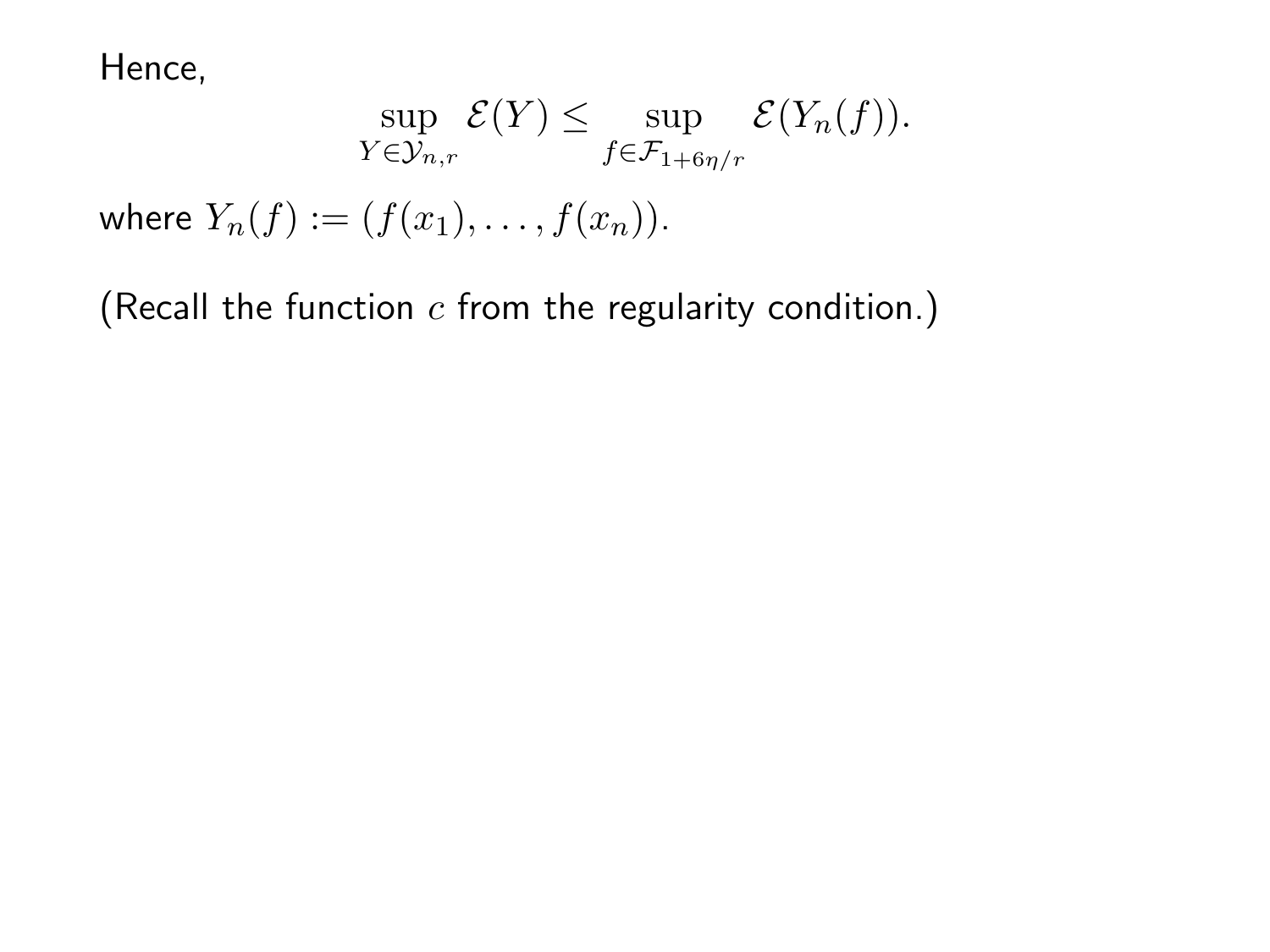Hence,

$$
\sup_{Y \in \mathcal{Y}_{n,r}} \mathcal{E}(Y) \leq \sup_{f \in \mathcal{F}_{1+6\eta/r}} \mathcal{E}(Y_n(f)).
$$

where  $Y_n(f) := (f(x_1), \ldots, f(x_n)).$ 

(Recall the function  $c$  from the regularity condition.)

Take  $f \in \mathcal{F}_{1 - c(r)}.$  For any  $i, j$  such that  $\|x_i - x_j\| \leq r,$ 

$$
||f(x_i) - f(x_j)|| \le (1 - c(r))\delta_M(x_i, x_j)
$$
  
\n
$$
\le (1 - c(r))(1 + c(r)) ||x_i - x_j||
$$
  
\n
$$
\le ||x_i - x_j||
$$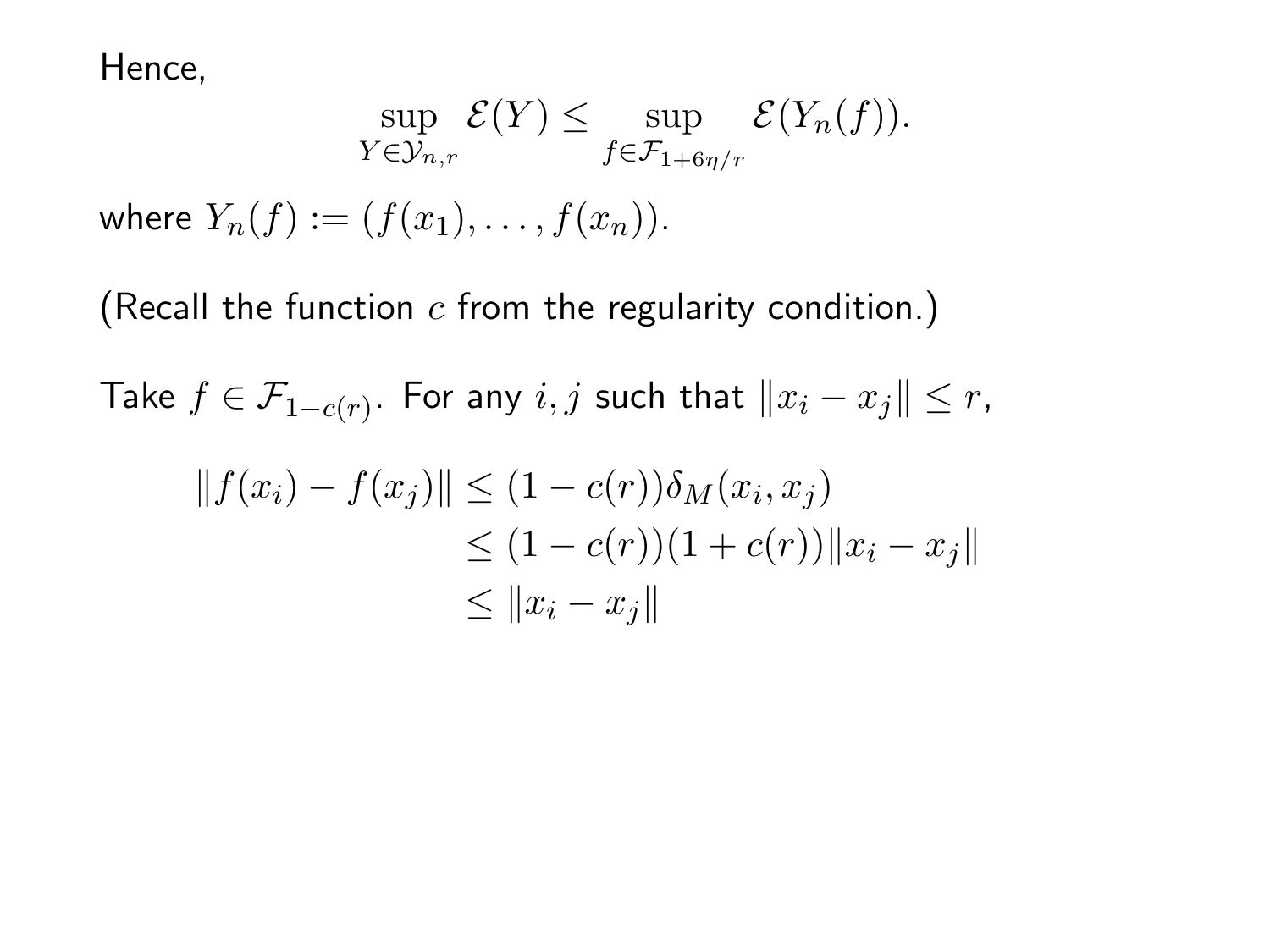Hence,

$$
\sup_{Y \in \mathcal{Y}_{n,r}} \mathcal{E}(Y) \leq \sup_{f \in \mathcal{F}_{1+6\eta/r}} \mathcal{E}(Y_n(f)).
$$

where  $Y_n(f) := (f(x_1), \ldots, f(x_n)).$ 

(Recall the function  $c$  from the regularity condition.)

Take  $f \in \mathcal{F}_{1 - c(r)}.$  For any  $i, j$  such that  $\|x_i - x_j\| \leq r,$ 

$$
||f(x_i) - f(x_j)|| \le (1 - c(r))\delta_M(x_i, x_j)
$$
  
\n
$$
\le (1 - c(r))(1 + c(r)) ||x_i - x_j||
$$
  
\n
$$
\le ||x_i - x_j||
$$

Consequently,  $Y_n(f) \in \mathcal{Y}_{n,r}$ , and we conclude that

$$
\sup_{Y \in \mathcal{Y}_{n,r}} \mathcal{E}(Y) \geq \sup_{f \in \mathcal{F}_{1-c(r)}} \mathcal{E}(Y_n(f)).
$$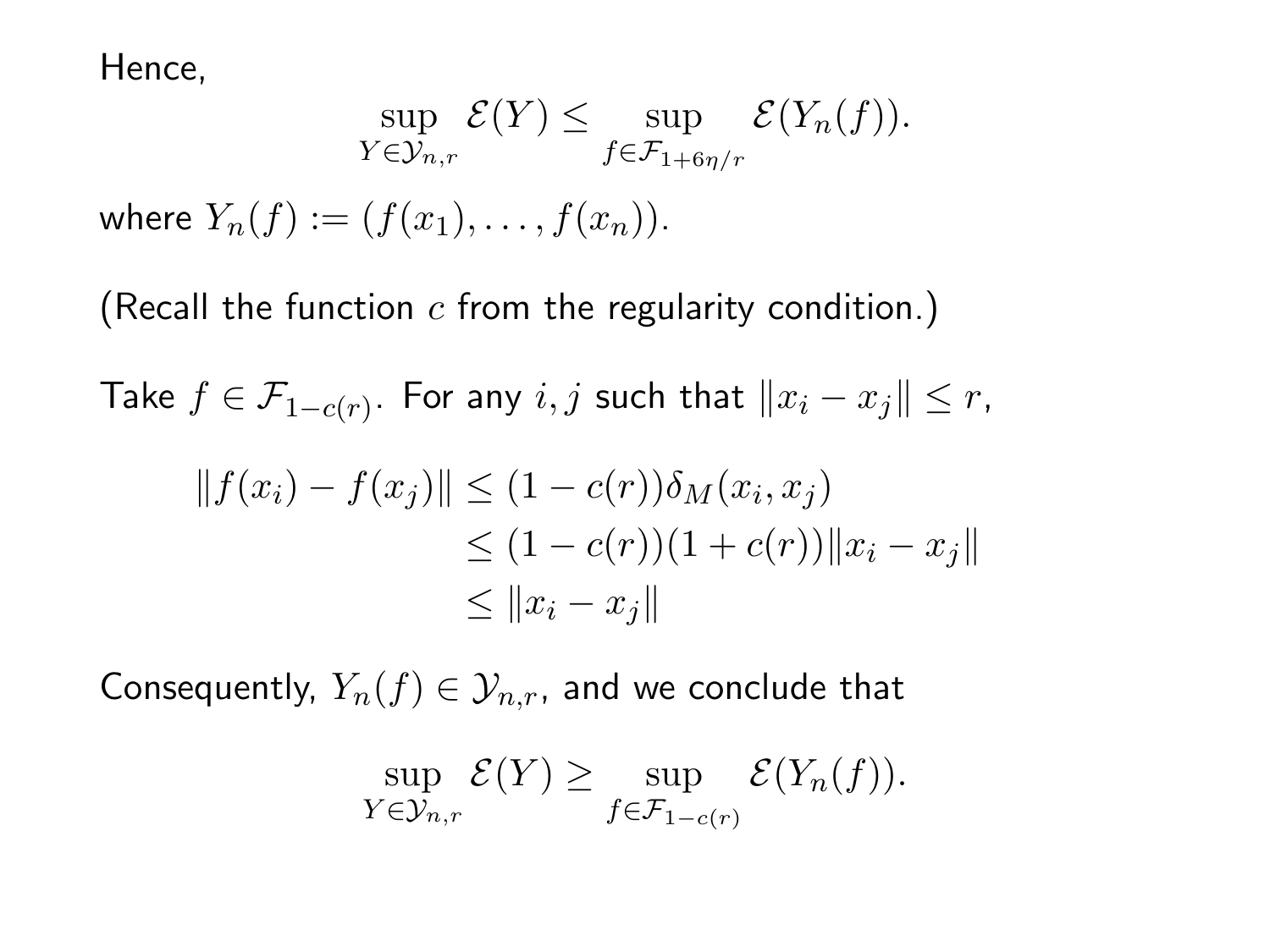After some elementary steps:

$$
\left| \sup_{Y \in \mathcal{Y}_{n,r}} \mathcal{E}(Y) - \sup_{f \in \mathcal{F}_1} \mathcal{E}(f) \right| \le (1 + \beta(r,\eta)) \sup_{f \in \mathcal{F}_1} \left| \mathcal{E}(Y_n(f)) - \mathcal{E}(f) \right|
$$
  
+ 3\beta(r,\eta) diam(M)<sup>2</sup>,

when  $\beta(r, \eta) := \max(c(r), 6\eta/r)$  is small enough.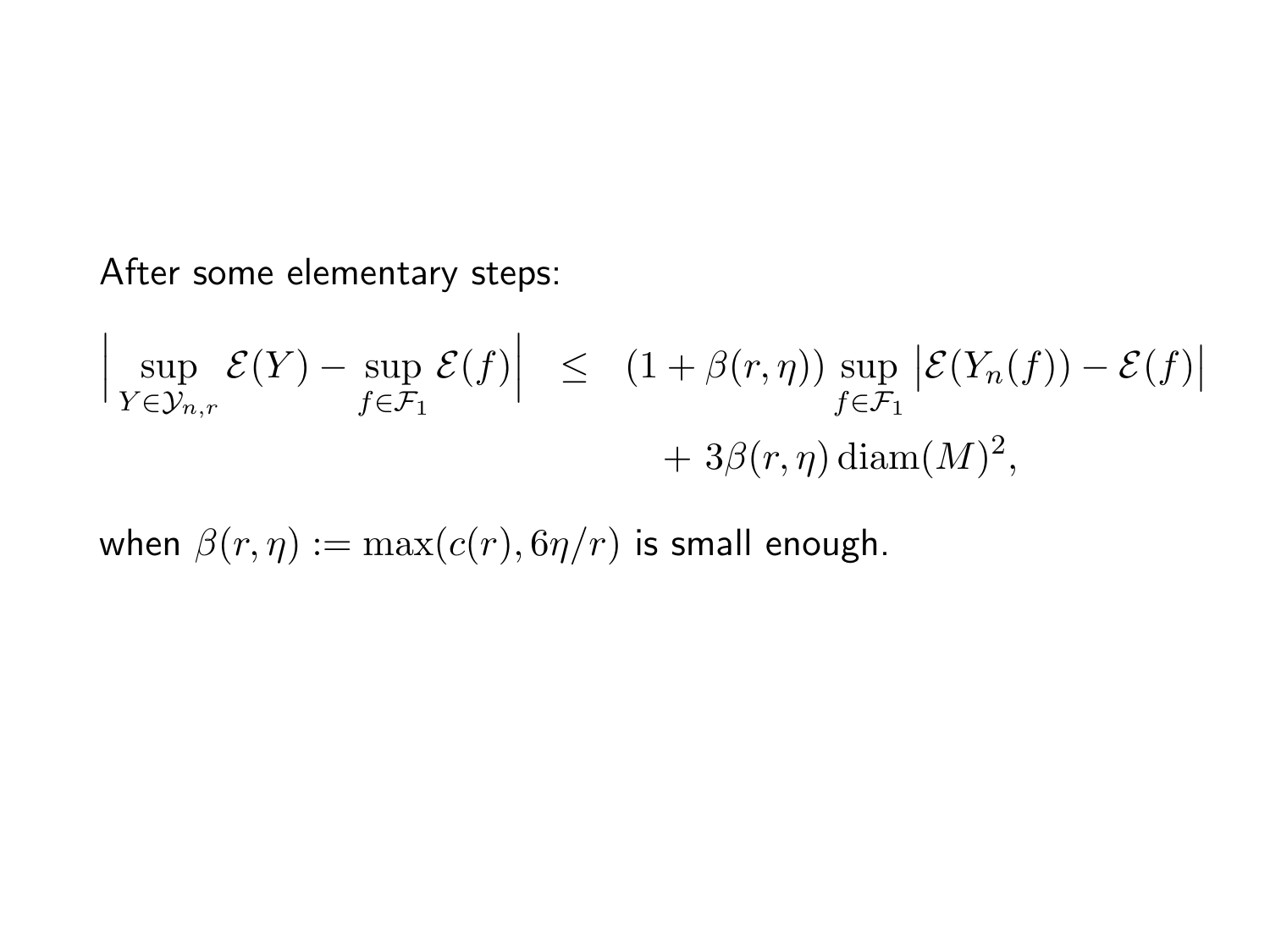# Regularity of the energy

For any  $f$  and  $g$  in  $\mathcal{F}_1$ , and any  $x$  and  $x'$  in  $M$ :

$$
\left| \|f(x) - f(x')\|^2 - \|g(x) - g(x')\|^2 \right|
$$

$$
\leq \|f(x) - f(x') - g(x) + g(x')\|
$$
  
 
$$
\times \|f(x) - f(x') + g(x) - g(x')\|
$$

$$
\leq \quad \left[ \|f(x) - g(x)\| + \|f(x') - g(x')\| \right] \times \left[ \|f(x) - f(x')\| + \|g(x) - g(x')\| \right]
$$

<span id="page-39-1"></span><span id="page-39-0"></span>
$$
\leq 4\|f-g\|_{\infty} \operatorname{diam}(M).
$$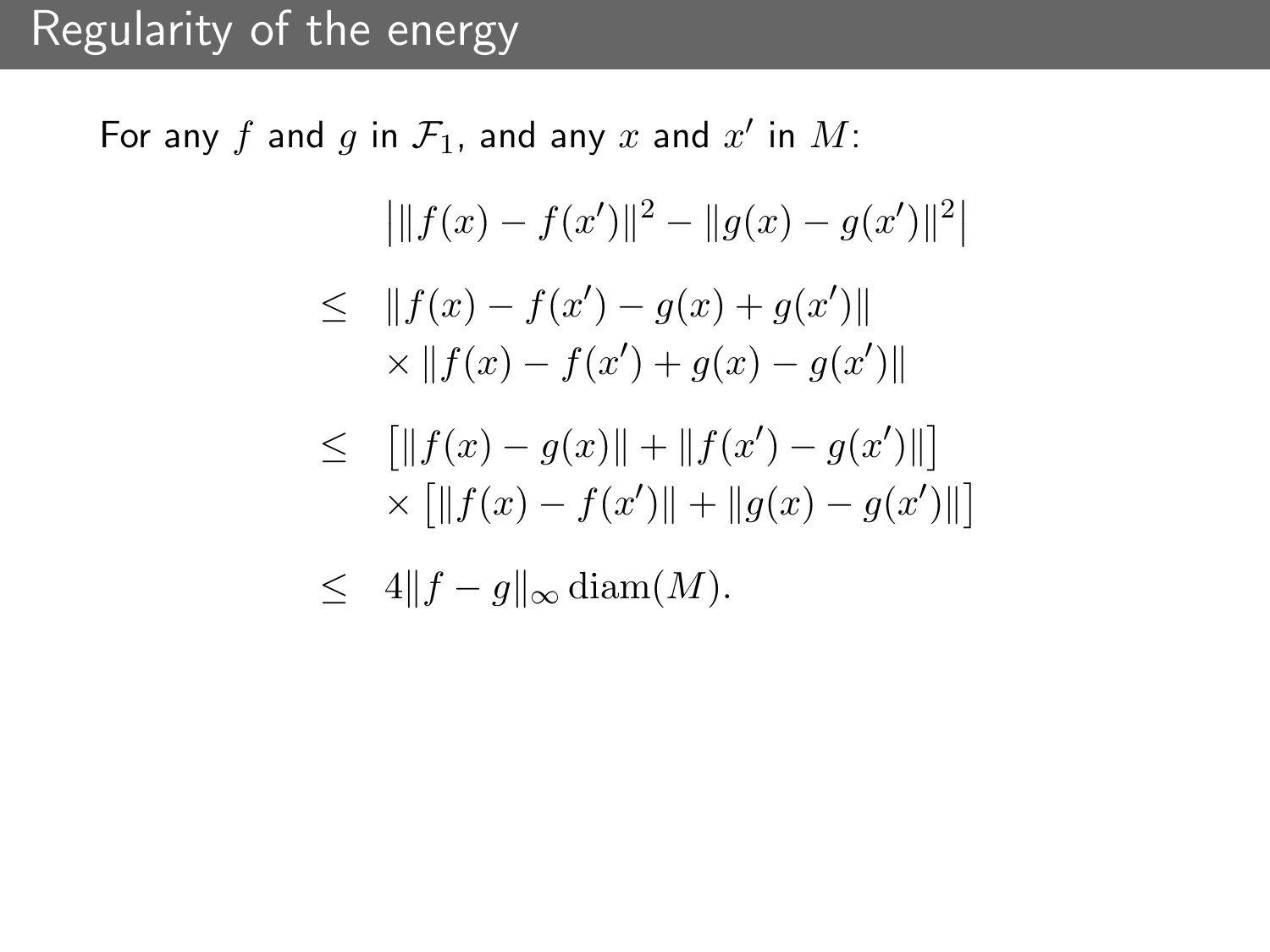# Regularity of the energy

For any  $f$  and  $g$  in  $\mathcal{F}_1$ , and any  $x$  and  $x'$  in  $M$ :

$$
\left| \|f(x) - f(x')\|^2 - \|g(x) - g(x')\|^2 \right|
$$
  
\n
$$
\leq \|f(x) - f(x') - g(x) + g(x')\|
$$
  
\n
$$
\times \|f(x) - f(x') + g(x) - g(x')\|
$$

$$
\leq \quad \left[ \|f(x) - g(x)\| + \|f(x') - g(x')\| \right] \times \left[ \|f(x) - f(x')\| + \|g(x) - g(x')\| \right] \leq 4\|f - g\|_{\infty} \operatorname{diam}(M).
$$

Hence,

$$
\left| \mathcal{E}(f) - \mathcal{E}(g) \right| \le 4 \| f - g \|_{\infty} \operatorname{diam}(M), \tag{1}
$$

and

$$
\left| \mathcal{E}(Y_n(f)) - \mathcal{E}(Y_n(g)) \right| \le 4 \|f - g\|_{\infty} \operatorname{diam}(M). \tag{2}
$$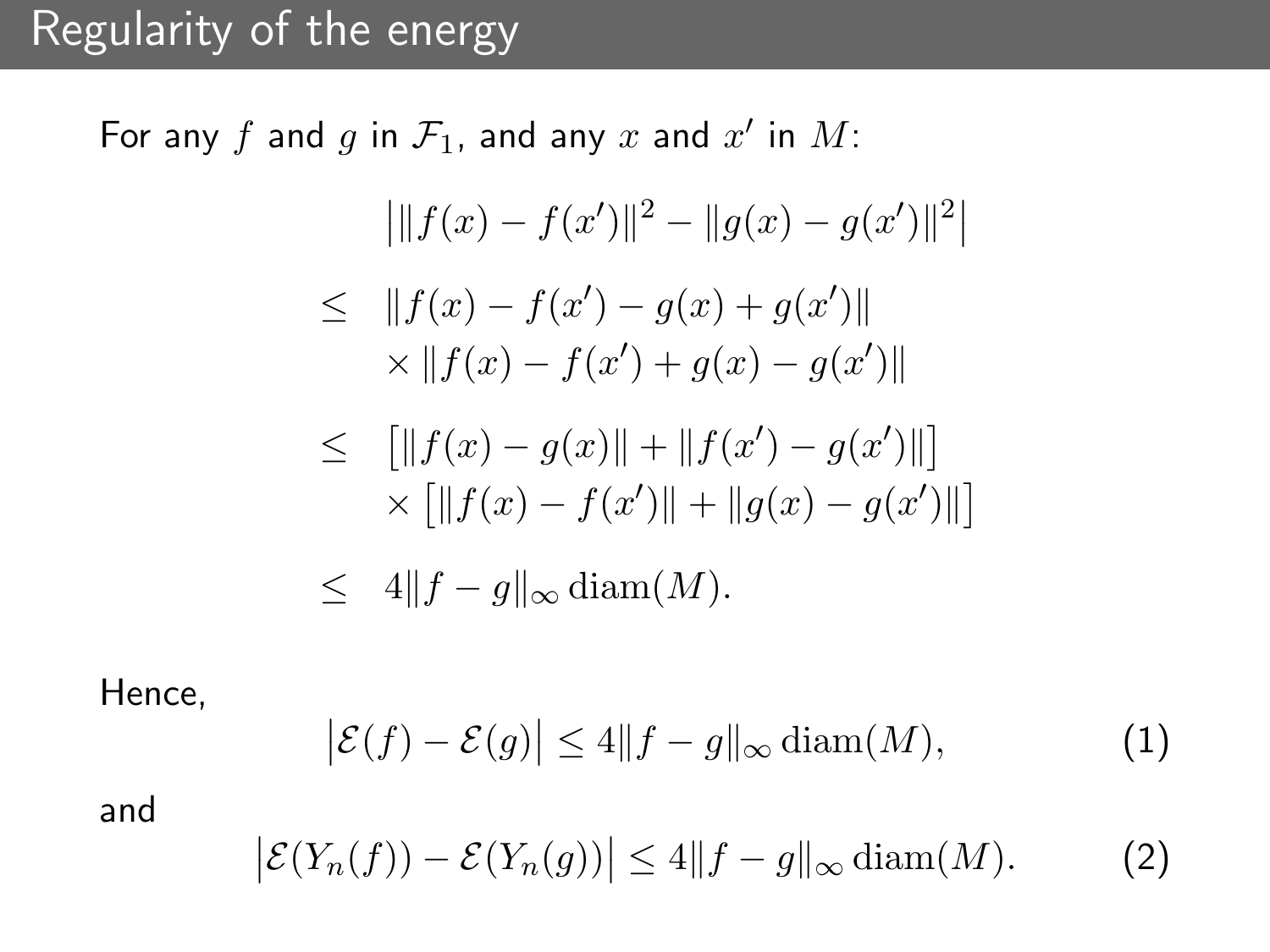Fix  $x_0 \in M$  and define

$$
\mathcal{F}_1^0 = \{ f \in \mathcal{F}_1 : f(x_0) = 0 \}.
$$

We have

$$
\sup_{f \in \mathcal{F}_1} \left| \mathcal{E}(Y_n(f)) - \mathcal{E}(f) \right| = \sup_{f \in \mathcal{F}_1^0} \left| \mathcal{E}(Y_n(f)) - \mathcal{E}(f) \right|.
$$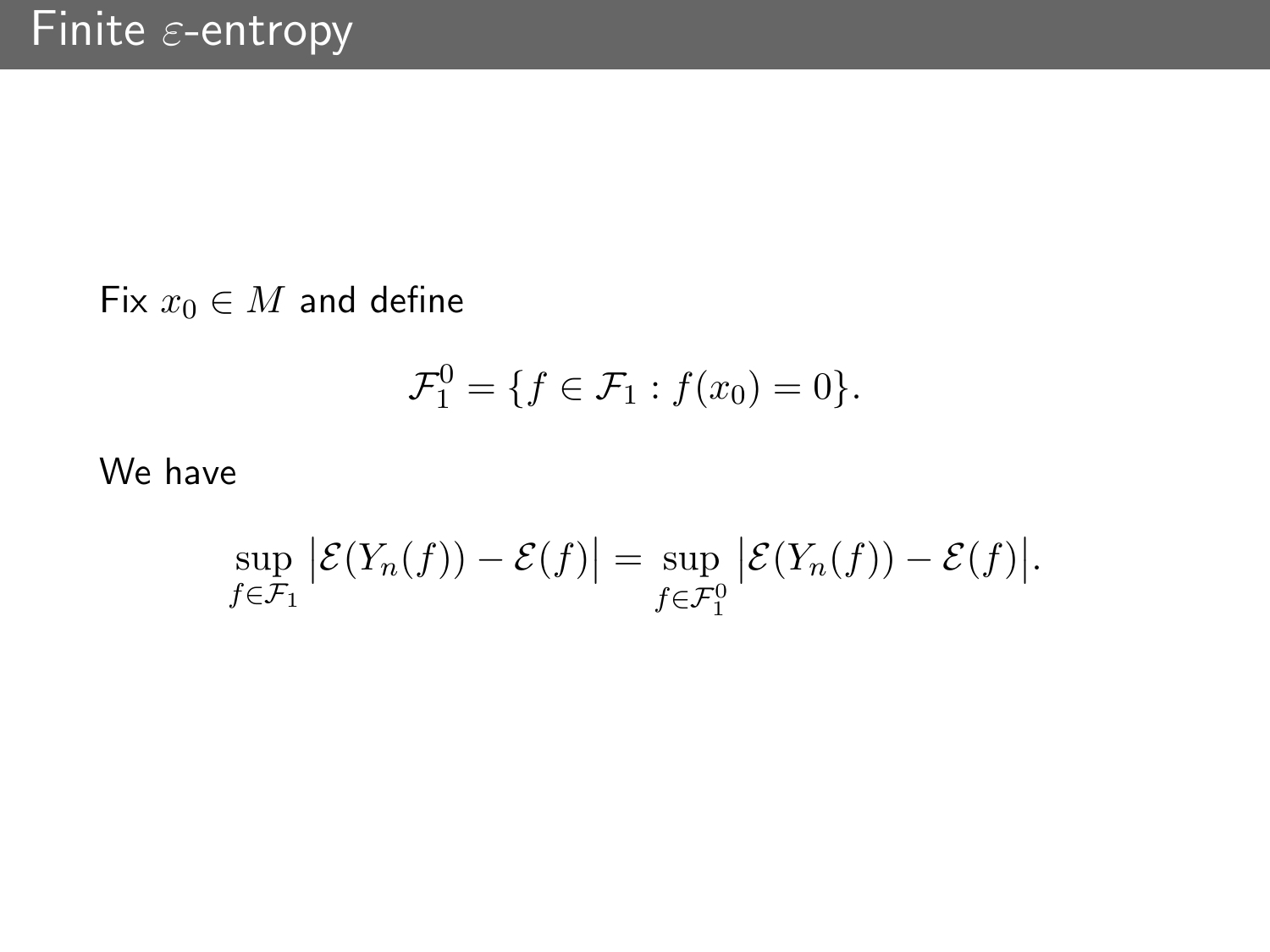<span id="page-42-0"></span> $\mathcal{F}^0_1$  has finite  $\varepsilon$ -entropy for  $\|\cdot\|_{\infty}$  by the Arzelà-Ascoli Theorem.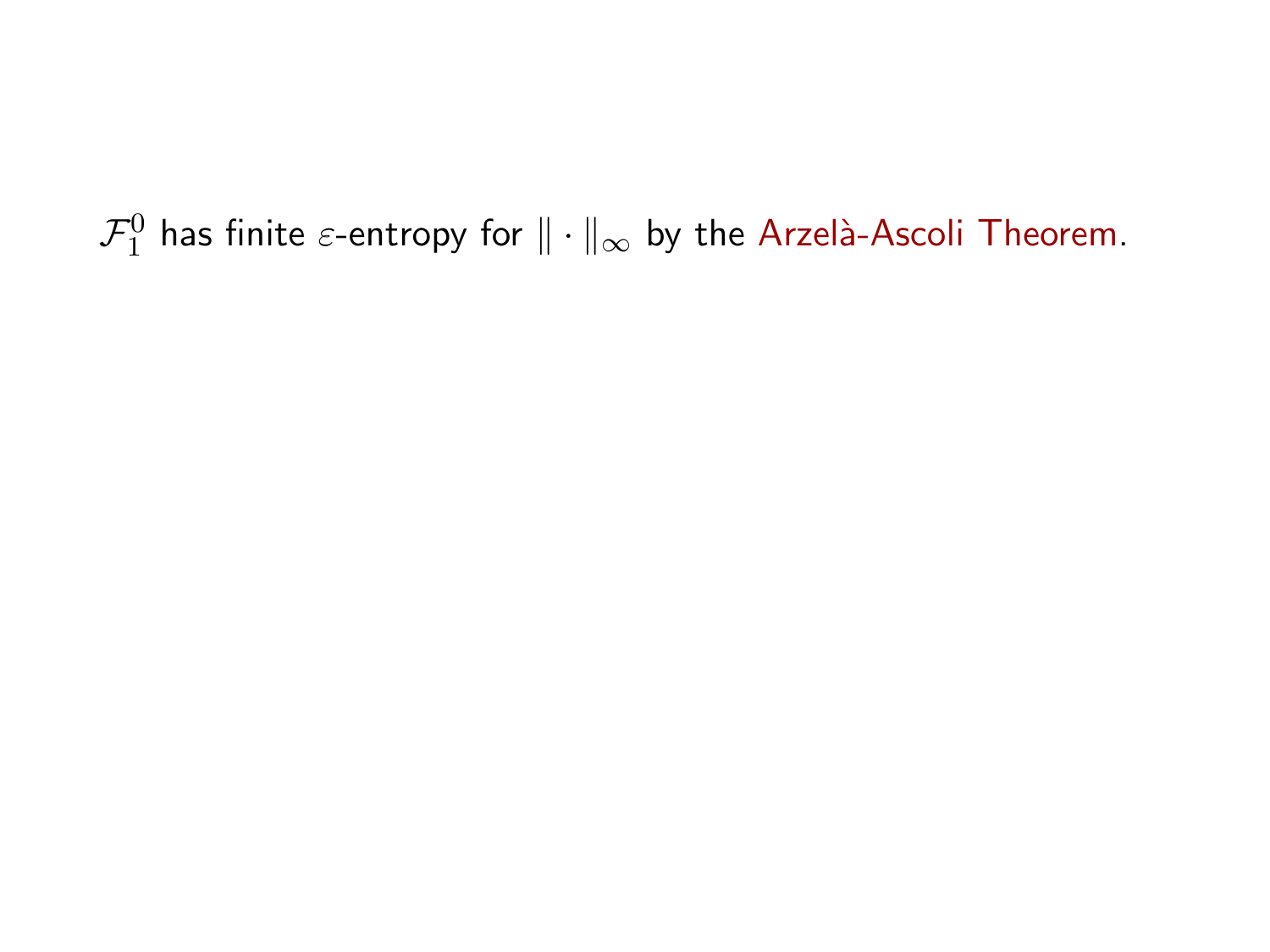$\mathcal{F}^0_1$  has finite  $\varepsilon$ -entropy for  $\|\cdot\|_{\infty}$  by the Arzelà-Ascoli Theorem.

This and the Law of Large Numbers imply that

$$
\sup_{f \in \mathcal{F}_1} \left| \mathcal{E}(Y_n(f)) - \mathcal{E}(f) \right| \to^P 0, \quad n \to \infty.
$$
 (3)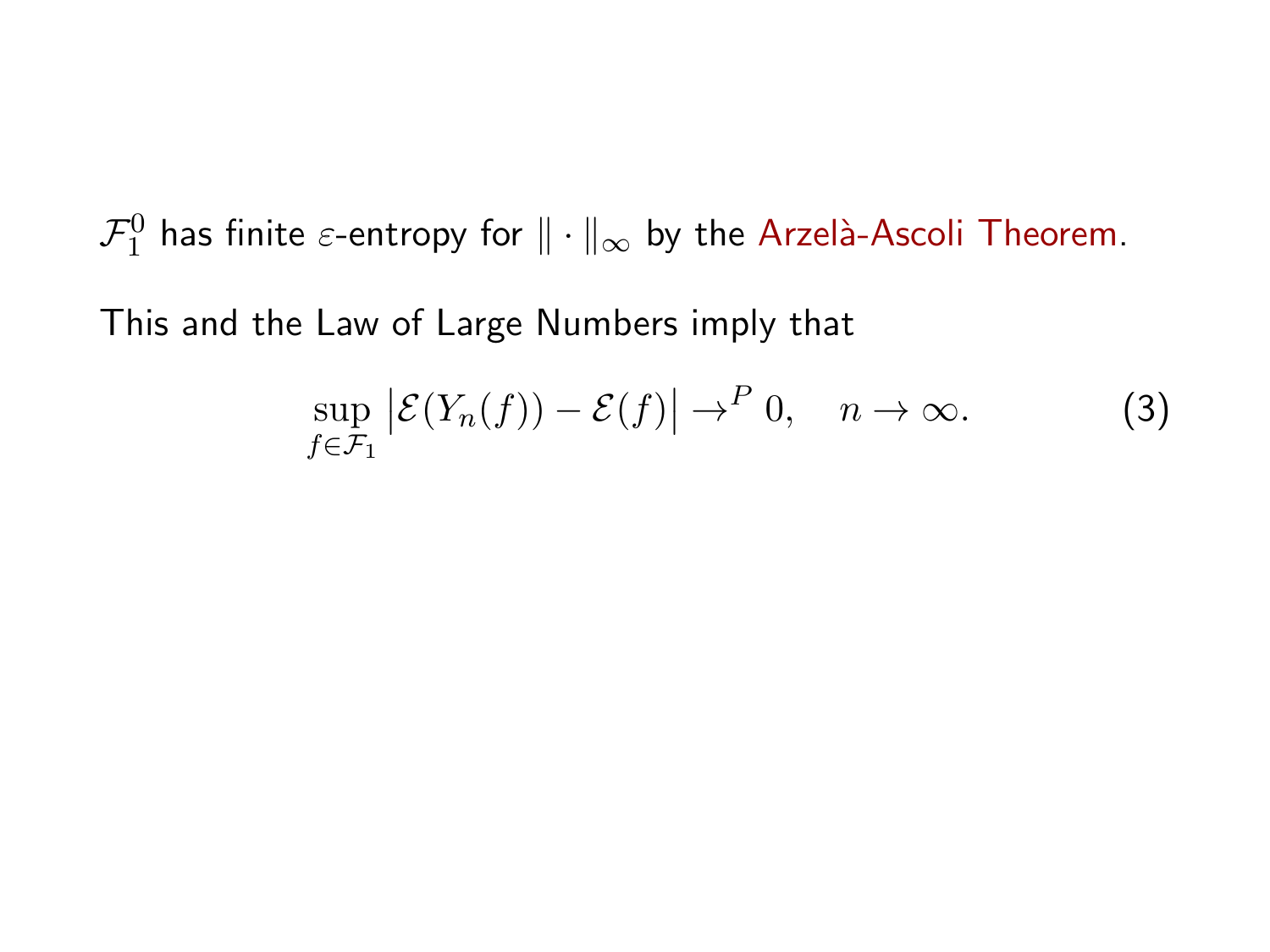$\mathcal{F}^0_1$  has finite  $\varepsilon$ -entropy for  $\|\cdot\|_{\infty}$  by the Arzelà-Ascoli Theorem.

This and the Law of Large Numbers imply that

$$
\sup_{f \in \mathcal{F}_1} \left| \mathcal{E}(Y_n(f)) - \mathcal{E}(f) \right| \to^P 0, \quad n \to \infty.
$$
 (3)

For an almost sure convergence, we use a concentration bound of U-processes (e.g., Hoeffding's) and the Borel-Cantelli Lemma.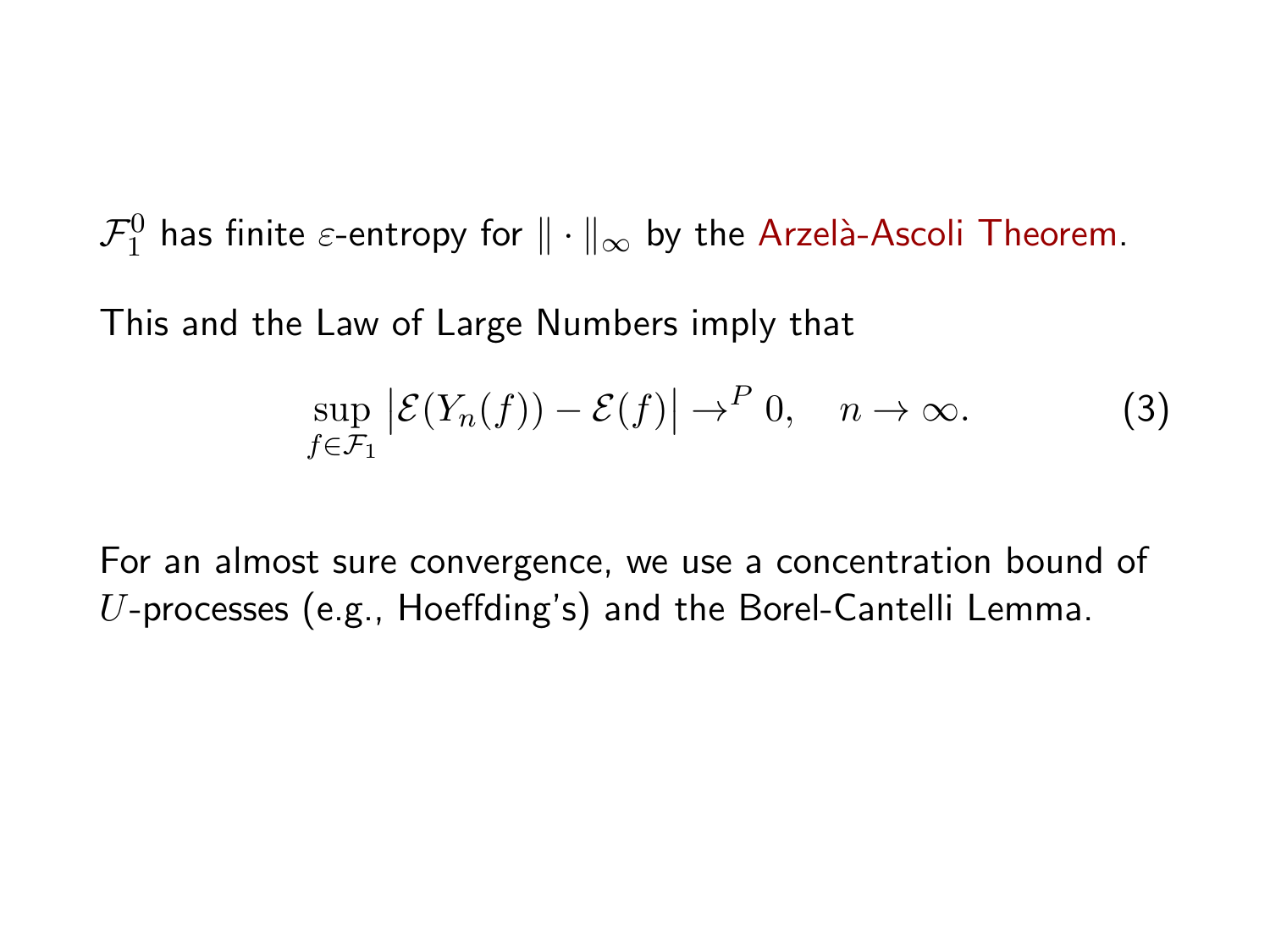# Let  $(\hat{Y}_n) \subset \mathcal{Y}_{n,r_n}$  be a sequence of solutions to Discrete MVU.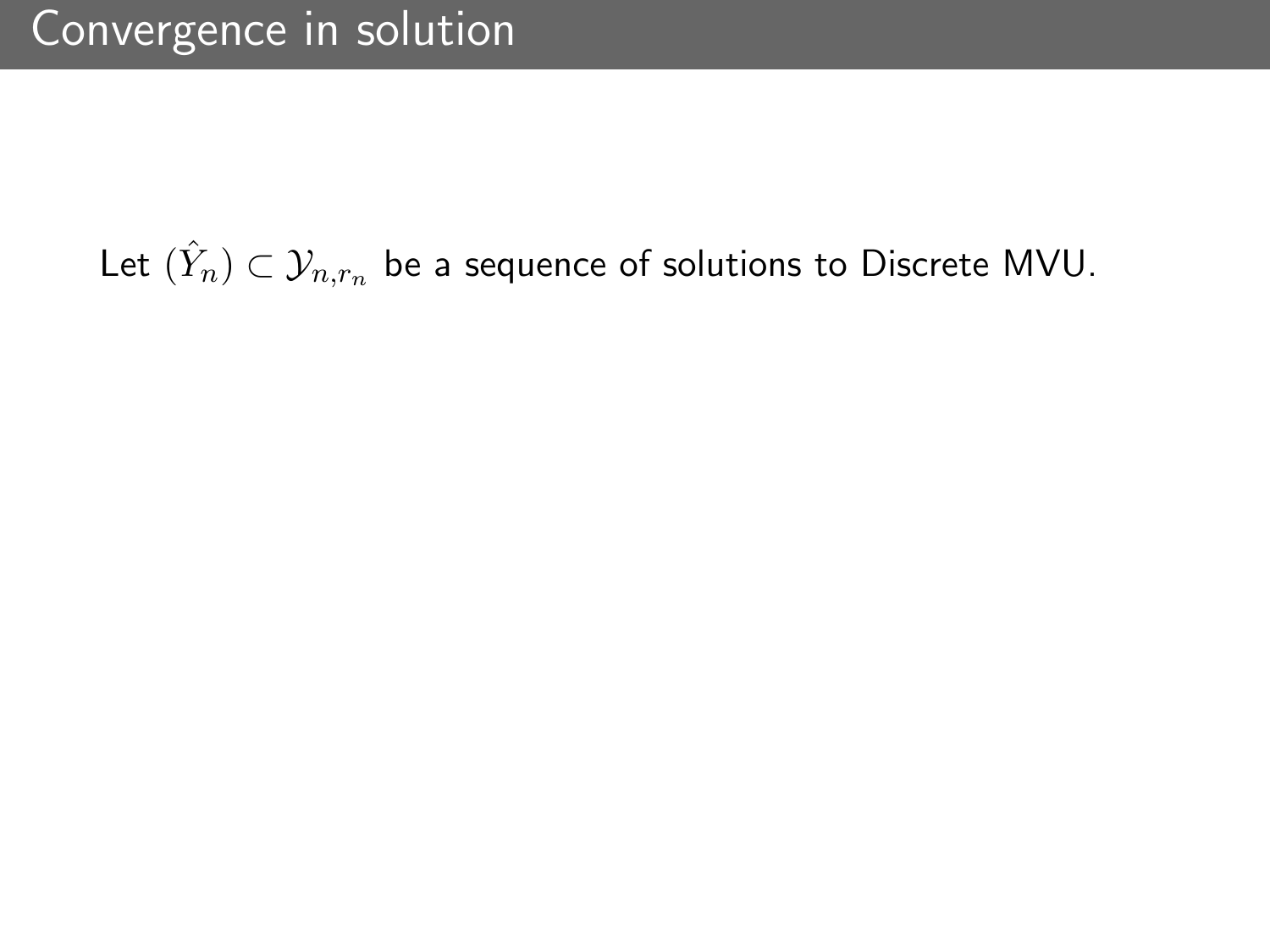Let  $(\hat{Y}_n) \subset \mathcal{Y}_{n,r_n}$  be a sequence of solutions to Discrete MVU. There is  $\hat{f}_n \in \mathcal{F}^0_{(1+6\eta_n/r_n)}$  such that  $\hat{Y}_n = Y_n(\hat{f}_n).$ Note that  $\hat{f}_n \in \mathcal{F}^0_2$  eventually as  $n \to \infty$ .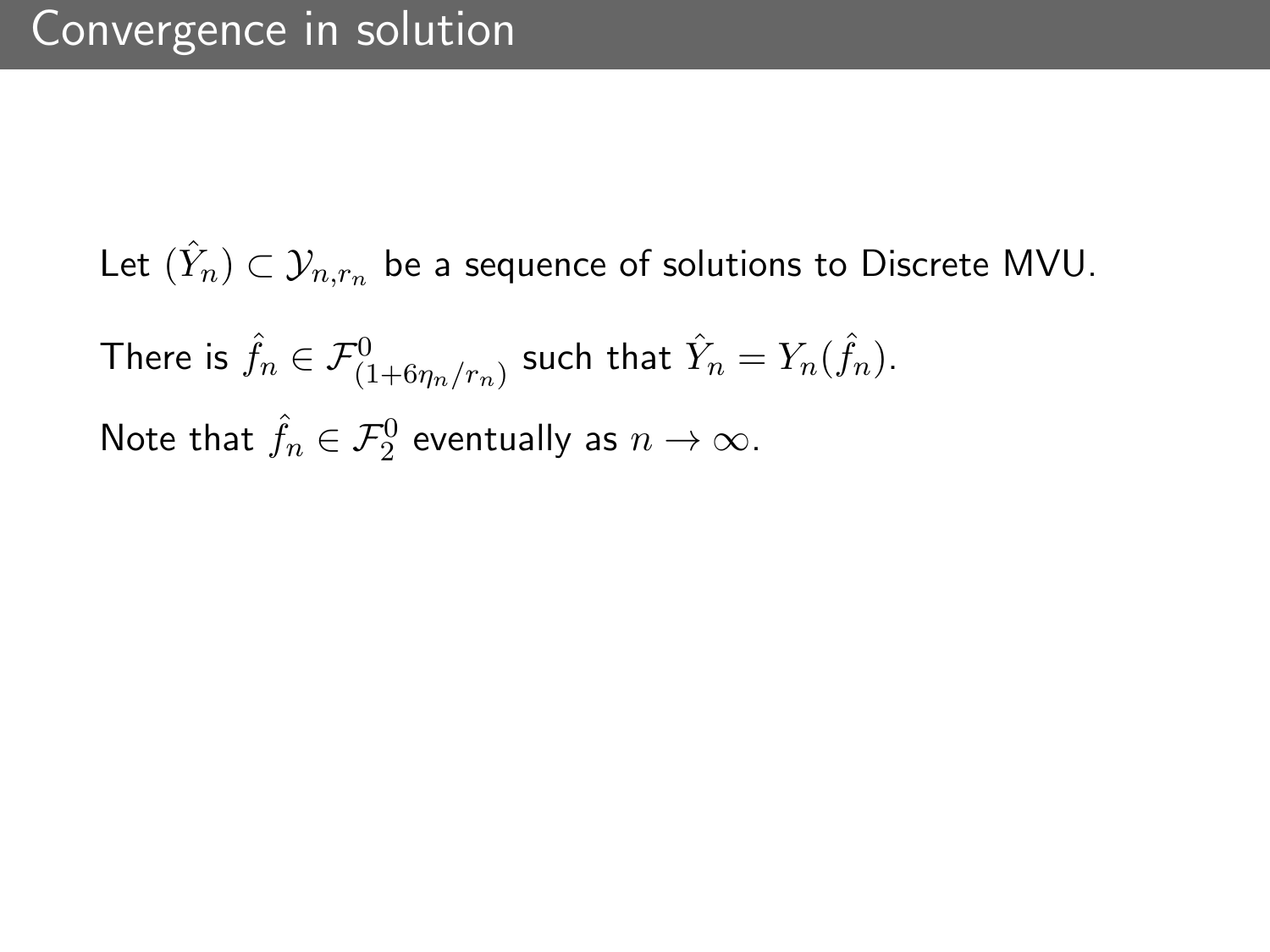Let  $(\hat{Y}_n) \subset \mathcal{Y}_{n,r_n}$  be a sequence of solutions to Discrete MVU.

There is 
$$
\hat{f}_n \in \mathcal{F}^0_{(1+6\eta_n/r_n)}
$$
 such that  $\hat{Y}_n = Y_n(\hat{f}_n)$ .  
Note that  $\hat{f}_n \in \mathcal{F}^0_2$  eventually as  $n \to \infty$ .

Since  $\mathcal{F}_{2}^{0}$  is compact for  $\|\cdot\|_{\infty}$ , it suffices to prove that any accumulation point of  $(\hat{f}_n)$  is in  $\mathcal{S}_1^0 = \mathcal{F}_1^0 \cap \mathcal{S}_1$ .

This is due to the Lipschitz property of  $\mathcal{E}$ , [\(1\)](#page-39-0)-[\(2\)](#page-39-1), and the uniform convergence [\(3\)](#page-42-0).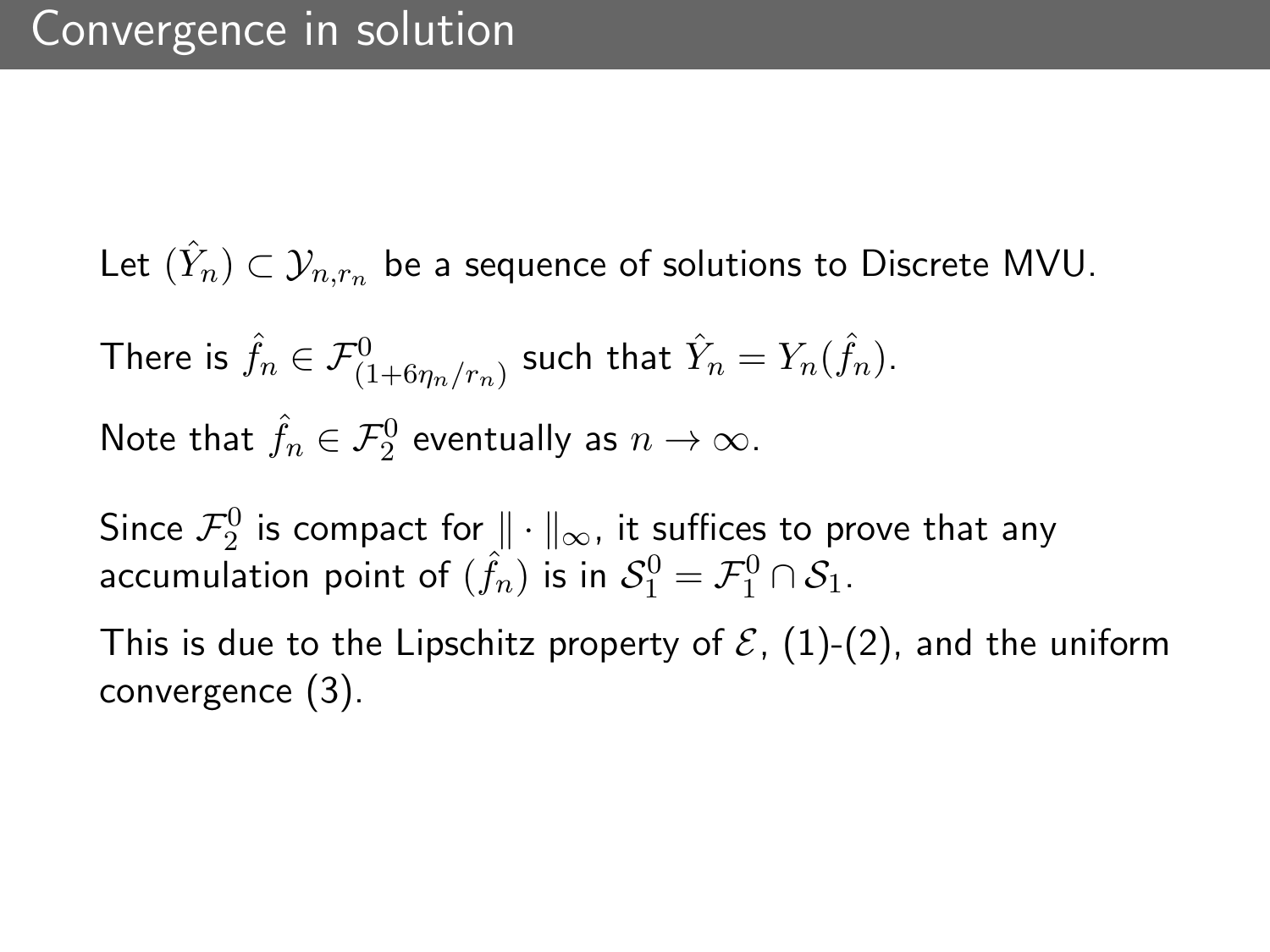# Isometry assumption

We assume that  $M$  is isometric to a compact, connected domain  $D \subset \mathbb{R}^d$ , so that there is a bijection  $\psi: M \to D$  satisfying

$$
\delta_D(\psi(x), \psi(x')) = \delta_M(x, x'), \ \forall x, x' \in M.
$$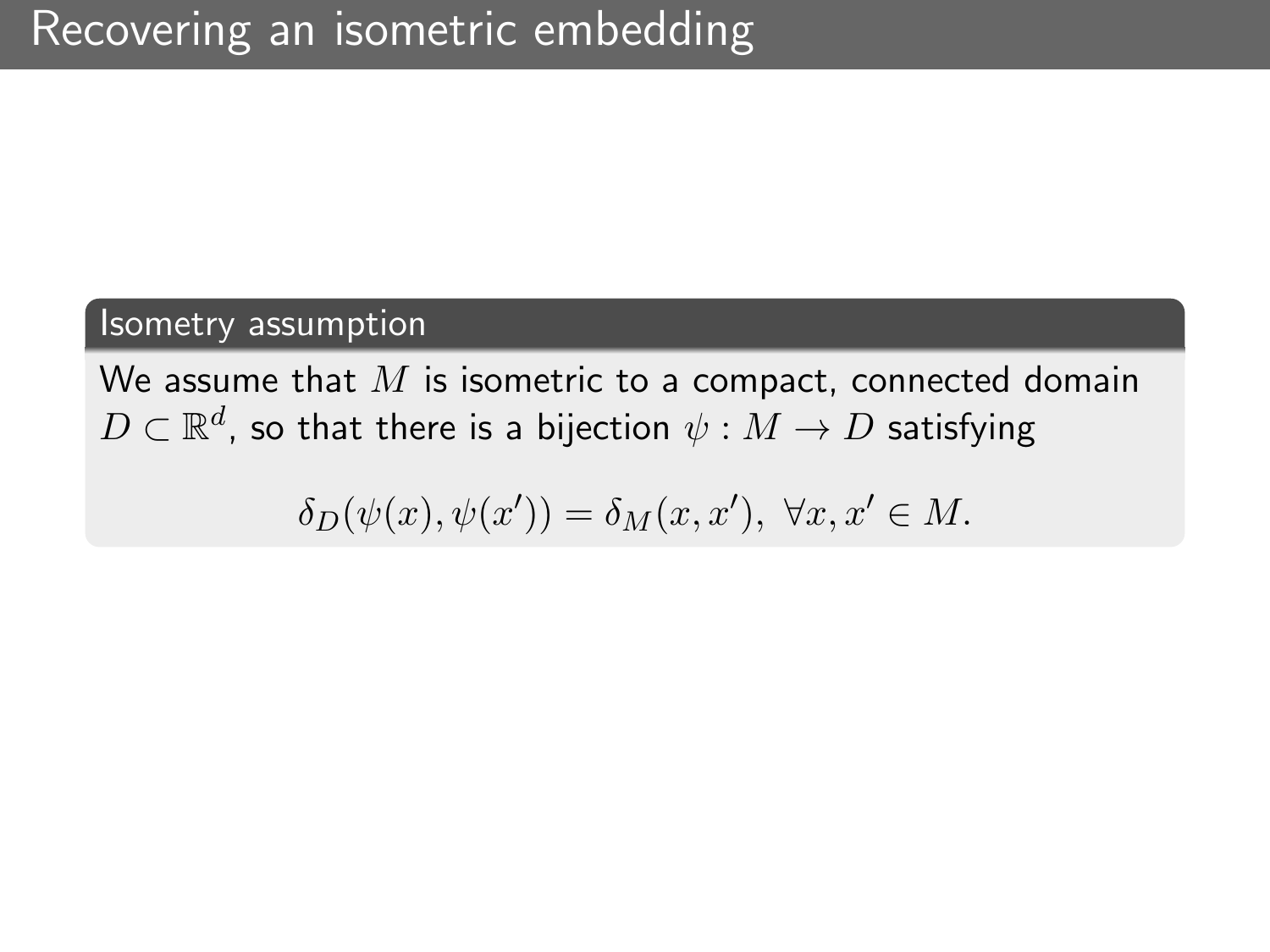## Isometry assumption

We assume that  $M$  is isometric to a compact, connected domain  $D \subset \mathbb{R}^d$ , so that there is a bijection  $\psi: M \to D$  satisfying

$$
\delta_D(\psi(x), \psi(x')) = \delta_M(x, x'), \ \forall x, x' \in M.
$$

The goal becomes to recover  $\psi$  up to a rigid transformation.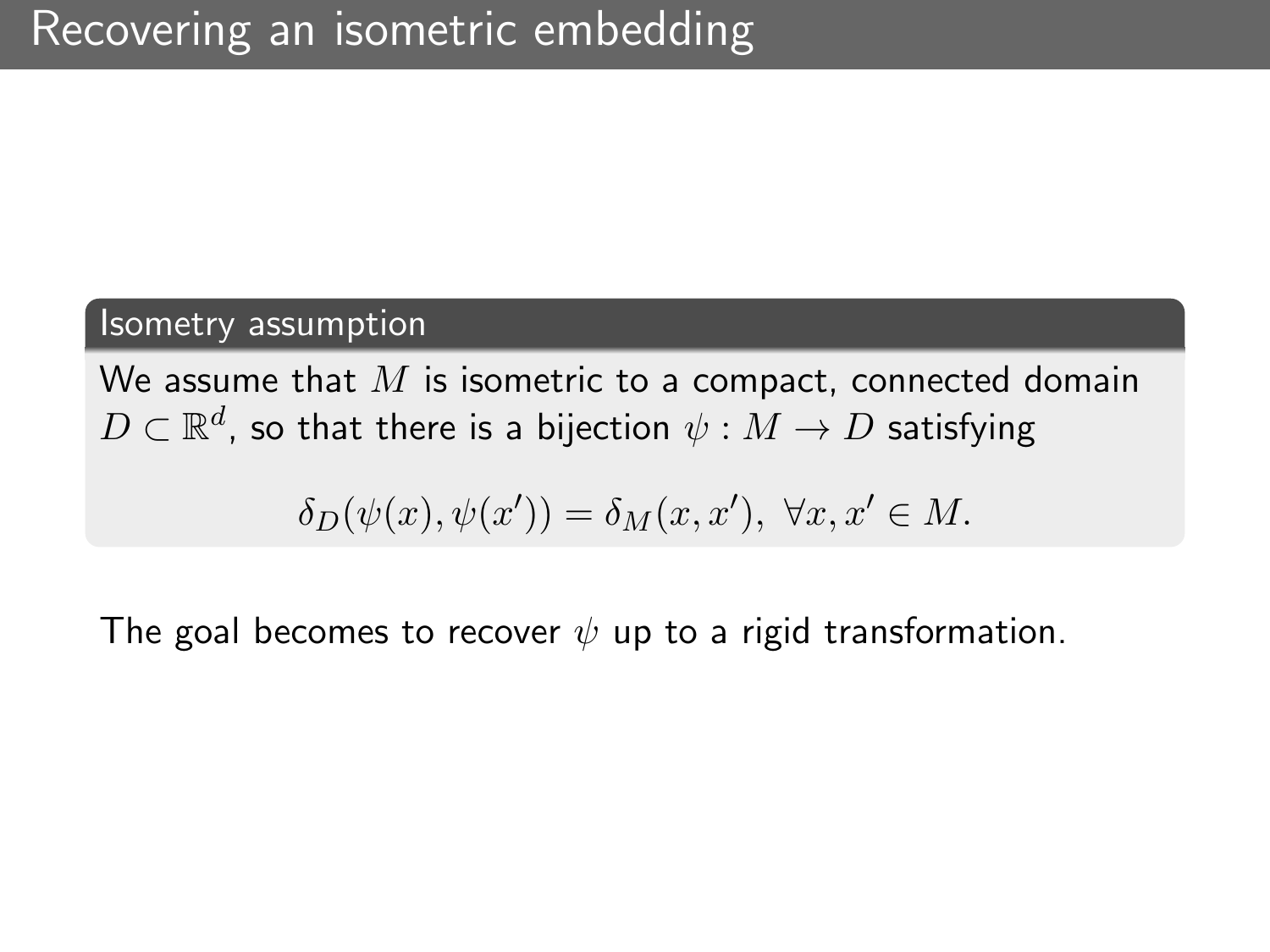## Theorem

Suppose that  $M$  is isometric to a convex subset  $D \subset \mathbb{R}^d$  with isometry mapping  $\psi : M \to D$ , and that  $\mu$  is comparable to the uniform distribution on M, in that there is  $\alpha > 0$  such that

 $\mu(B(x,\eta)) \ge \alpha \operatorname{vol}_d(B(x,\eta) \cap M), \quad \forall x \in M, \forall \eta > 0.$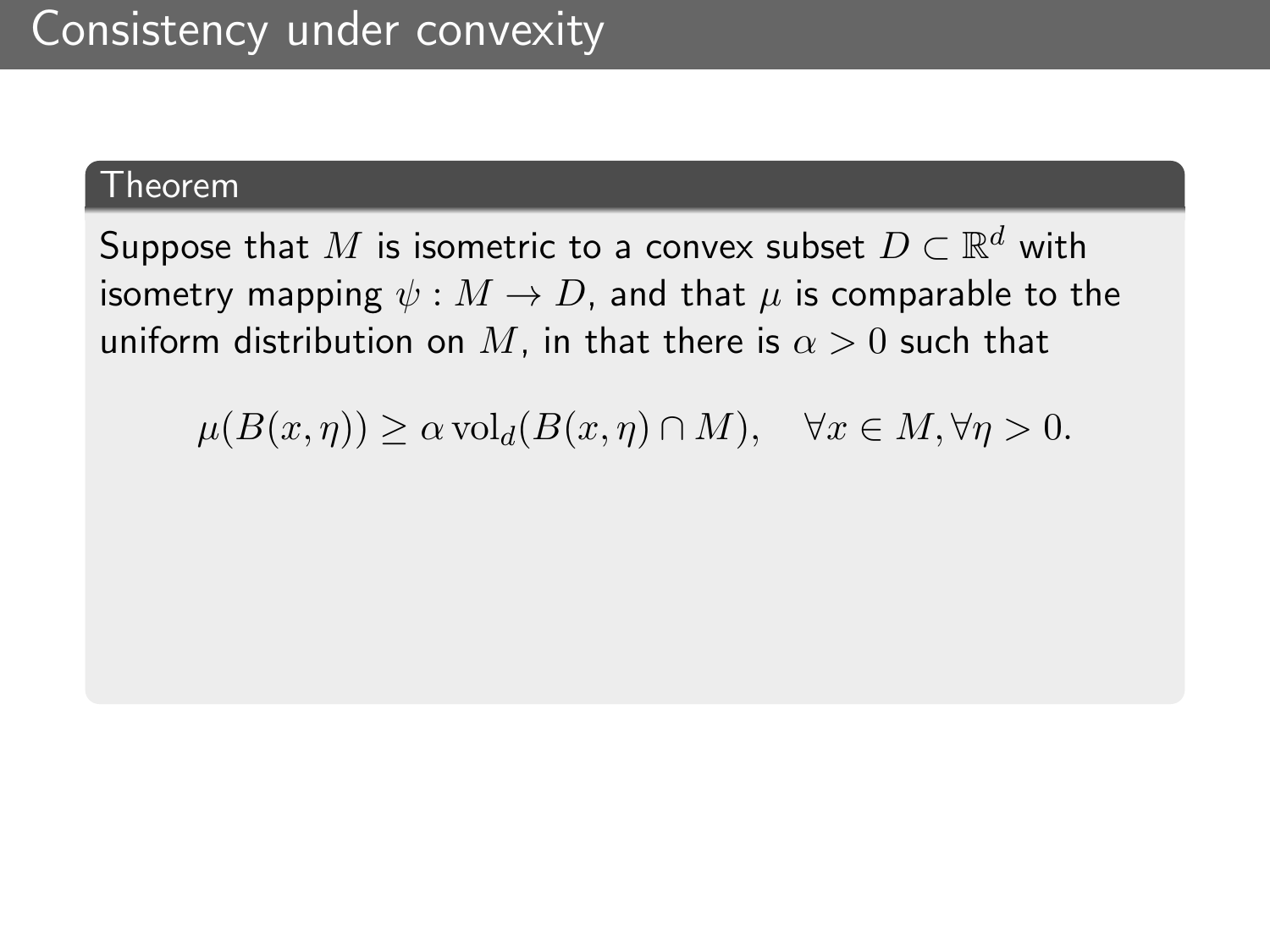## Theorem

Suppose that  $M$  is isometric to a convex subset  $D \subset \mathbb{R}^d$  with isometry mapping  $\psi : M \to D$ , and that  $\mu$  is comparable to the uniform distribution on M, in that there is  $\alpha > 0$  such that

$$
\mu(B(x,\eta)) \ge \alpha \operatorname{vol}_d(B(x,\eta) \cap M), \quad \forall x \in M, \forall \eta > 0.
$$

Then

$$
\mathcal{S}_1 = \{ \zeta \circ \psi \, : \, \zeta \in \text{Isom}(\mathbb{R}^p) \},
$$

meaning Continuum MVU recovers  $\psi$  up to a rigid transformation.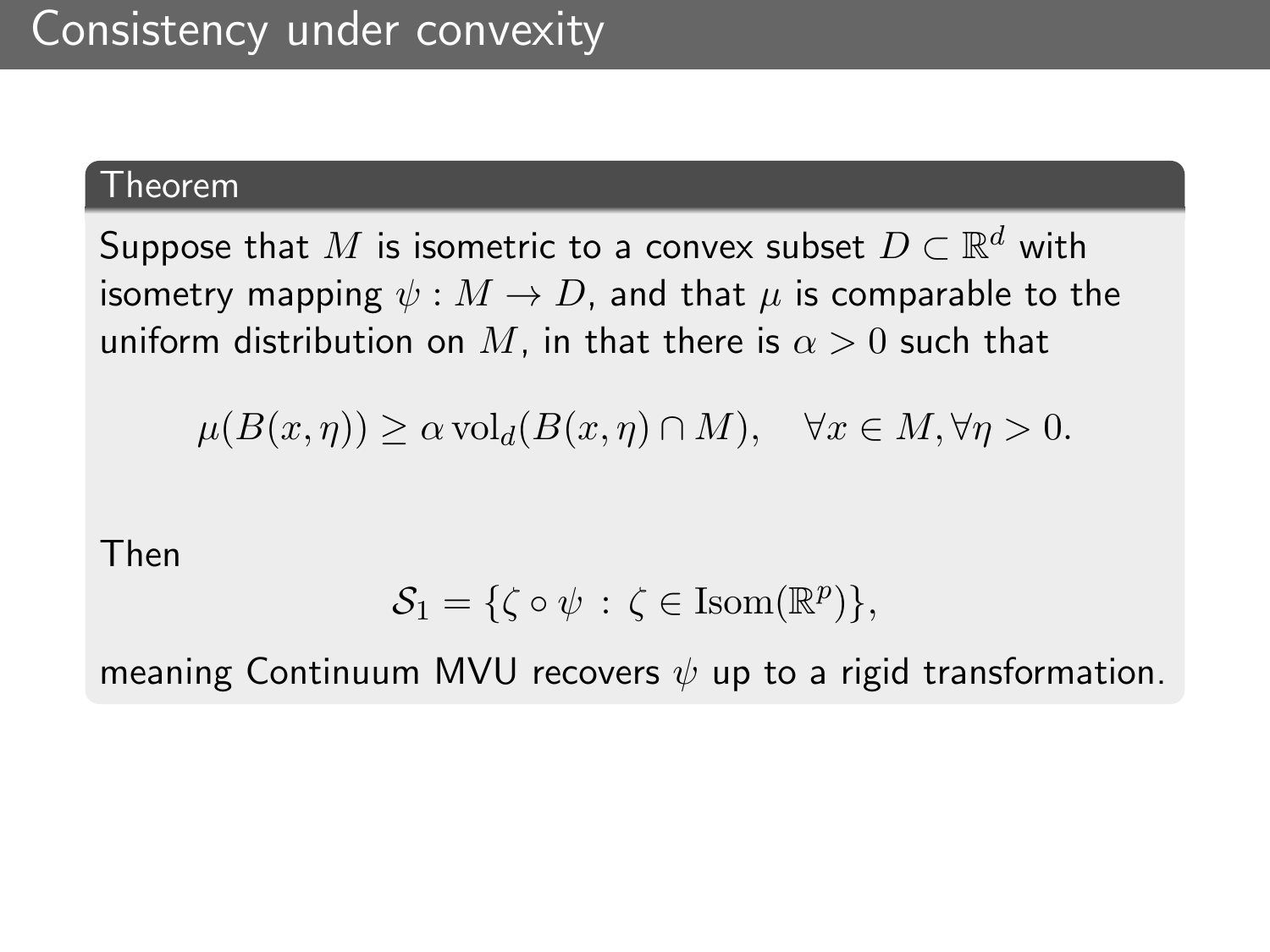## Theorem

Suppose that  $M$  is isometric to a convex subset  $D \subset \mathbb{R}^d$  with isometry mapping  $\psi : M \to D$ , and that  $\mu$  is comparable to the uniform distribution on M, in that there is  $\alpha > 0$  such that

$$
\mu(B(x,\eta)) \ge \alpha \operatorname{vol}_d(B(x,\eta) \cap M), \quad \forall x \in M, \forall \eta > 0.
$$

Then

$$
\mathcal{S}_1 = \{ \zeta \circ \psi \, : \, \zeta \in \text{Isom}(\mathbb{R}^p) \},
$$

meaning Continuum MVU recovers  $\psi$  up to a rigid transformation.

Note that Isomap is also successful under similar conditions (Bernstein et al, 2000).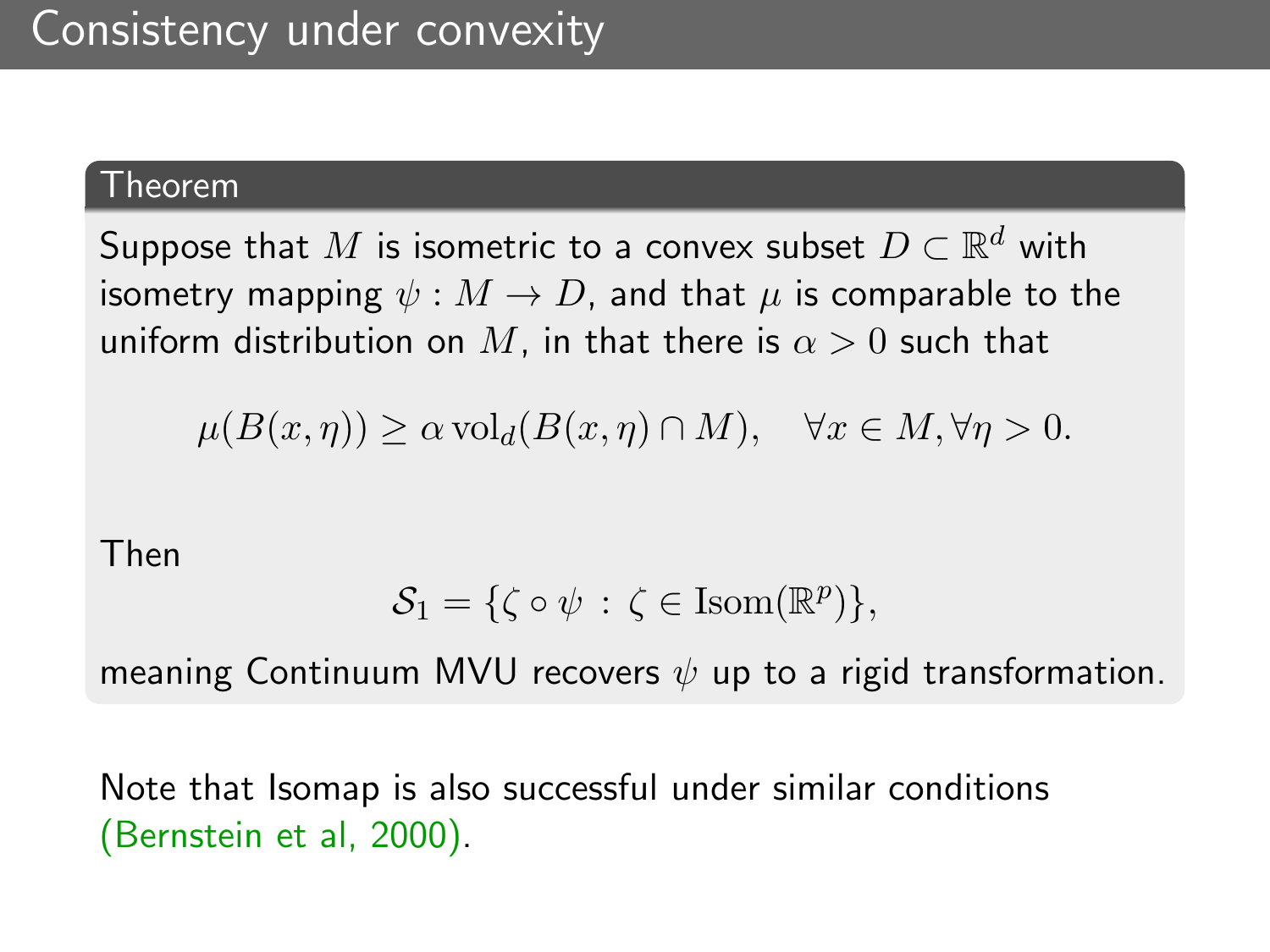Proof. Since  $D$  is convex,

$$
\delta_D(z, z') = ||z - z'||, \quad \forall z, z' \in D.
$$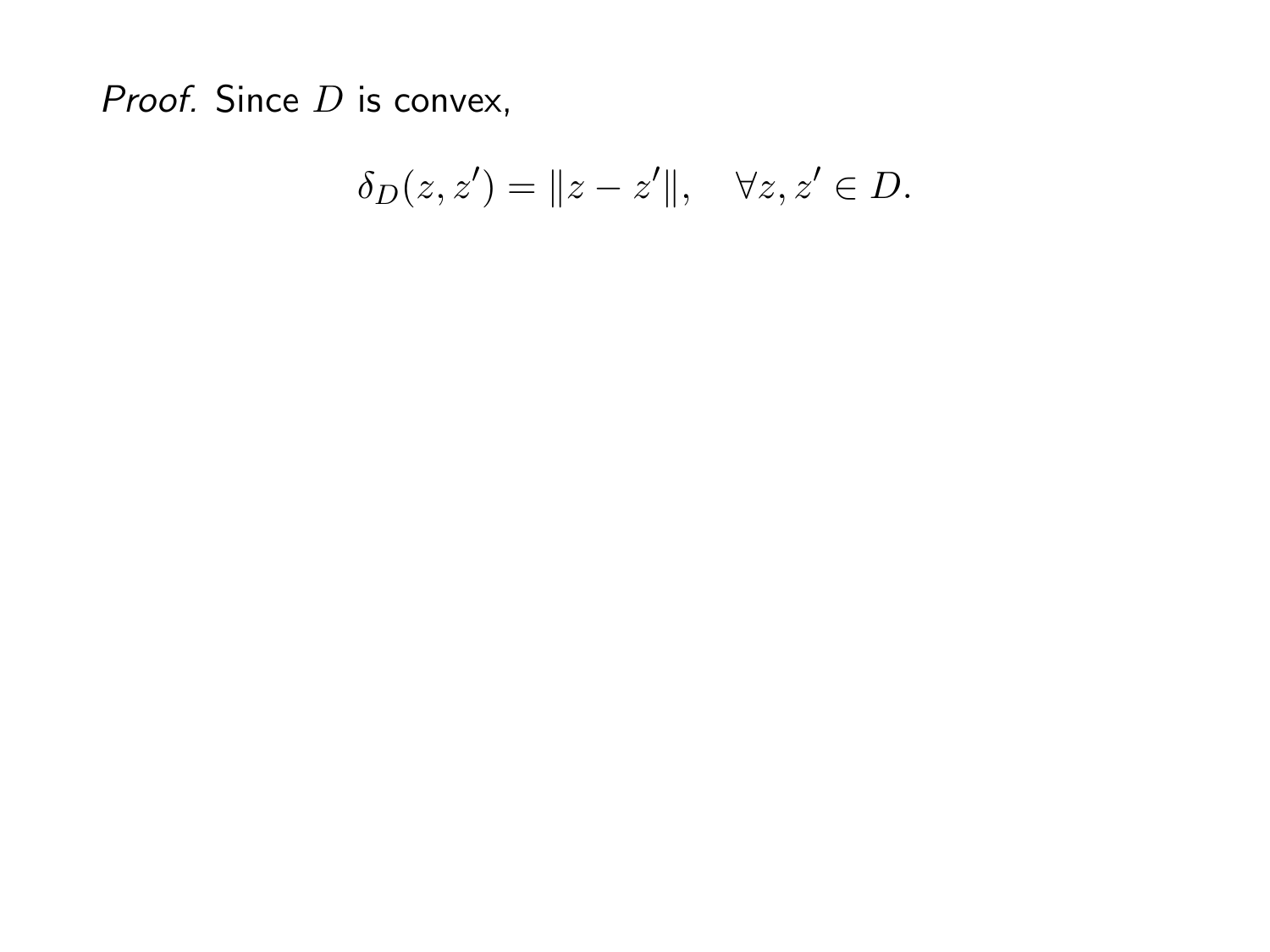Proof. Since  $D$  is convex,

$$
\delta_D(z, z') = ||z - z'||, \quad \forall z, z' \in D.
$$

Hence, for all  $f$  in  $\mathcal{F}_1$ , we have

$$
\mathcal{E}(f) = \int_{M \times M} ||f(x) - f(x')||^2 \mu(\mathrm{d}x) \mu(\mathrm{d}x')
$$
  
\n
$$
\leq \int_{M \times M} \delta_M(x, x')^2 \mu(\mathrm{d}x) \mu(\mathrm{d}x')
$$
  
\n
$$
= \int_{M \times M} \delta_D(\psi(x), \psi(x'))^2 \mu(\mathrm{d}x) \mu(\mathrm{d}x')
$$
  
\n
$$
= \int_{M \times M} ||\psi(x) - \psi(x')||^2 \mu(\mathrm{d}x) \mu(\mathrm{d}x')
$$
  
\n
$$
= \mathcal{E}(\psi).
$$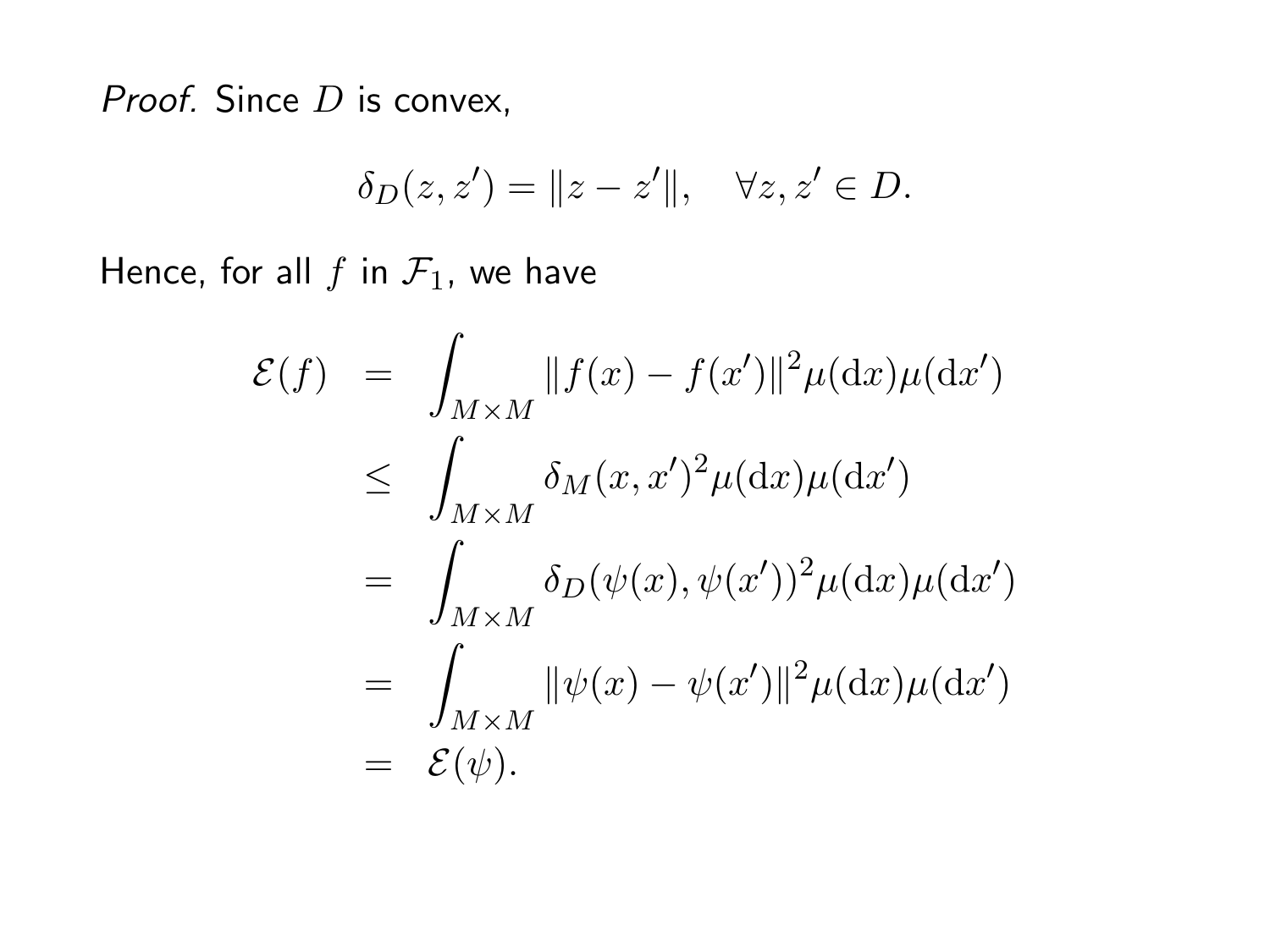Since  $\psi \in \mathcal{F}_1$ , we have  $\psi \in \mathcal{S}_1$ , meaning,

$$
\sup_{f \in \mathcal{F}_1} \mathcal{E}(f) = \mathcal{E}(\psi),
$$

And since  $\mathcal{E}(\zeta \circ \psi) = \mathcal{E}(\psi)$  for any isometry  $\zeta: \mathbb{R}^d \to \mathbb{R}^d$ ,  $\{\zeta \circ \psi \, : \, \zeta \in \text{Isom}(\mathbb{R}^d)\} \subset \mathcal{S}_1.$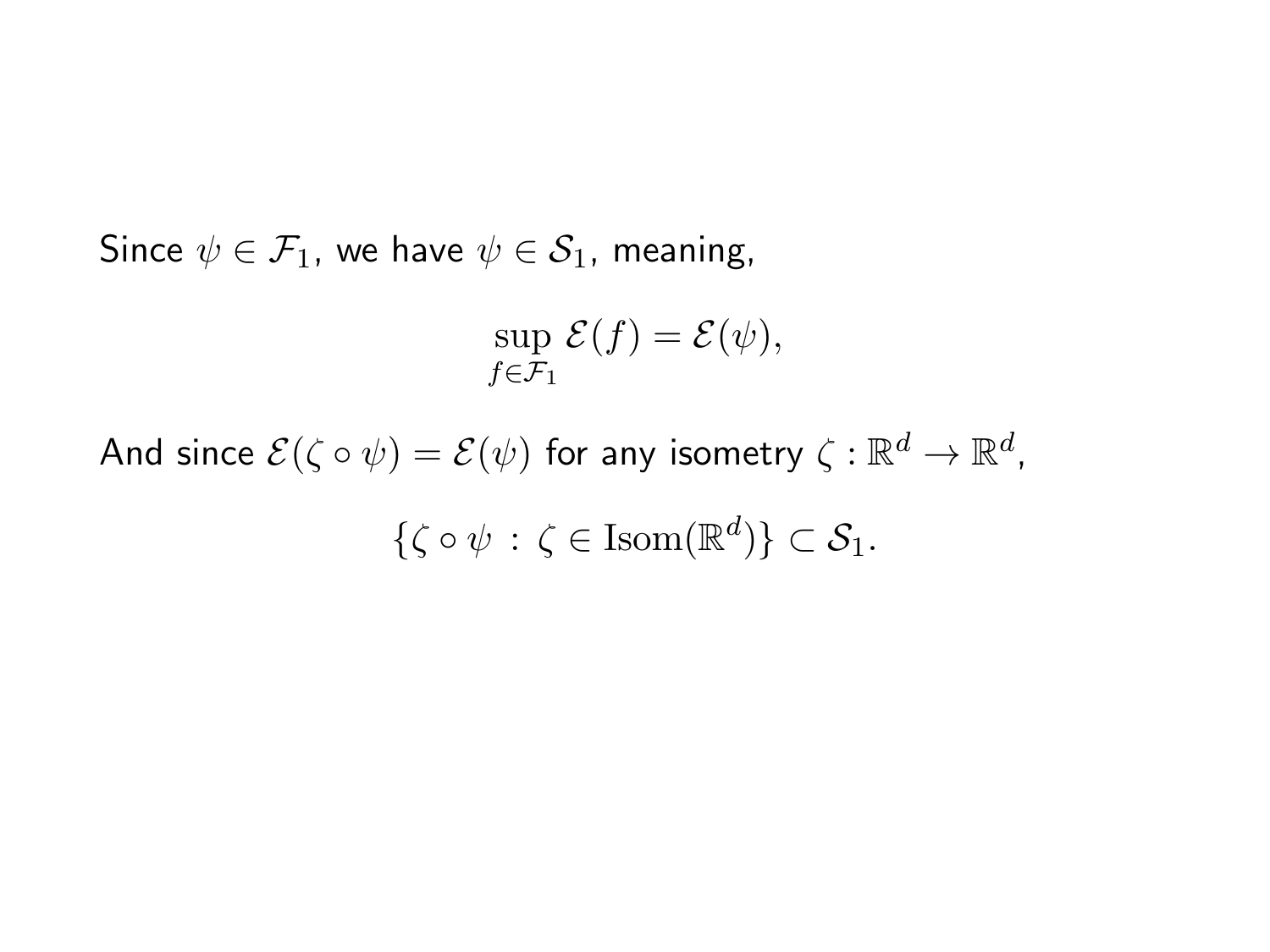Take  $f \in \mathcal{F}_1$  which is not an isometry. Then there exists two points  $x$  and  $x'$  in  $M$  such that

$$
||f(x) - f(x')|| < \delta_M(x, x').
$$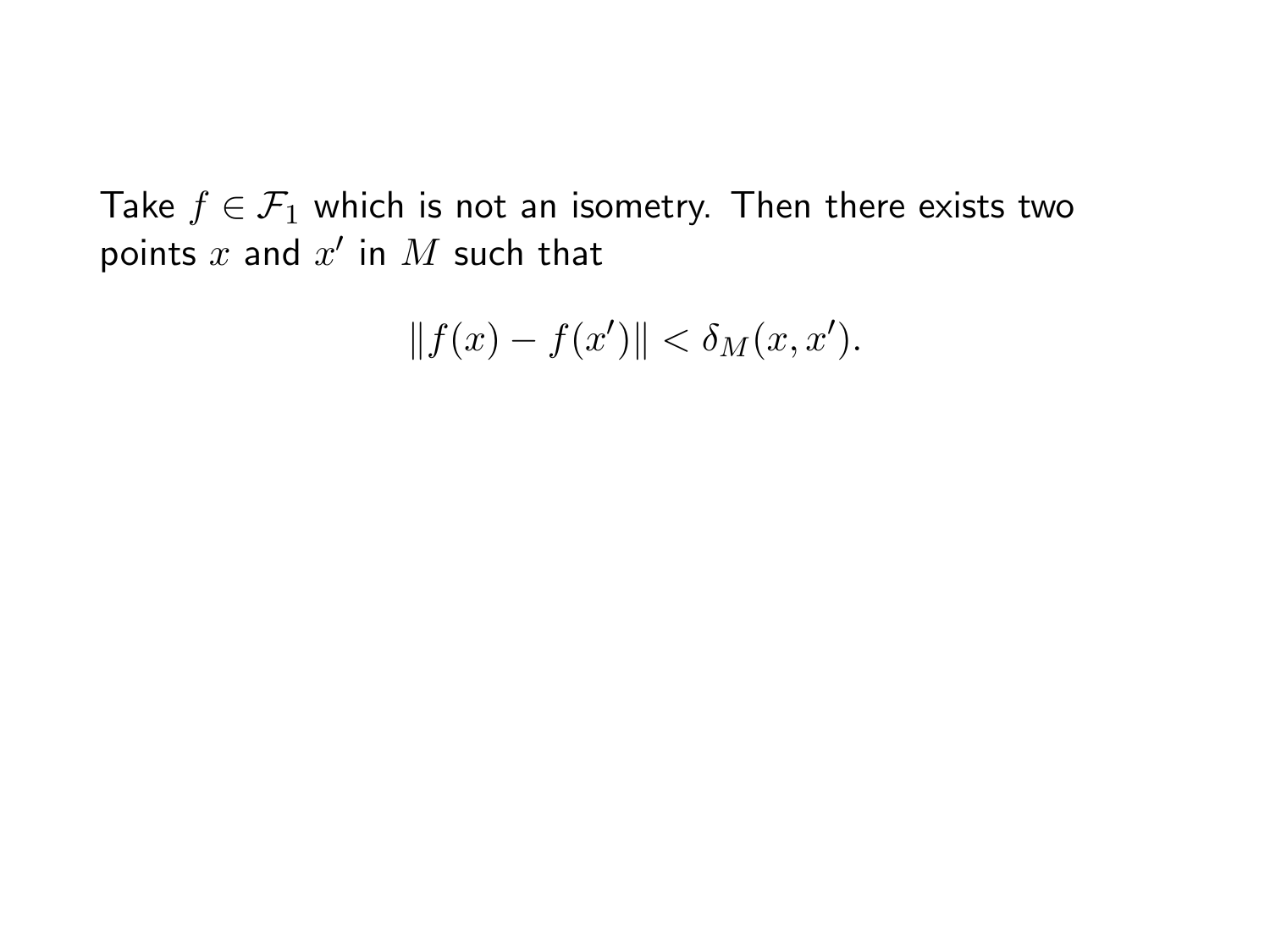Take  $f \in \mathcal{F}_1$  which is not an isometry. Then there exists two points  $x$  and  $x'$  in  $M$  such that

$$
||f(x) - f(x')|| < \delta_M(x, x').
$$

By continuity of f, there exists a nonempty open subset  $U$  of  $M\times M$  containing  $(x,x')$  such that

$$
||f(z) - f(z')|| < \delta_M(z, z'), \quad \forall (z, z') \in U.
$$

In addition,  $\mu(U) > 0$  by the assumption on  $\mu$ .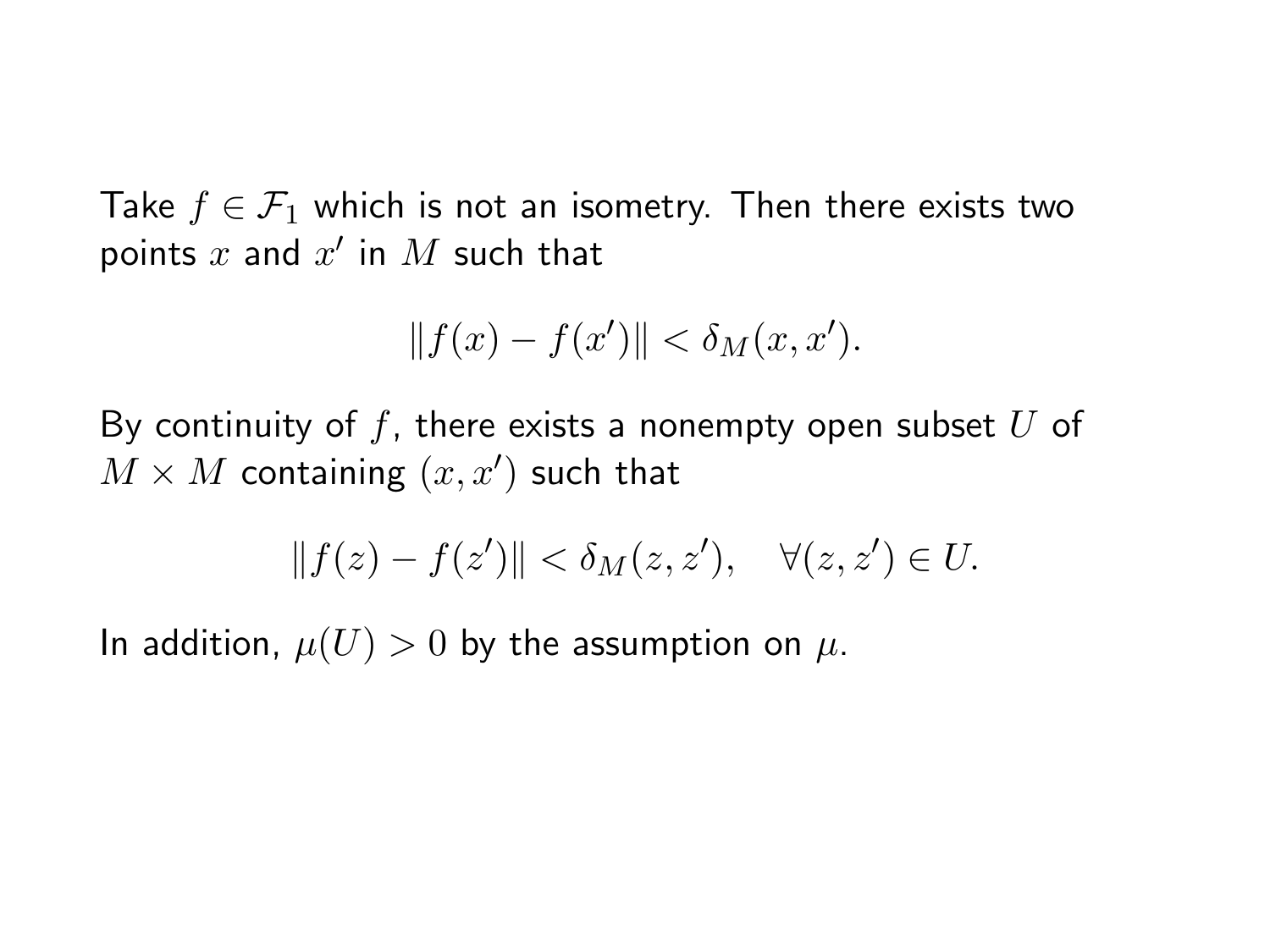Consequently

$$
\mathcal{E}(f) = \int_{M \times M \backslash U} ||f(x) - f(x')||^2 \mu(\mathrm{d}x) \mu(\mathrm{d}x')
$$
  
+ 
$$
\int_U ||f(x) - f(x')||^2 \mu(\mathrm{d}x) \mu(\mathrm{d}x')
$$
  
< 
$$
\leq \int_{M \times M} \delta_M(x, x')^2 \mu(\mathrm{d}x) \mu(\mathrm{d}x')
$$
  
= 
$$
\sup_{f \in \mathcal{F}_1} \mathcal{E}(f).
$$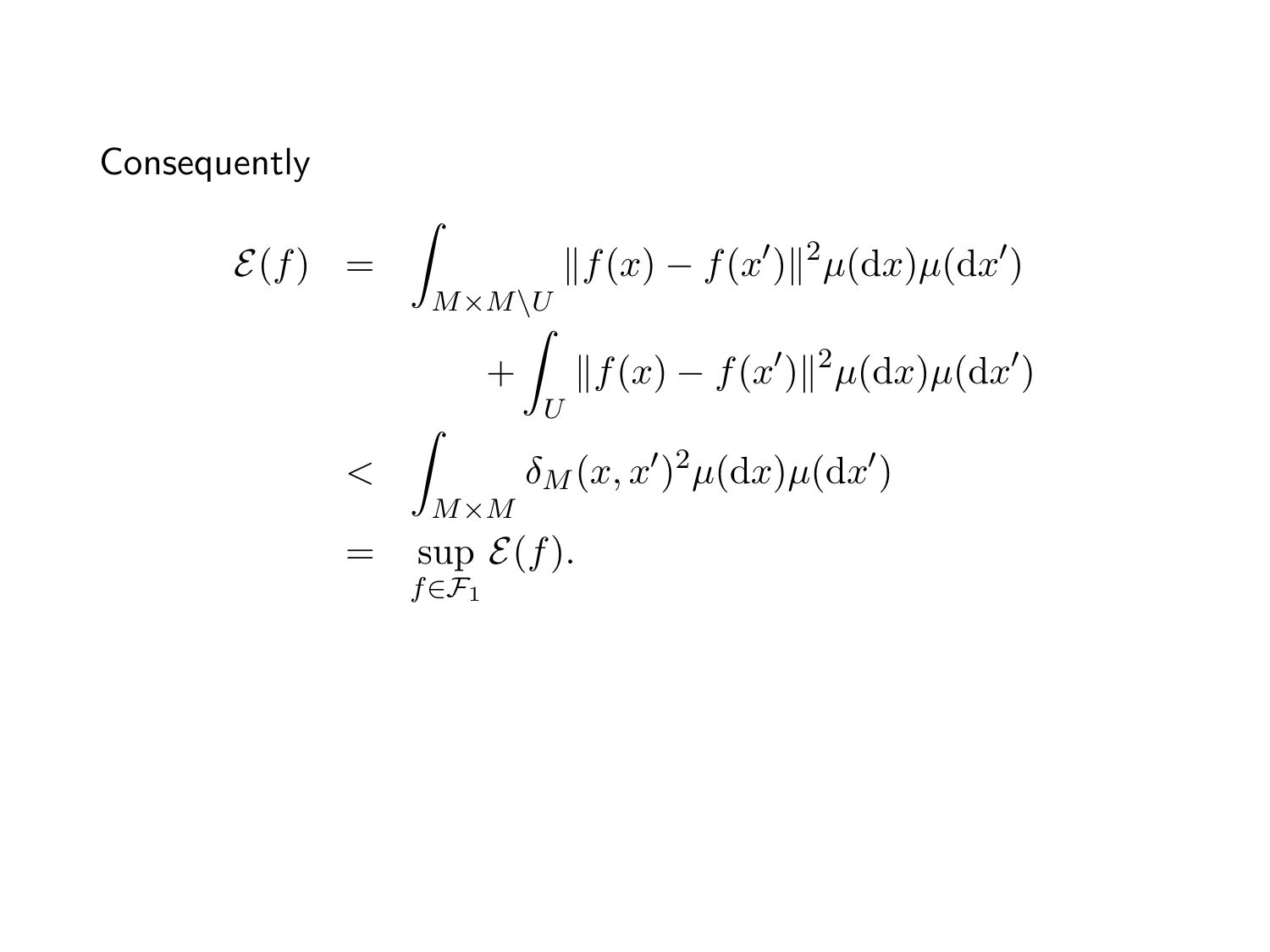Consequently

$$
\mathcal{E}(f) = \int_{M \times M \backslash U} ||f(x) - f(x')||^2 \mu(\mathrm{d}x) \mu(\mathrm{d}x')
$$
  
+ 
$$
\int_U ||f(x) - f(x')||^2 \mu(\mathrm{d}x) \mu(\mathrm{d}x')
$$
  
< 
$$
\leq \int_{M \times M} \delta_M(x, x')^2 \mu(\mathrm{d}x) \mu(\mathrm{d}x')
$$
  
= 
$$
\sup_{f \in \mathcal{F}_1} \mathcal{E}(f).
$$

So any function f in  $\mathcal{F}_1$  which is not an isometry onto its image does not belong to  $S_1$ .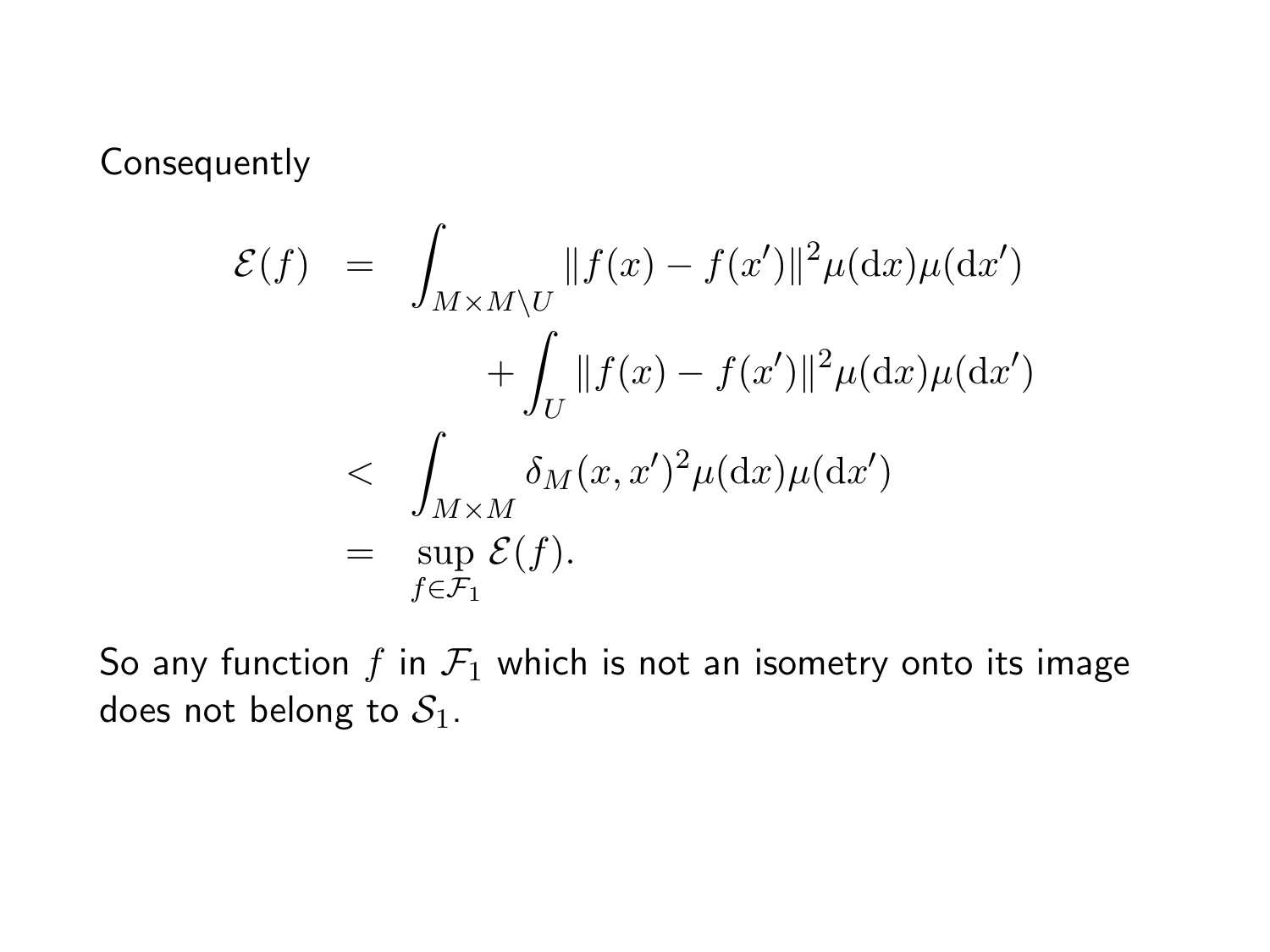Since for any isometry  $f$  in  $\mathcal{S}_1$ ,  $f \circ \psi^{-1}: D \to \mathbb{R}^d$  is an isometry, it can be extended to an isometry  $\zeta$  of  $\mathbb{R}^d$ , so that  $f = \zeta \circ \psi$ , and we conclude that

$$
\{\zeta \circ \psi \,:\, \zeta \in \mathrm{Isom}(\mathbb{R}^p)\} = \mathcal{S}_1.
$$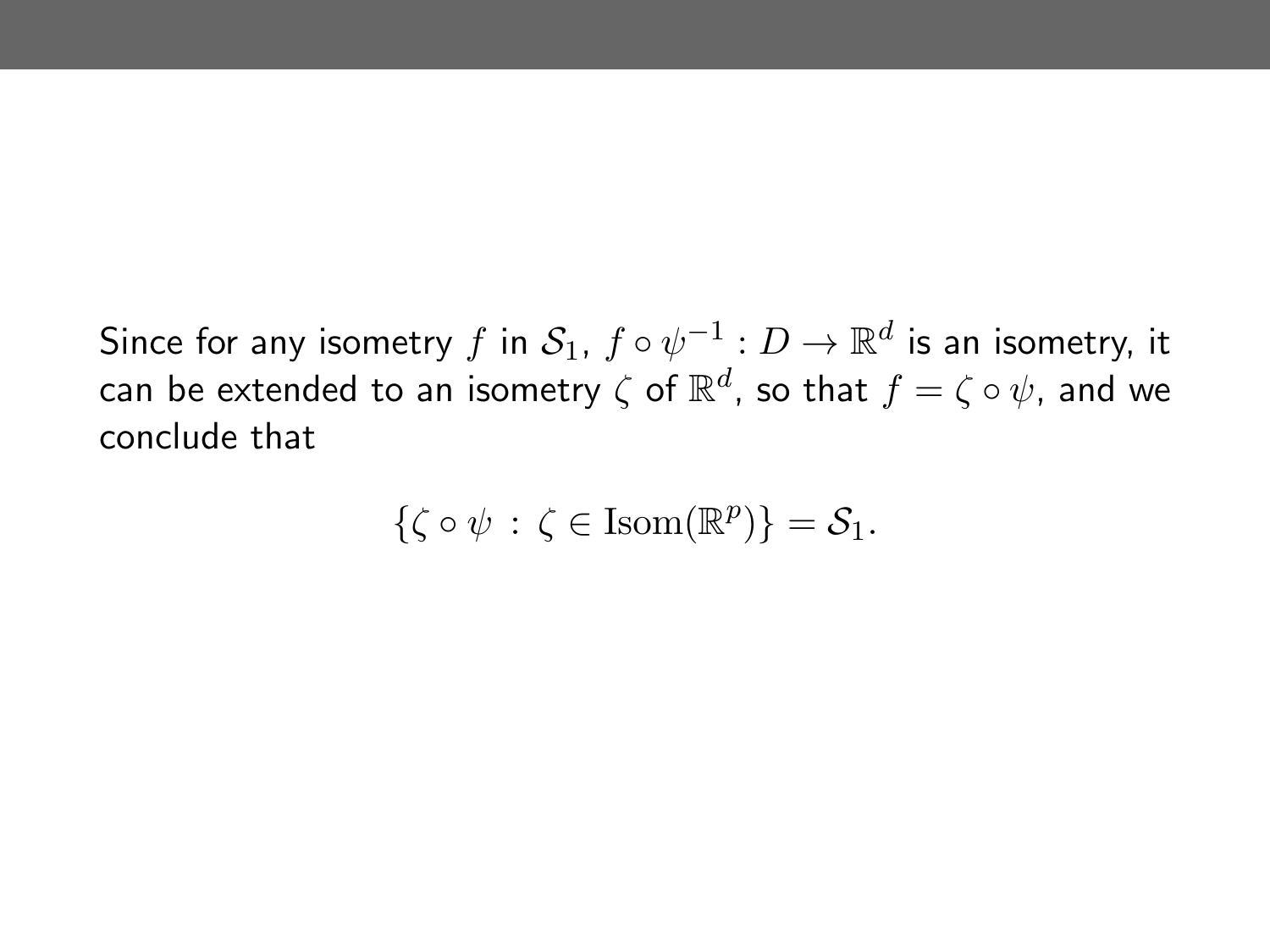When the setting is noisy, with noise level  $\sigma \geq 0$ ,  $x_1, \ldots, x_n$  are sampled from  $\mu_\sigma$ , a (Borel) probability distribution on  $\mathbb{R}^p$  with support

$$
M_{\sigma} := \bar{B}(M, \sigma) = \{x \in \mathbb{R}^p : \text{dist}(x, M) \le \sigma\}.
$$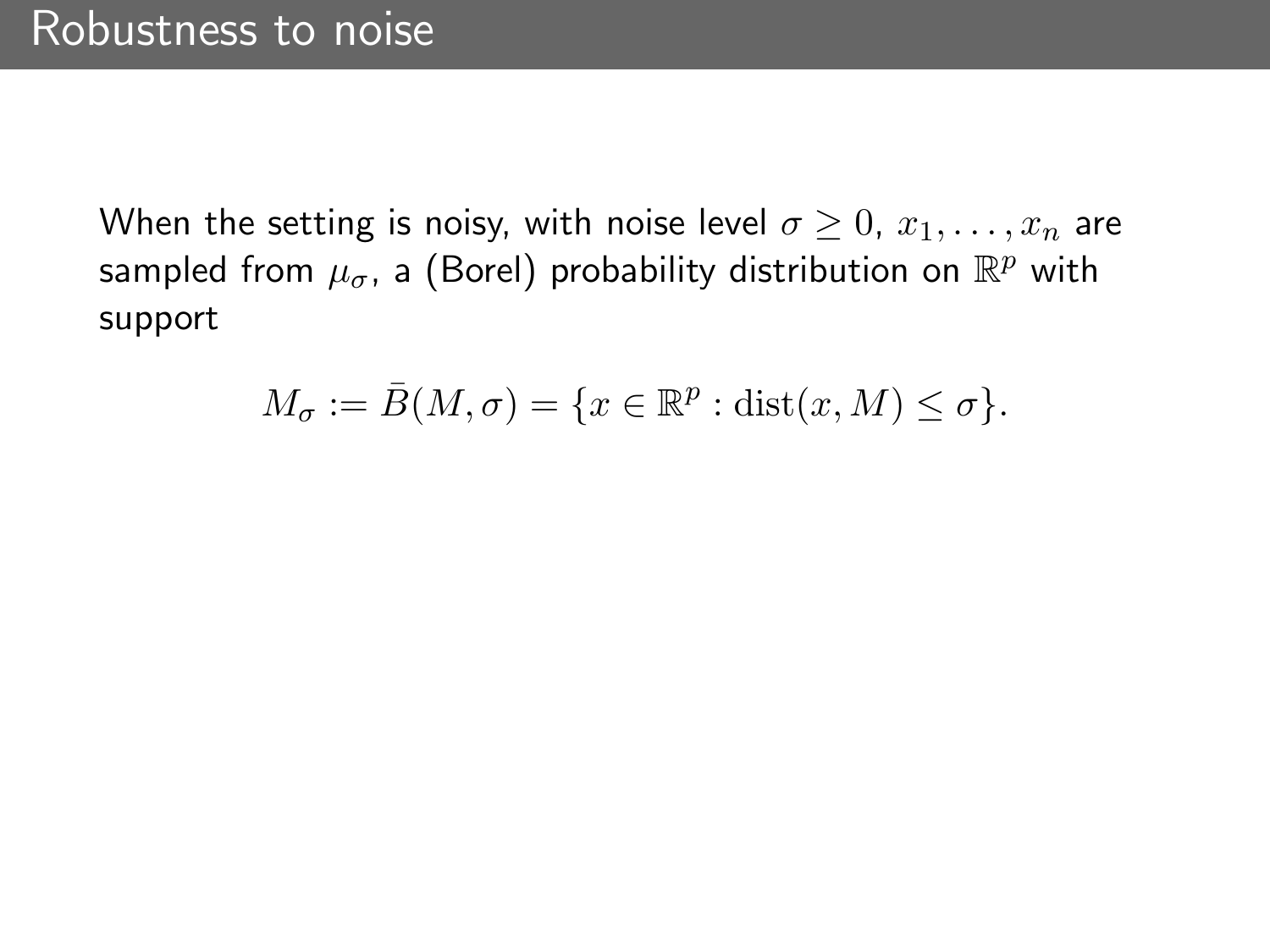When the setting is noisy, with noise level  $\sigma \geq 0, x_1, \ldots, x_n$  are sampled from  $\mu_\sigma$ , a (Borel) probability distribution on  $\mathbb{R}^p$  with support

$$
M_{\sigma} := \bar{B}(M, \sigma) = \{x \in \mathbb{R}^p : \text{dist}(x, M) \le \sigma\}.
$$

The reach of a set  $M \subset \mathbb{R}^p$  is defined as the largest  $\sigma$  such that, for any  $x \in B(M, \sigma)$  there is a unique point  $m \in M$  closest to x.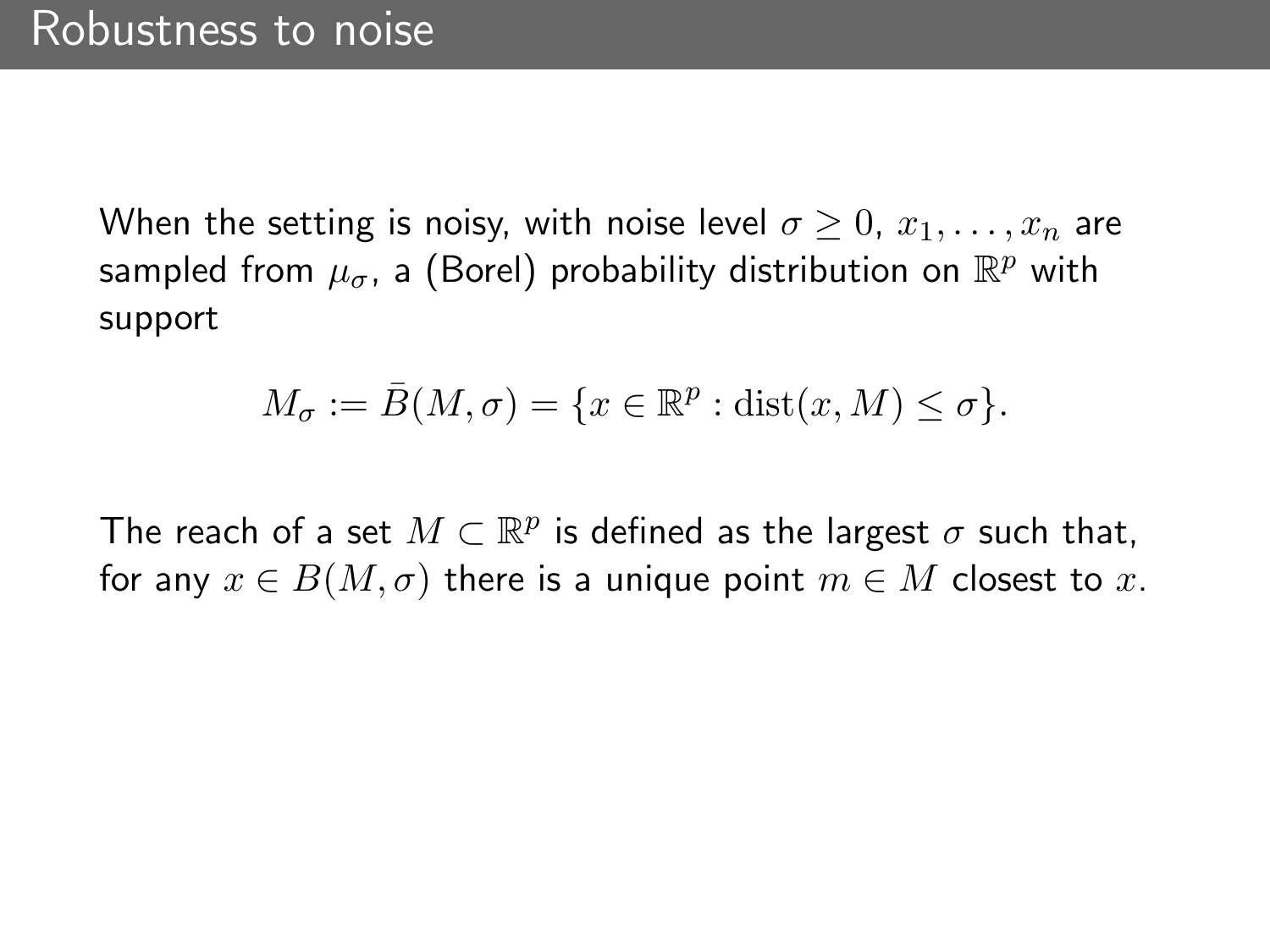When the setting is noisy, with noise level  $\sigma \geq 0, x_1, \ldots, x_n$  are sampled from  $\mu_\sigma$ , a (Borel) probability distribution on  $\mathbb{R}^p$  with support

$$
M_{\sigma} := \bar{B}(M, \sigma) = \{x \in \mathbb{R}^p : \text{dist}(x, M) \le \sigma\}.
$$

The reach of a set  $M \subset \mathbb{R}^p$  is defined as the largest  $\sigma$  such that, for any  $x \in B(M, \sigma)$  there is a unique point  $m \in M$  closest to x.

Our perturbation analysis is based on the fact that  $\mathcal E$  is continuous with respect to the noise level. This immediately implies that MVU is tolerant to noise.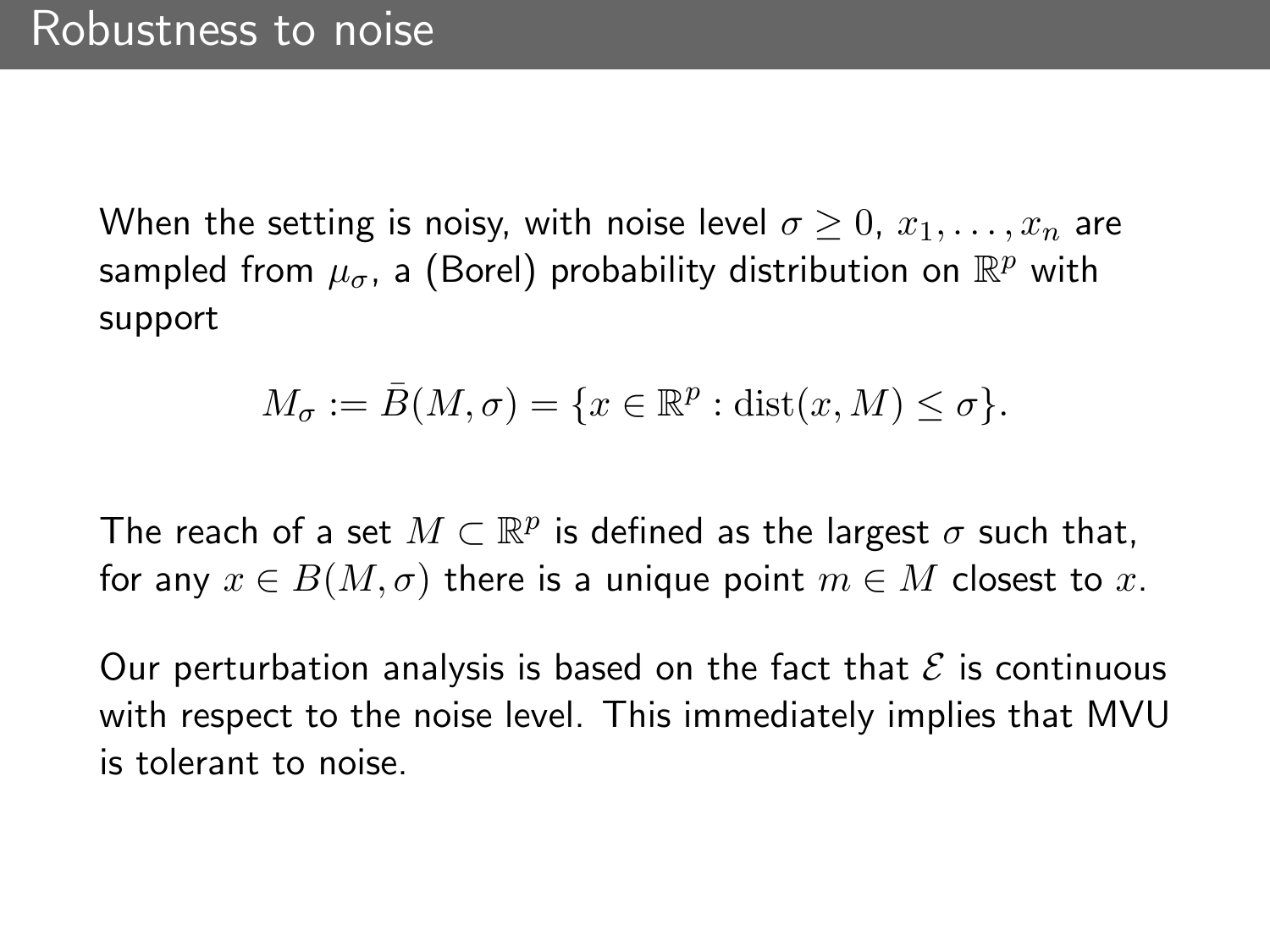Let  $\mathcal{F}_{1,\sigma}$  denote the class of 1-Lipschitz functions on  $M_{\sigma}$ , and  $\mathcal{S}_{1,\sigma}$ the set of solutions of Continuum MVU for  $M_{\sigma}$ .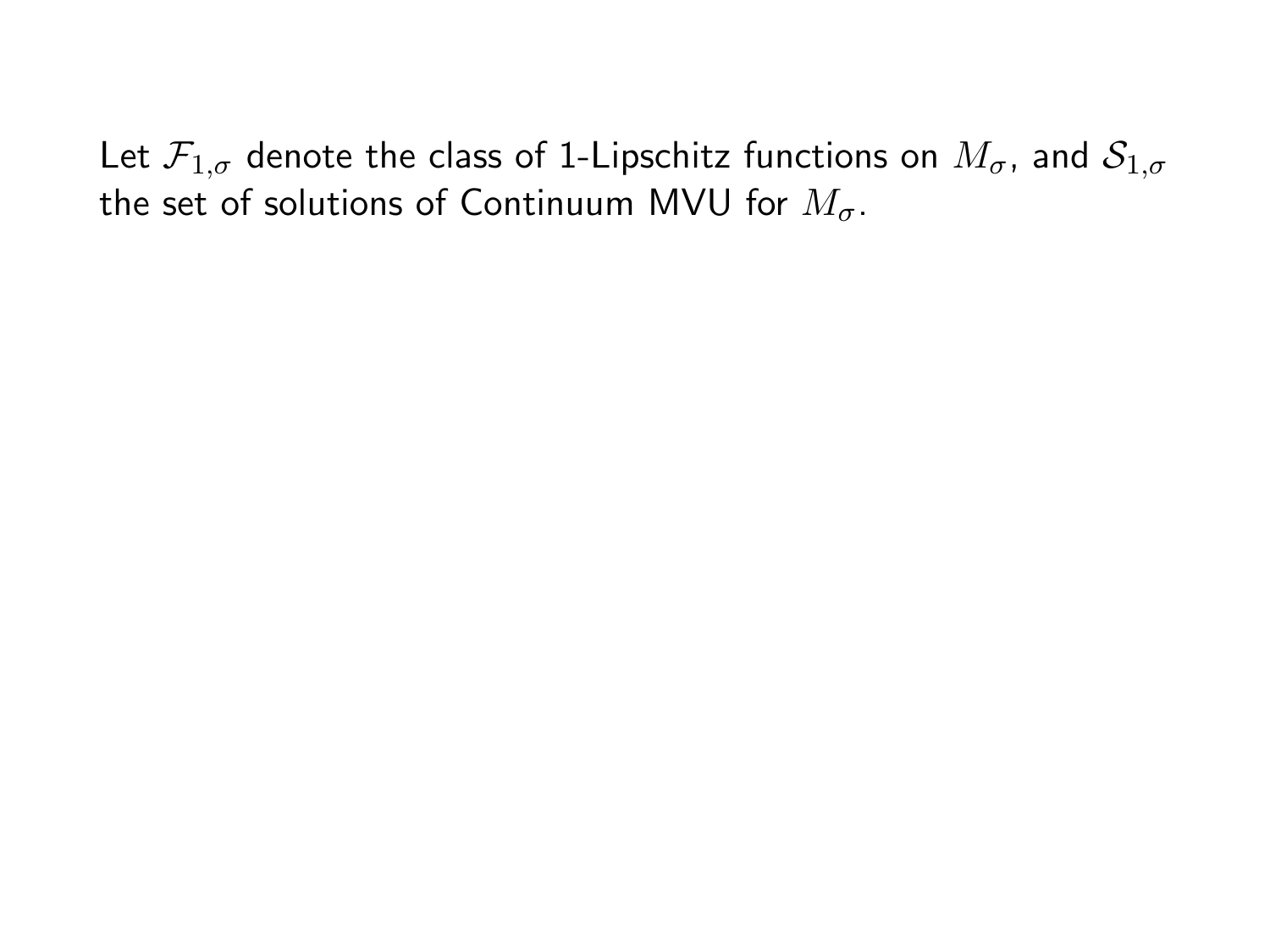Let  $\mathcal{F}_{1,\sigma}$  denote the class of 1-Lipschitz functions on  $M_{\sigma}$ , and  $\mathcal{S}_{1,\sigma}$ the set of solutions of Continuum MVU for  $M_{\sigma}$ .

#### Lemma

Let  $M\subset \mathbb{R}^p$  be of positive reach and assume that  $\mu_\sigma\to \mu_0$  weakly when  $\sigma \to 0$ . Then as  $\sigma \to 0$ , we have

$$
\sup_{f \in \mathcal{F}_{1,\sigma}} \mathcal{E}_{\sigma}(f) \to \sup_{f \in \mathcal{F}_{1}} \mathcal{E}(f),
$$

and

$$
\sup_{f \in \mathcal{S}_{1,\sigma}} \inf_{g \in \mathcal{S}_1} \sup_{x \in M_{\sigma}} \inf_{z \in M} ||f(x) - g(z)|| \to 0.
$$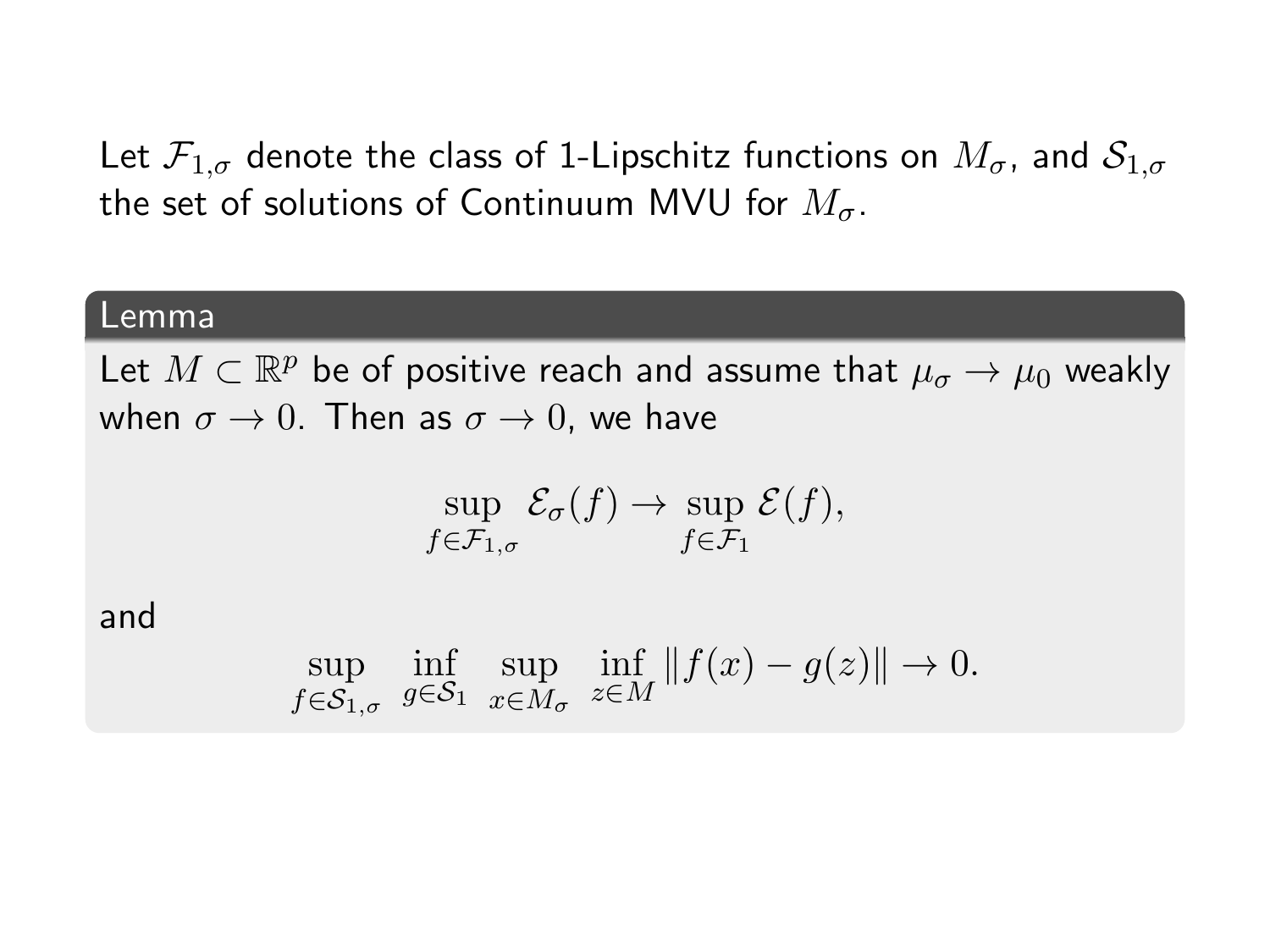We provide two emblematic situations where MVU fails to recover D. They are both consequences of MVU's robustness to noise.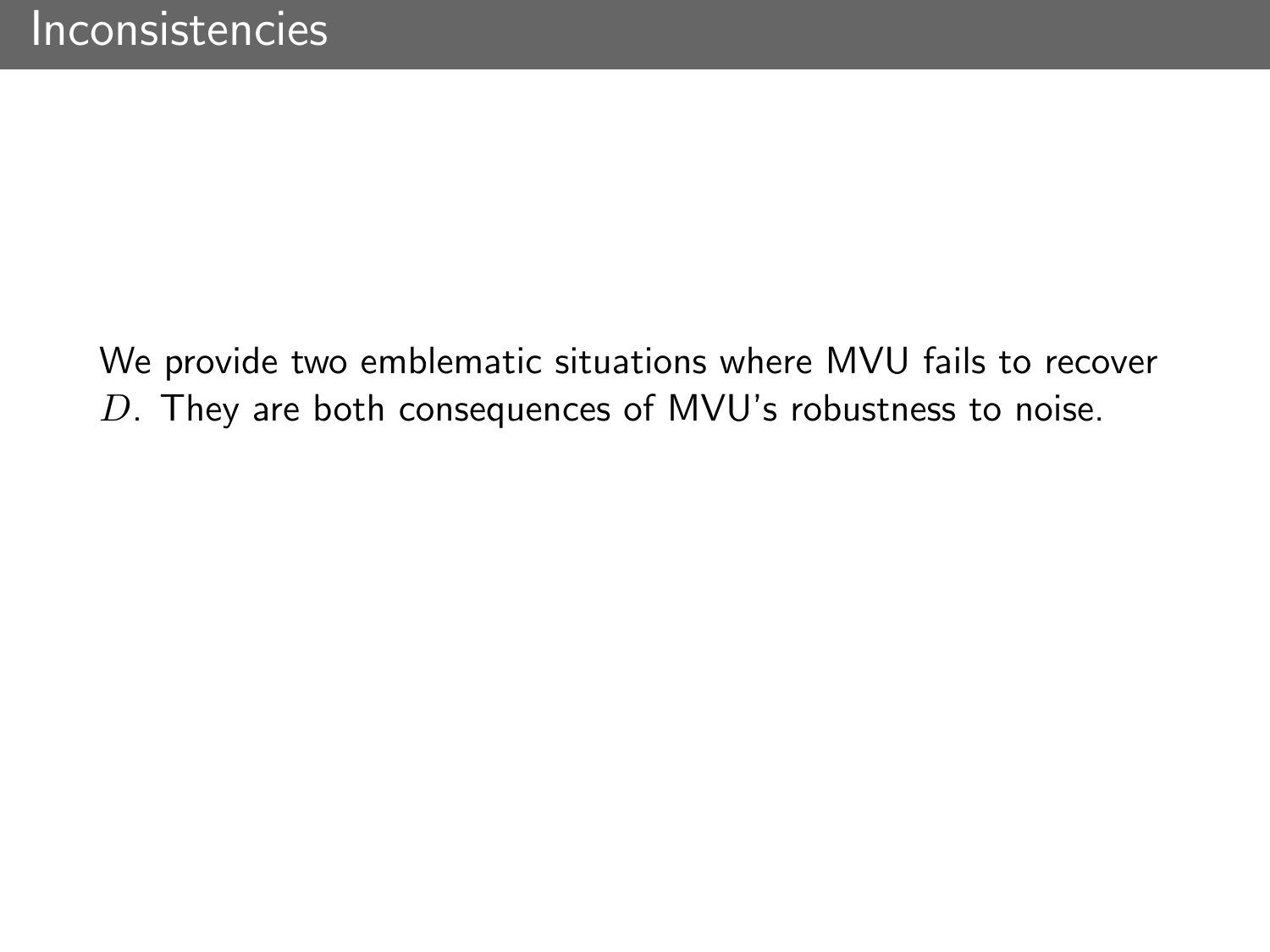We provide two emblematic situations where MVU fails to recover  $D$ . They are both consequences of MVU's robustness to noise.

In both cases, we consider the simplest situation where  $M=D\subset\mathbb{R}^2$  (so that  $\psi=\mathrm{id}$ ) and  $\mu$  is the uniform distribution.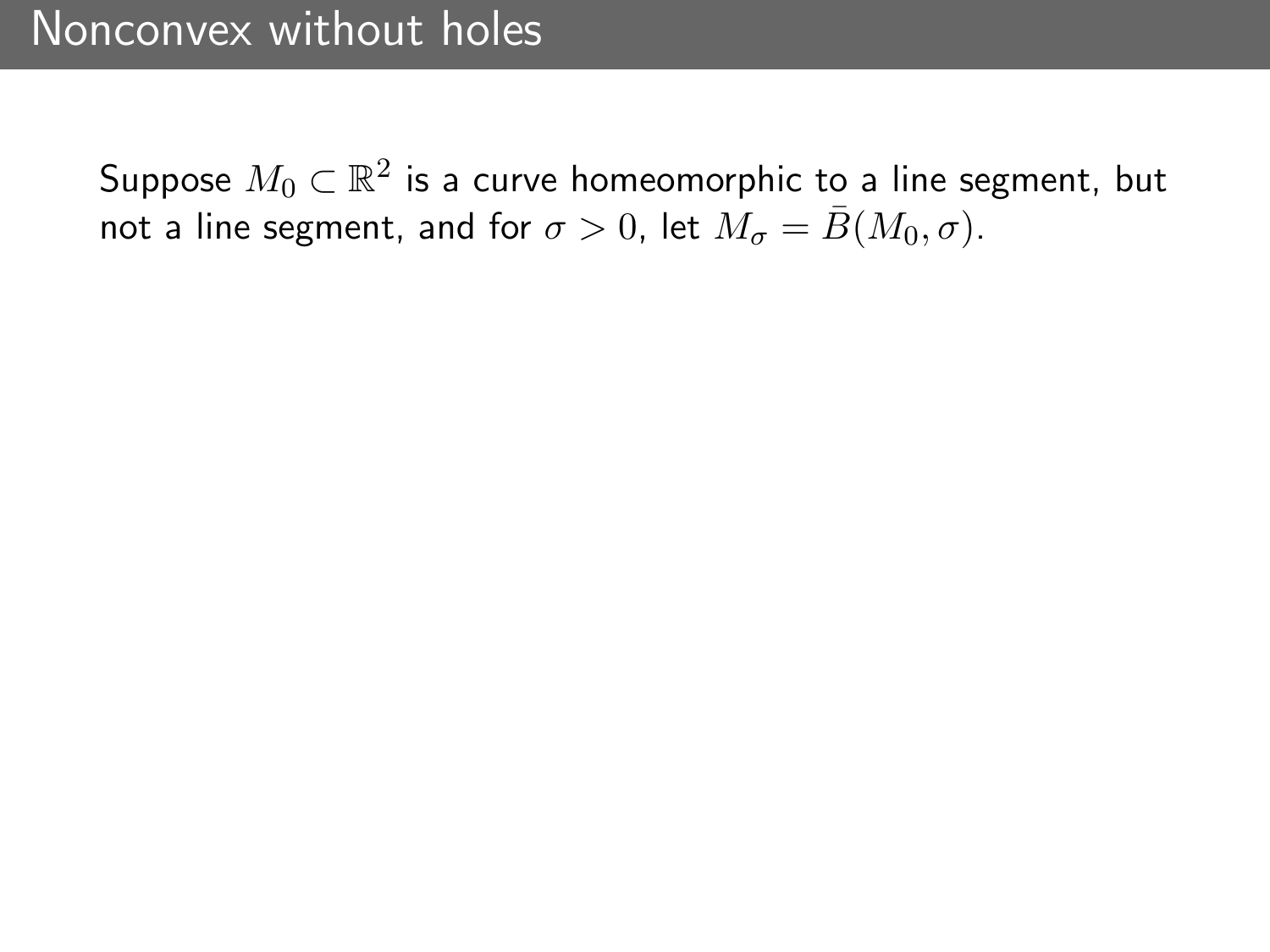Then there is a numeric constant  $\sigma_0 > 0$  such that, when  $\sigma < \sigma_0$ ,  $\psi$  does not maximize the energy  $\mathcal{E}_{\sigma}$ .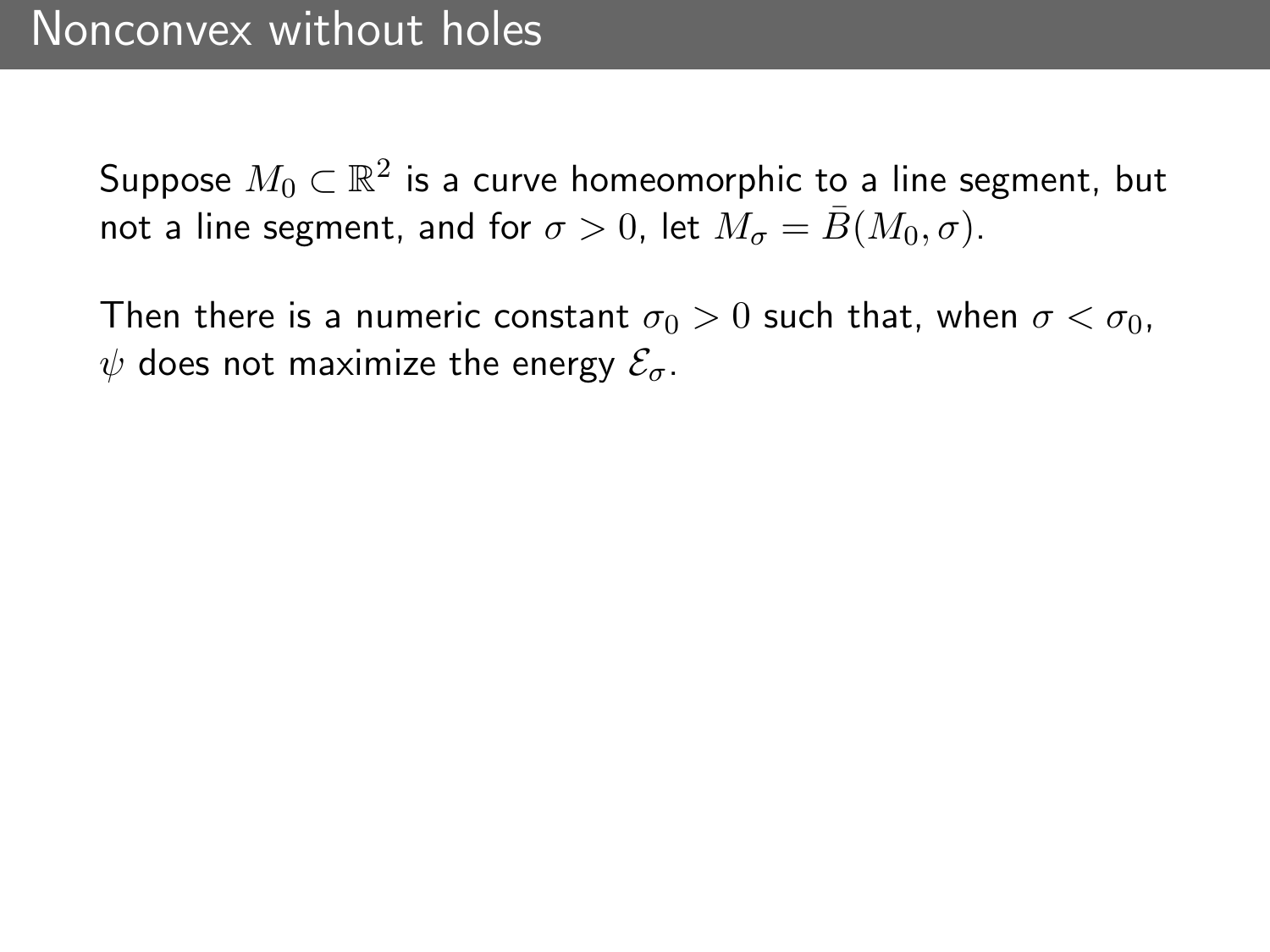Then there is a numeric constant  $\sigma_0 > 0$  such that, when  $\sigma < \sigma_0$ ,  $\psi$  does not maximize the energy  $\mathcal{E}_{\sigma}$ .

To see this, use the lemma to get  $S_{1,\sigma} \to S_{1,0}$ .

Then notice that  $\psi \notin S_{1,0}$ , because  $S_{1,0}$  is made of all the functions that map  $M$  to a line segment isometrically.

So there is  $\sigma_0 > 0$  such that  $\psi \notin S_{1,\sigma}$  for all  $\sigma < \sigma_0$ . This also implies that no rigid transformation of  $\mathbb{R}^2$  is part of  $\mathcal{S}_{1,\sigma}.$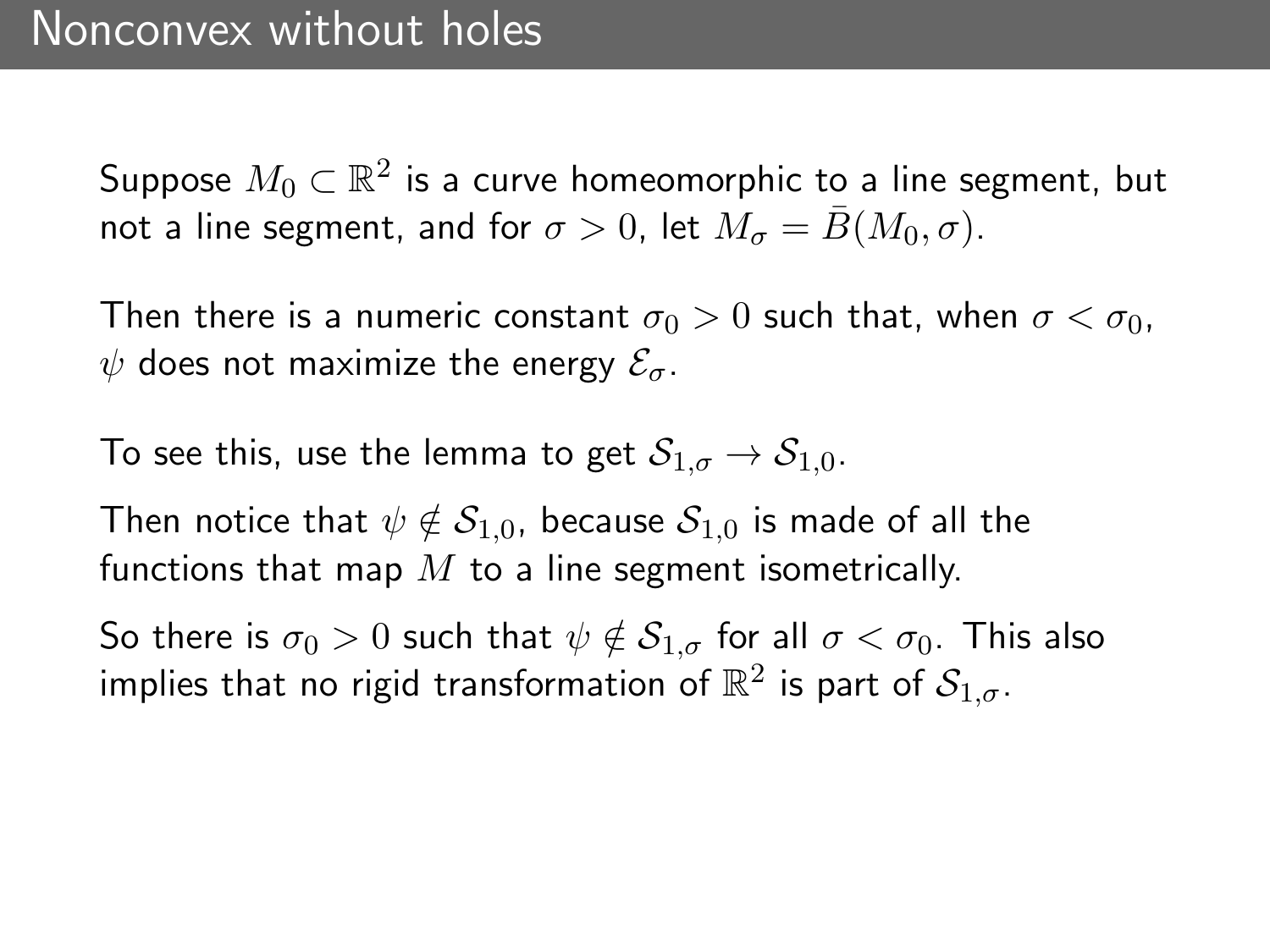Then there is a numeric constant  $\sigma_0 > 0$  such that, when  $\sigma < \sigma_0$ ,  $\psi$  does not maximize the energy  $\mathcal{E}_{\sigma}$ .

To see this, use the lemma to get  $S_{1,\sigma} \to S_{1,0}$ .

Then notice that  $\psi \notin S_{1,0}$ , because  $S_{1,0}$  is made of all the functions that map  $M$  to a line segment isometrically.

So there is  $\sigma_0 > 0$  such that  $\psi \notin S_{1,\sigma}$  for all  $\sigma < \sigma_0$ . This also implies that no rigid transformation of  $\mathbb{R}^2$  is part of  $\mathcal{S}_{1,\sigma}.$ 

If we now let  $D = M = M_{\sigma}$  for some  $0 < \sigma < \sigma_0$ , we see that we do not recover  $D$  up to a rigid transformation.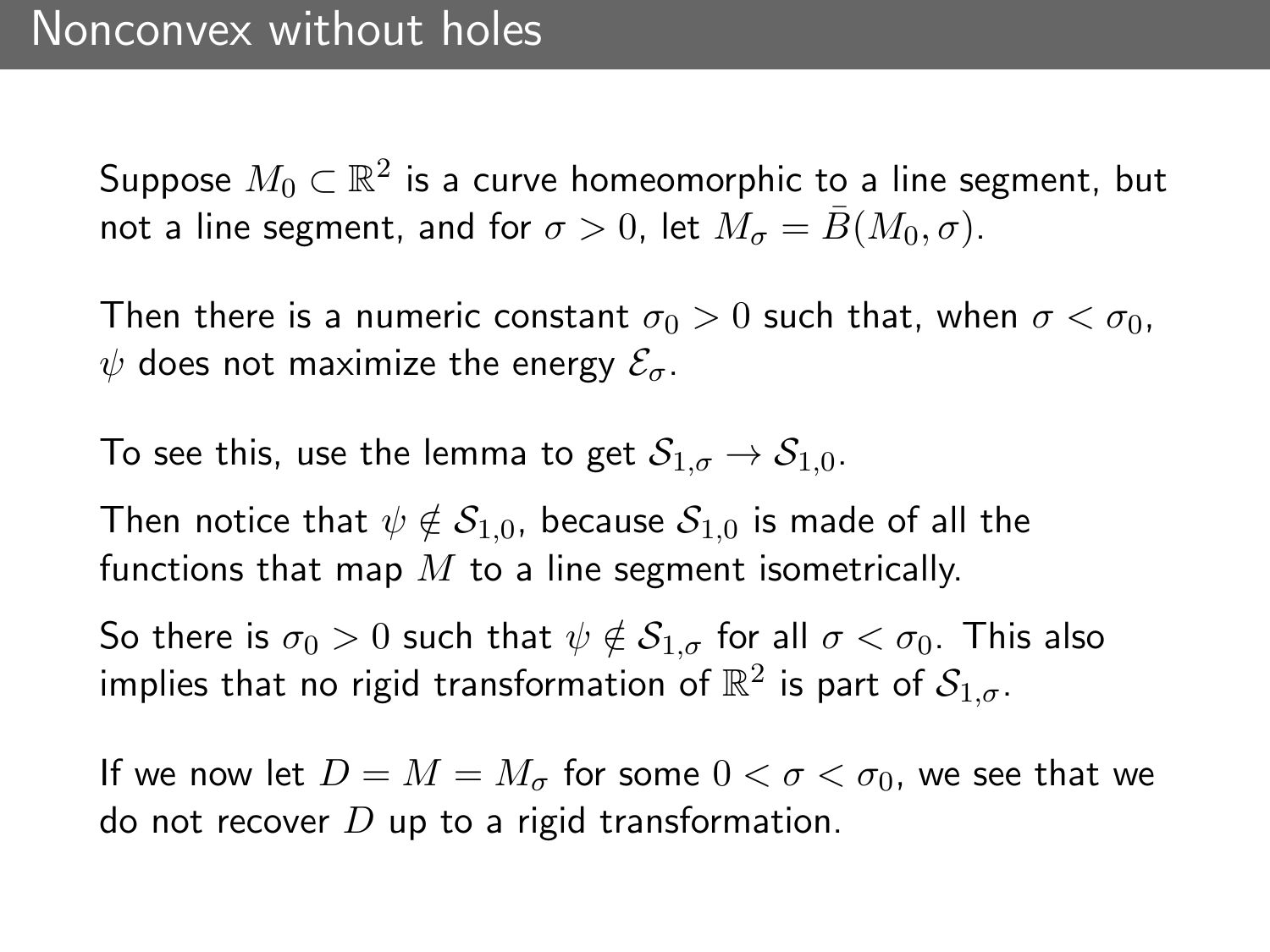## Convex boundary and convex hole

Let  $K_a$  denote the symmetric, axis-aligned ellipse of  $\mathbb{R}^2$  with semi-major axis length equal to a and perimeter equal to  $2\pi$ .

Necessarily,  $1 \le a < \pi/2$ , with the extreme cases being the unit circle  $(a = 1)$  and the interval  $[-\pi/2, \pi/2]$  swept twice  $(a = \pi/2)$ .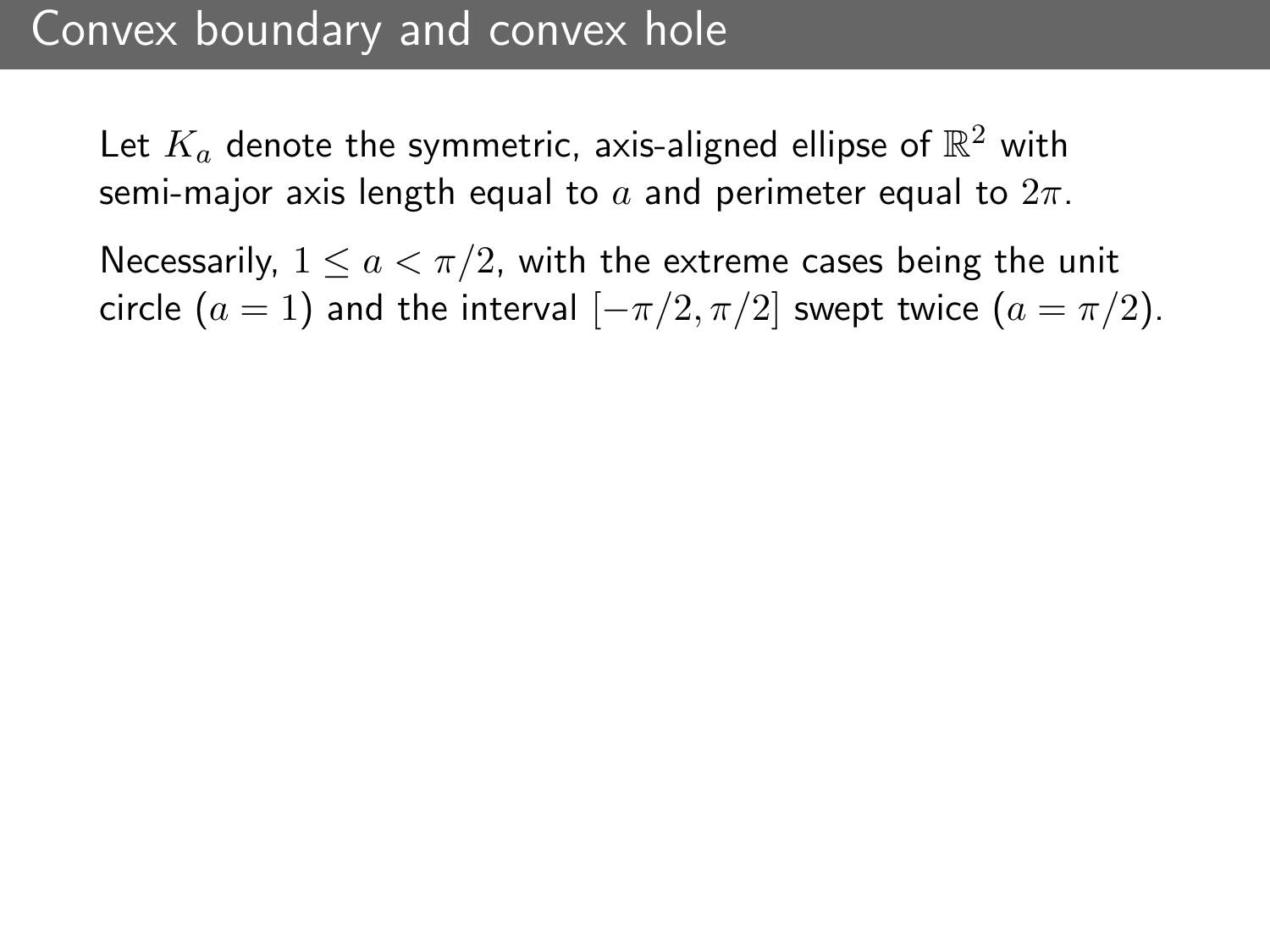## Convex boundary and convex hole

Let  $K_a$  denote the symmetric, axis-aligned ellipse of  $\mathbb{R}^2$  with semi-major axis length equal to a and perimeter equal to  $2\pi$ .

Necessarily,  $1 \leq a < \pi/2$ , with the extreme cases being the unit circle  $(a = 1)$  and the interval  $[-\pi/2, \pi/2]$  swept twice  $(a = \pi/2)$ .

Denote by  $b = b(a)$  the semi-minor axis length of  $K_a$ , implicitly defined by

$$
\int_0^{2\pi} \sqrt{a^2 \sin^2 t + b^2 \cos^2 t} \, dt = 2\pi.
$$

We have

$$
F(a) := \int_{K_a} ||x||^2 dx
$$
  
= 
$$
\int_0^{2\pi} (a^2 \cos^2 t + b^2 \sin^2 t) \sqrt{a^2 \sin^2 t + b^2 \cos^2 t} dt.
$$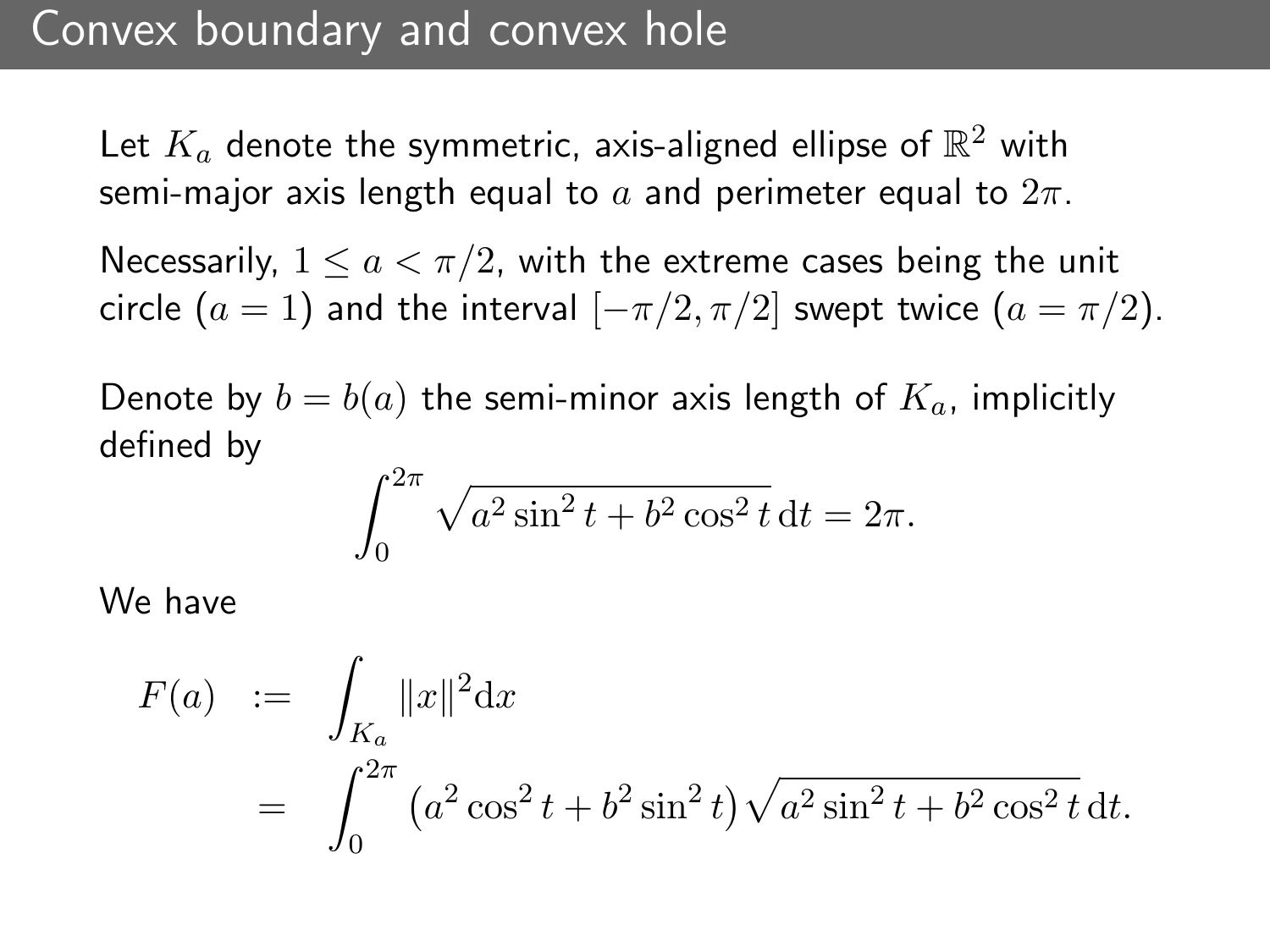Note that

$$
F(1) = 2\pi \text{ (circle)} \quad > \quad F(\pi/2) = \pi^2/12 \text{ (interval)}.
$$

Since F is continuous, there is  $a<sub>\star</sub>$  such that  $F(a) < F(1)$  for  $a > a_{\star}$ . (We actually believe that  $a_{\star} = 1$ .)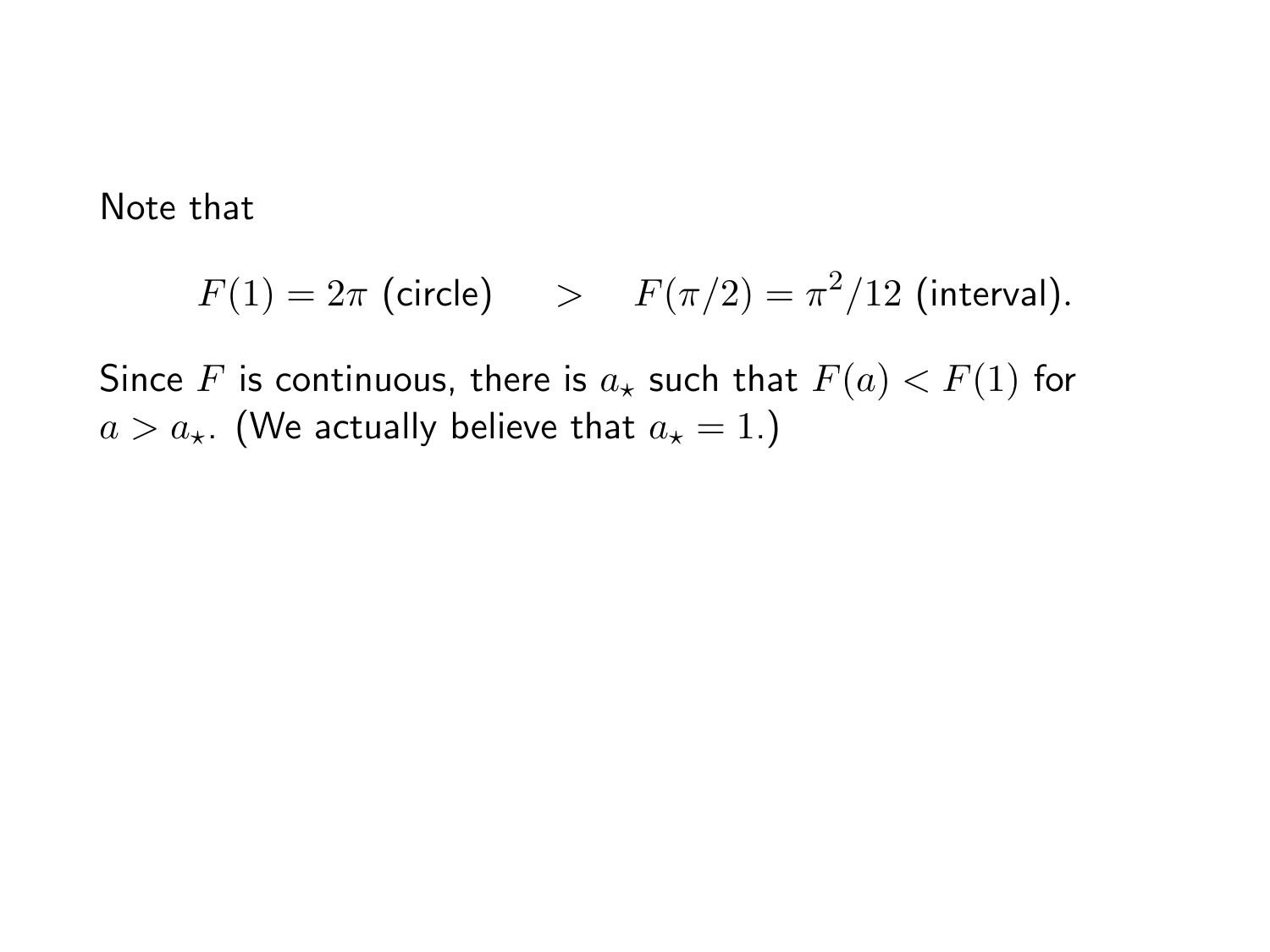Note that

$$
F(1) = 2\pi \text{ (circle)} \quad > \quad F(\pi/2) = \pi^2/12 \text{ (interval)}.
$$

Since F is continuous, there is  $a_{\star}$  such that  $F(a) < F(1)$  for  $a > a_{\star}$ . (We actually believe that  $a_{\star} = 1$ .)

Fix  $a \in (a_\star, \pi/2)$  and let  $M_0 = K_a = \phi^{-1}(K_1)$ , where  $\phi : \mathbb{R}^2 \to \mathbb{R}^2$ ,  $\phi(x_1, x_2) = (x_1/a, x_2/b(a)).$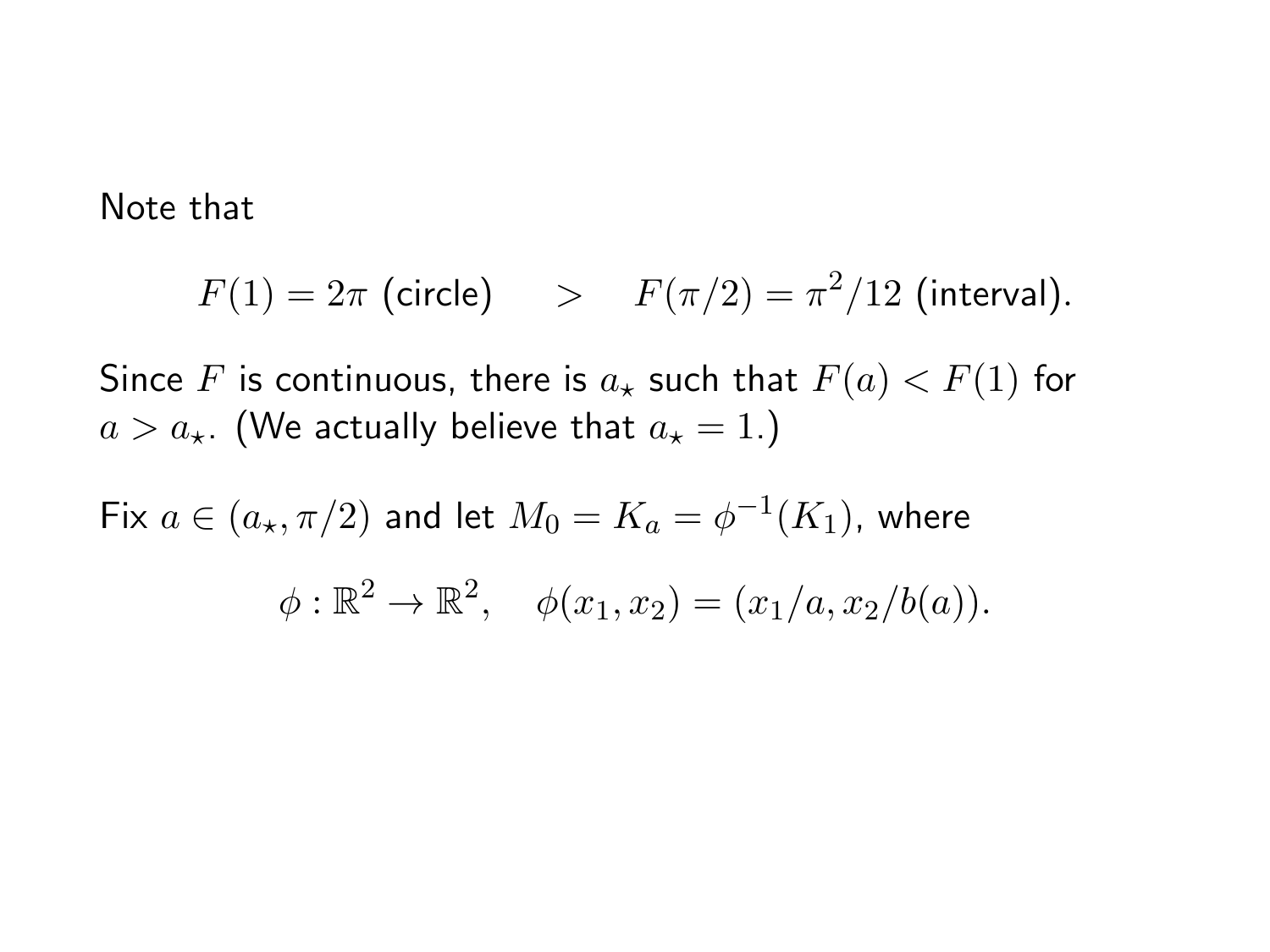Note that  $\psi = \mathrm{id} \notin \mathcal{S}_{1,0}$ , since

$$
\mathcal{E}_0(\psi) = \frac{1}{(2\pi)^2} \int_{M_0 \times M_0} ||x - x'||^2 dx dx'
$$
  
\n
$$
= \frac{1}{\pi} \int_{M_0} ||x||^2 dx \qquad \text{(by symmetry)}
$$
  
\n
$$
= \frac{1}{\pi} F(a)
$$
  
\n
$$
< \frac{1}{\pi} F(1)
$$
  
\n
$$
= \frac{1}{\pi} \int_{M_0} ||\phi(x)||^2 dx
$$
  
\n
$$
= \mathcal{E}_0(\phi).
$$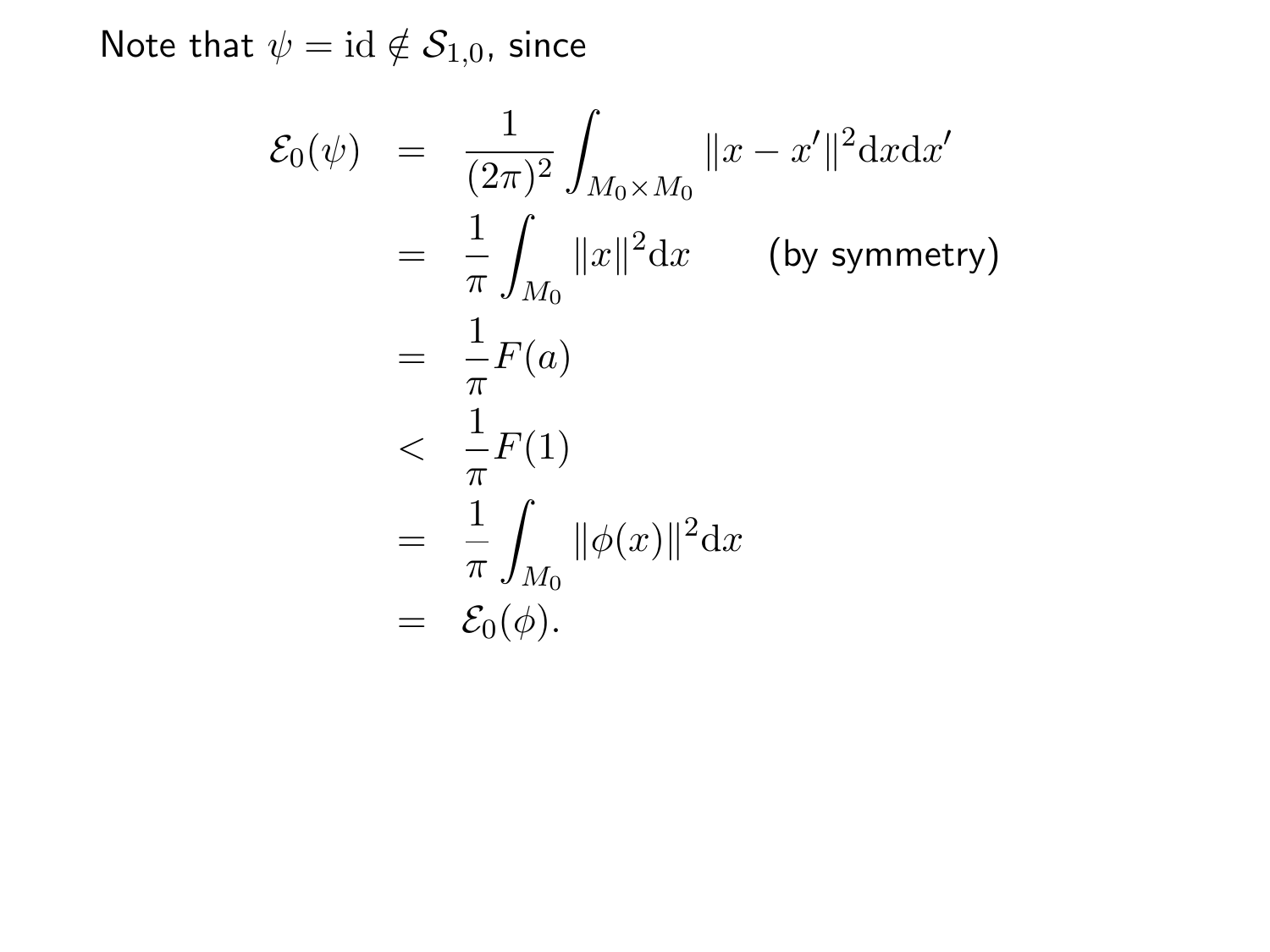Note that  $\psi = id \notin S_{1,0}$ , since

$$
\mathcal{E}_0(\psi) = \frac{1}{(2\pi)^2} \int_{M_0 \times M_0} ||x - x'||^2 dx dx'
$$
  
\n
$$
= \frac{1}{\pi} \int_{M_0} ||x||^2 dx \qquad \text{(by symmetry)}
$$
  
\n
$$
= \frac{1}{\pi} F(a)
$$
  
\n
$$
< \frac{1}{\pi} F(1)
$$
  
\n
$$
= \frac{1}{\pi} \int_{M_0} ||\phi(x)||^2 dx
$$
  
\n
$$
= \mathcal{E}_0(\phi).
$$

Let  $M_{\sigma} = \bar{B}(M_0, \sigma)$ . There is a numeric constant  $\sigma_0 > 0$  such that, when  $\sigma < \sigma_0$ ,  $\psi$  does not maximize the energy  $\mathcal{E}_{\sigma}$ , and we conclude again that if  $D = M = M_{\sigma}$ , MVU does not recover D up to a rigid transformation.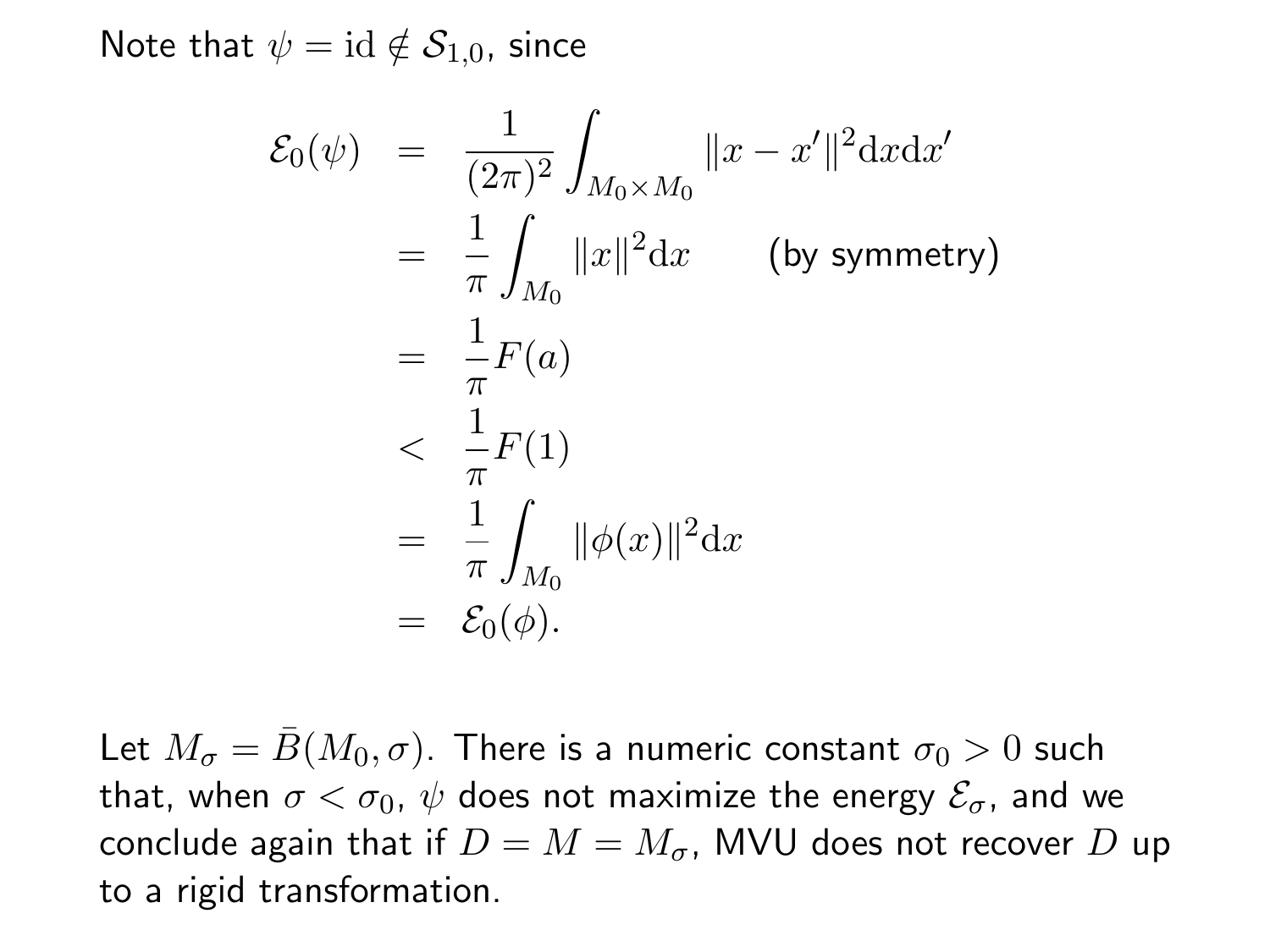### Theorem

Suppose that M is either thin or thick, of dimension d, and that  $\mu$ is comparable to the uniform distribution on  $M$  (as before).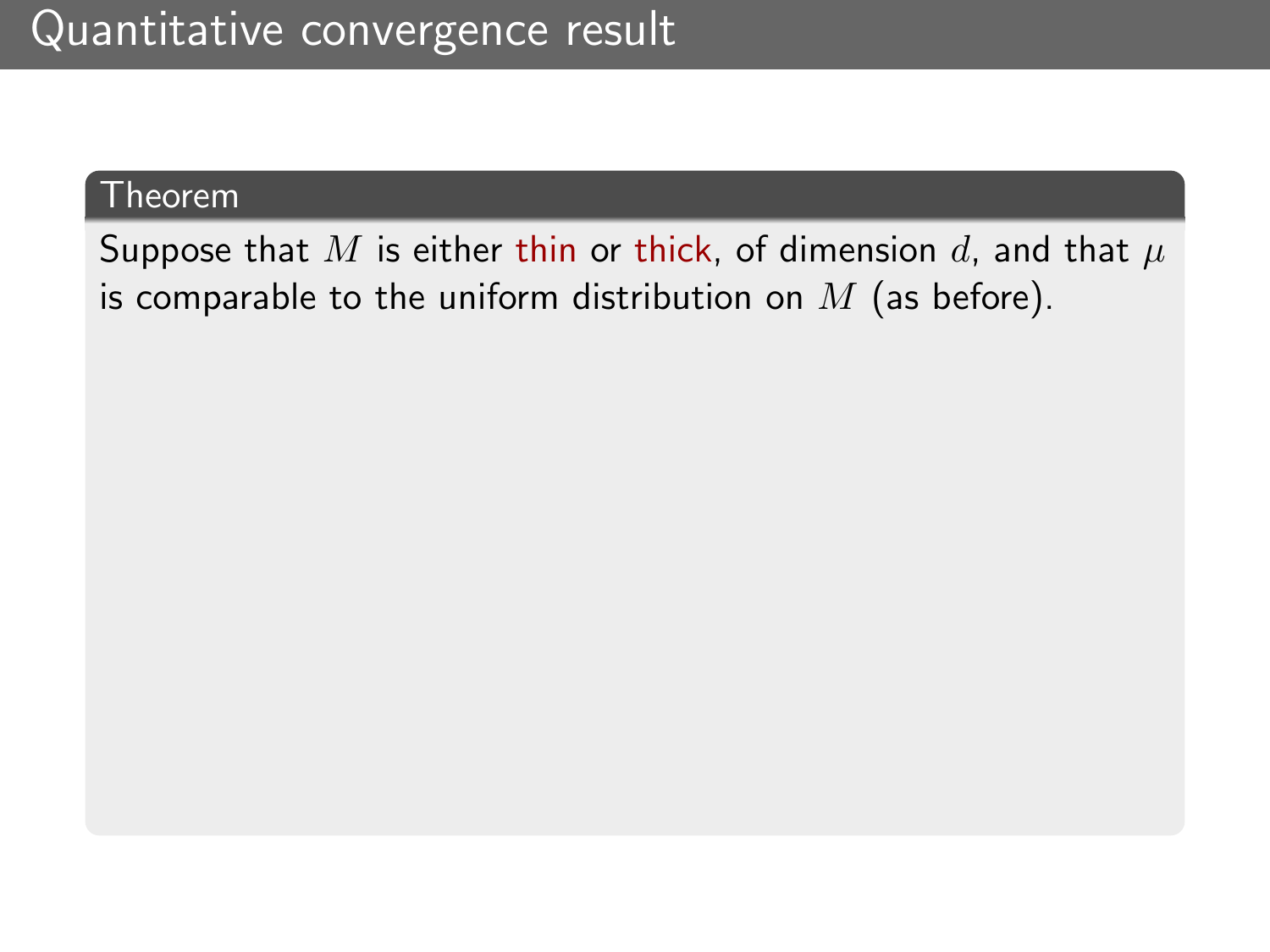#### Theorem

Suppose that M is either thin or thick, of dimension d, and that  $\mu$ is comparable to the uniform distribution on  $M$  (as before).

Assume that  $r_n \to 0$  such that  $r_n \gg r_n^\dagger := (\log(n)/n)^{1/d}$  and take any  $a_n \to \infty$ .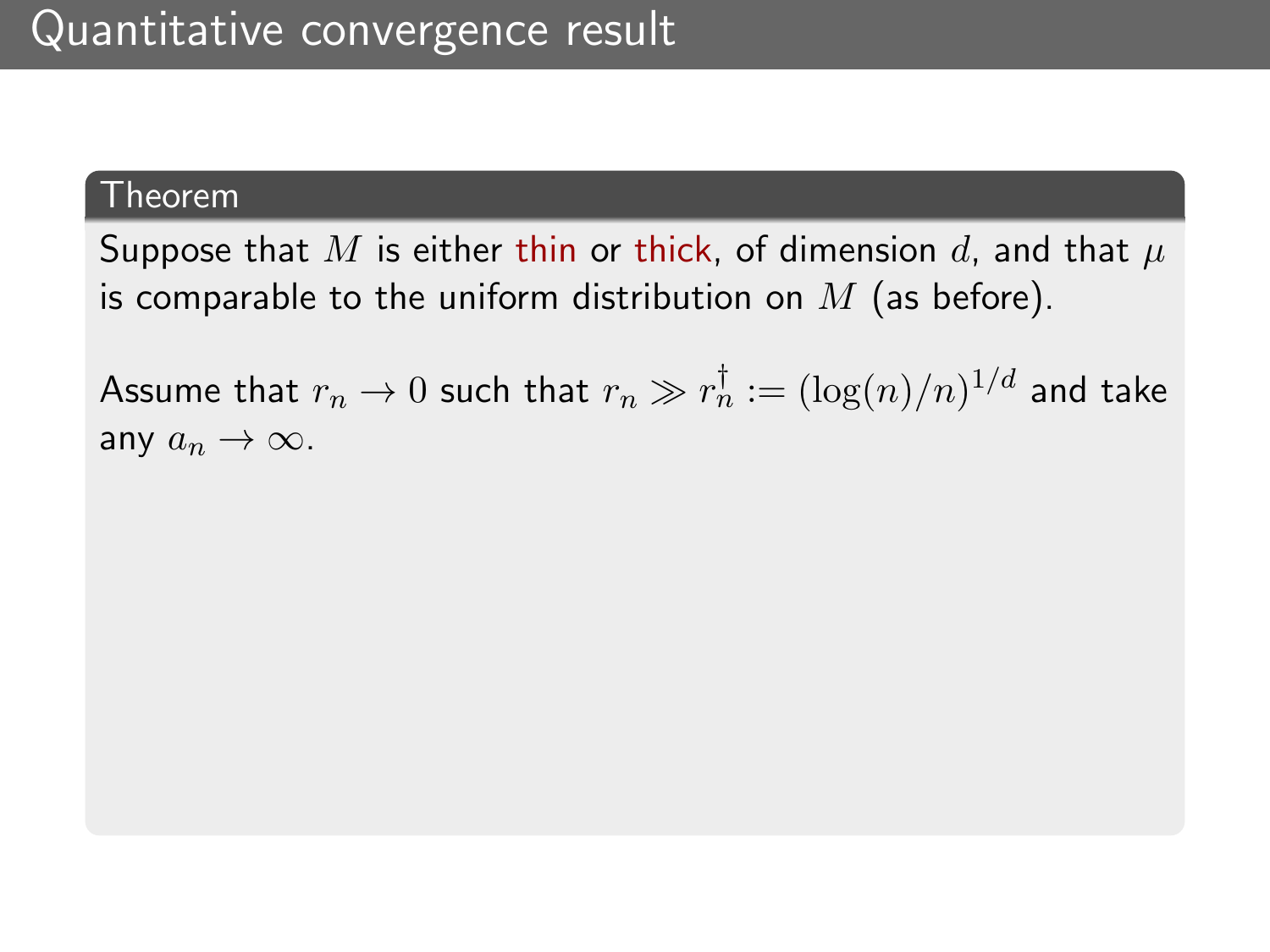#### Theorem

Suppose that M is either thin or thick, of dimension d, and that  $\mu$ is comparable to the uniform distribution on  $M$  (as before).

Assume that  $r_n \to 0$  such that  $r_n \gg r_n^\dagger := (\log(n)/n)^{1/d}$  and take any  $a_n \to \infty$ .

Then, with probability one,

$$
\vert \sup \{ \mathcal{E}(Y) : Y \in \mathcal{Y}_{n,r_n} \} - \sup \{ \mathcal{E}(f) : f \in \mathcal{F}_1 \} \vert
$$
  

$$
\leq a_n \big( r_n + \frac{r_n^{\dagger}}{r_n} + n^{-1/(d+2)} \big),
$$

for  $n$  large enough.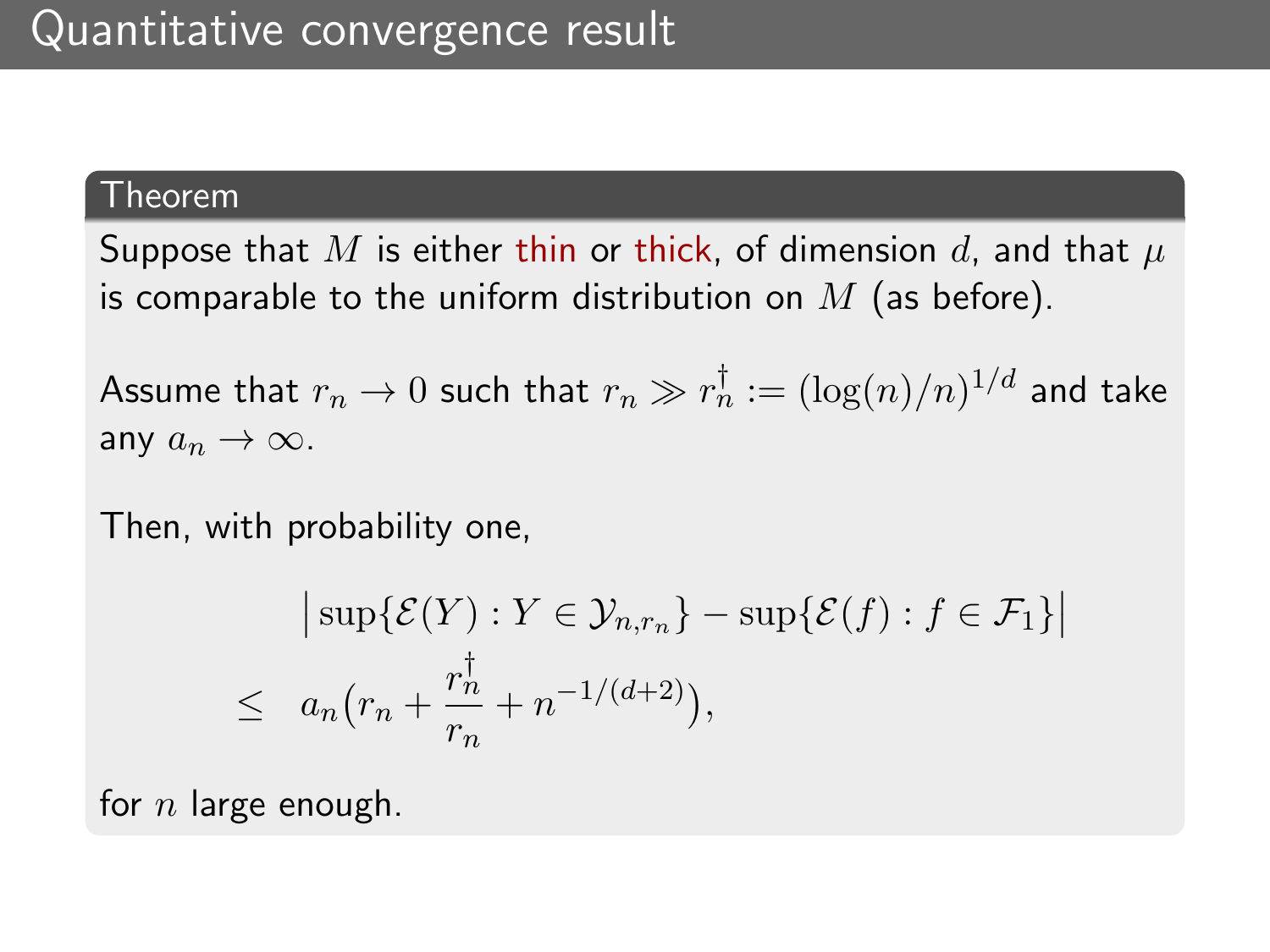Thin sets.  $M$  is a  $d$ -dimensional compact, connected,  $C^2$ submanifold with  $C^2$  boundary (if nonempty). In addition,  $M \subset M_{\star}$ , where  $M_{\star}$  is a  $d$ -dimensional, geodesically convex  $C^2$ submanifold.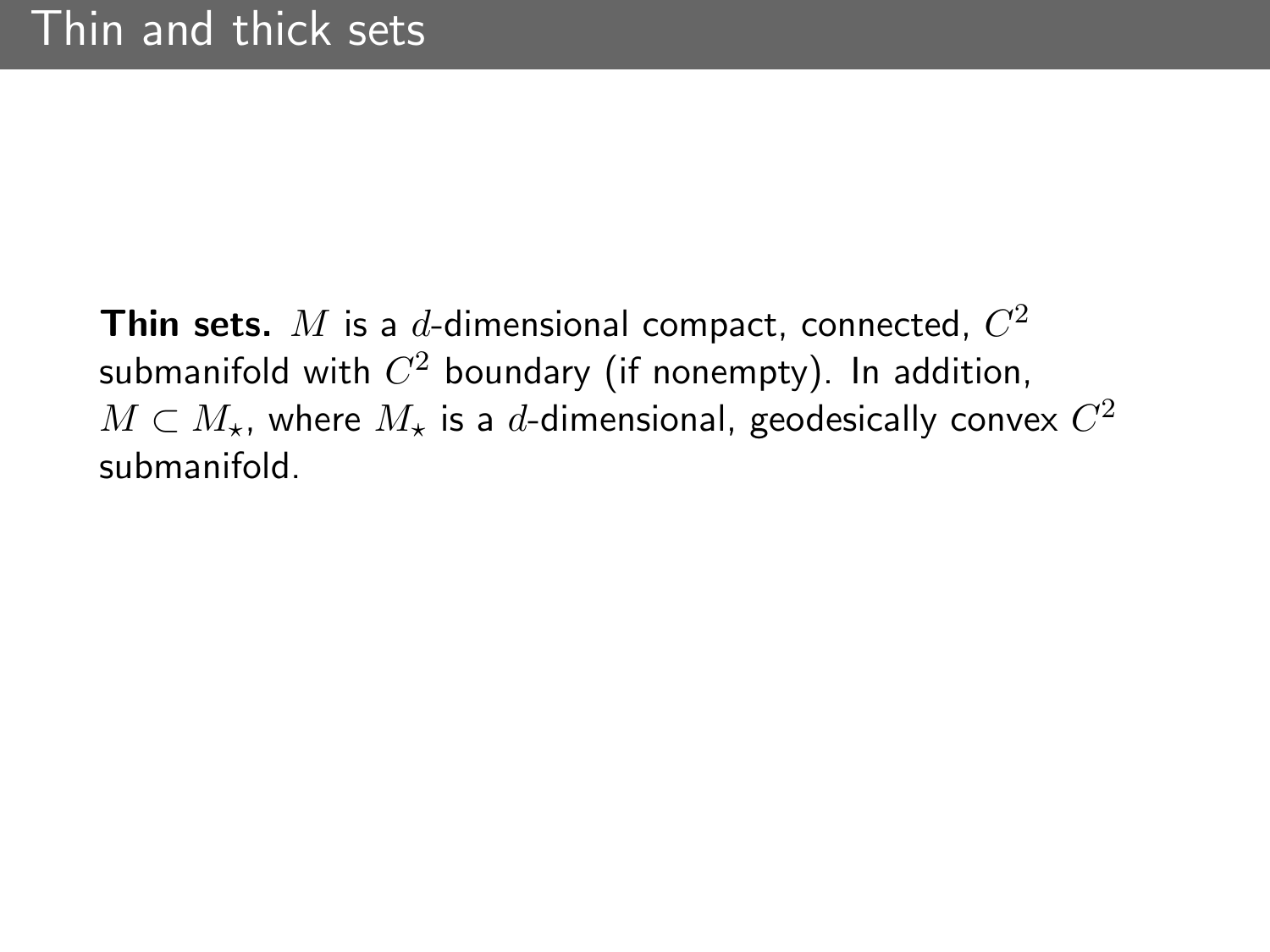Thin sets.  $M$  is a  $d$ -dimensional compact, connected,  $C^2$ submanifold with  $C^2$  boundary (if nonempty). In addition,  $M \subset M_{\star}$ , where  $M_{\star}$  is a  $d$ -dimensional, geodesically convex  $C^2$ submanifold.

**Thick sets.** M is a compact, connected subset that is the closure of its interior and has a  $C^2$  boundary.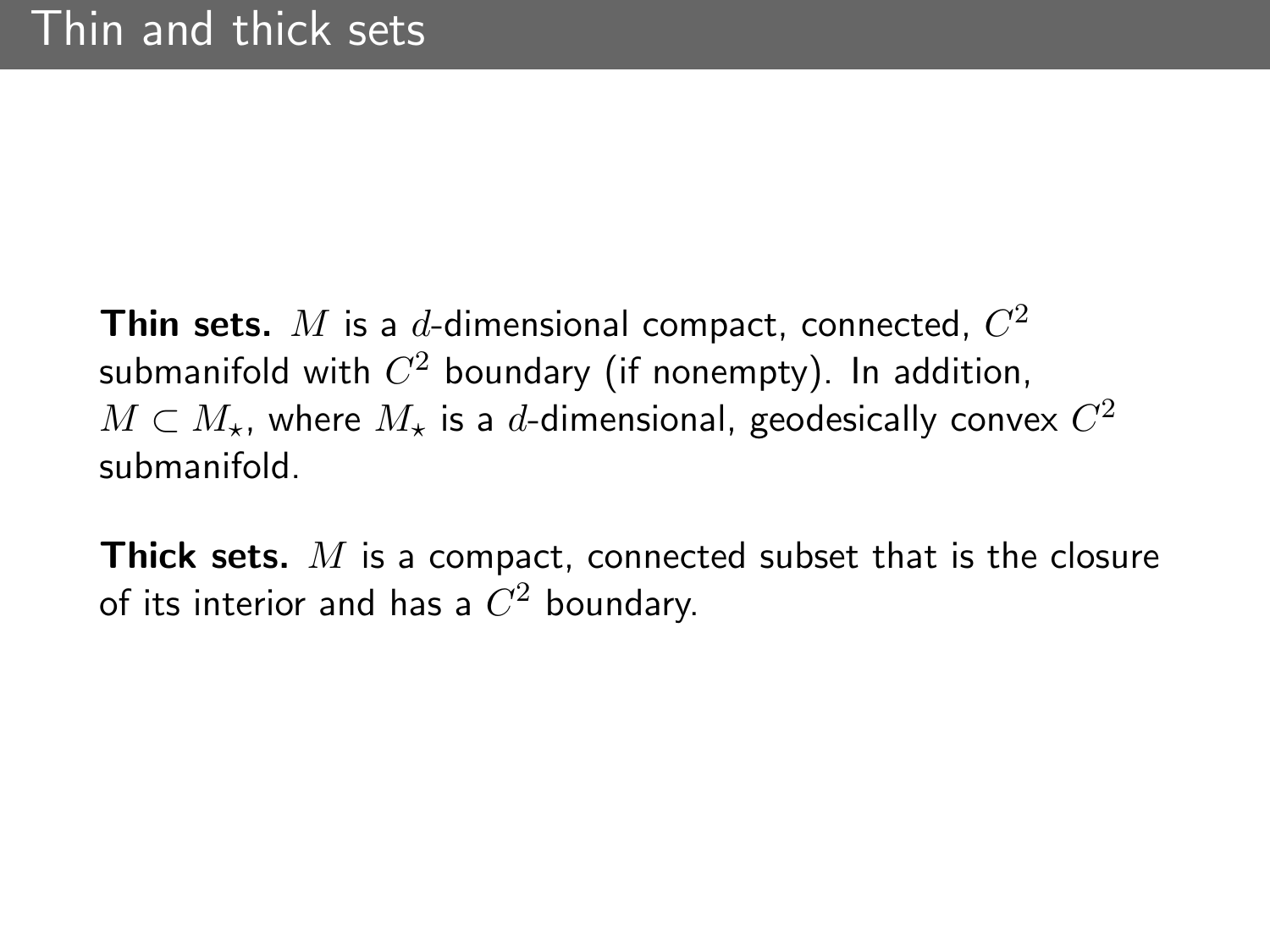## Convergence rate for the solution(s). We obtained a convergence rate for the energy  $\sup_Y \mathcal{E}(Y)$ . How about the convergence rate of  $\hat{y}$  to  $S_1$ ?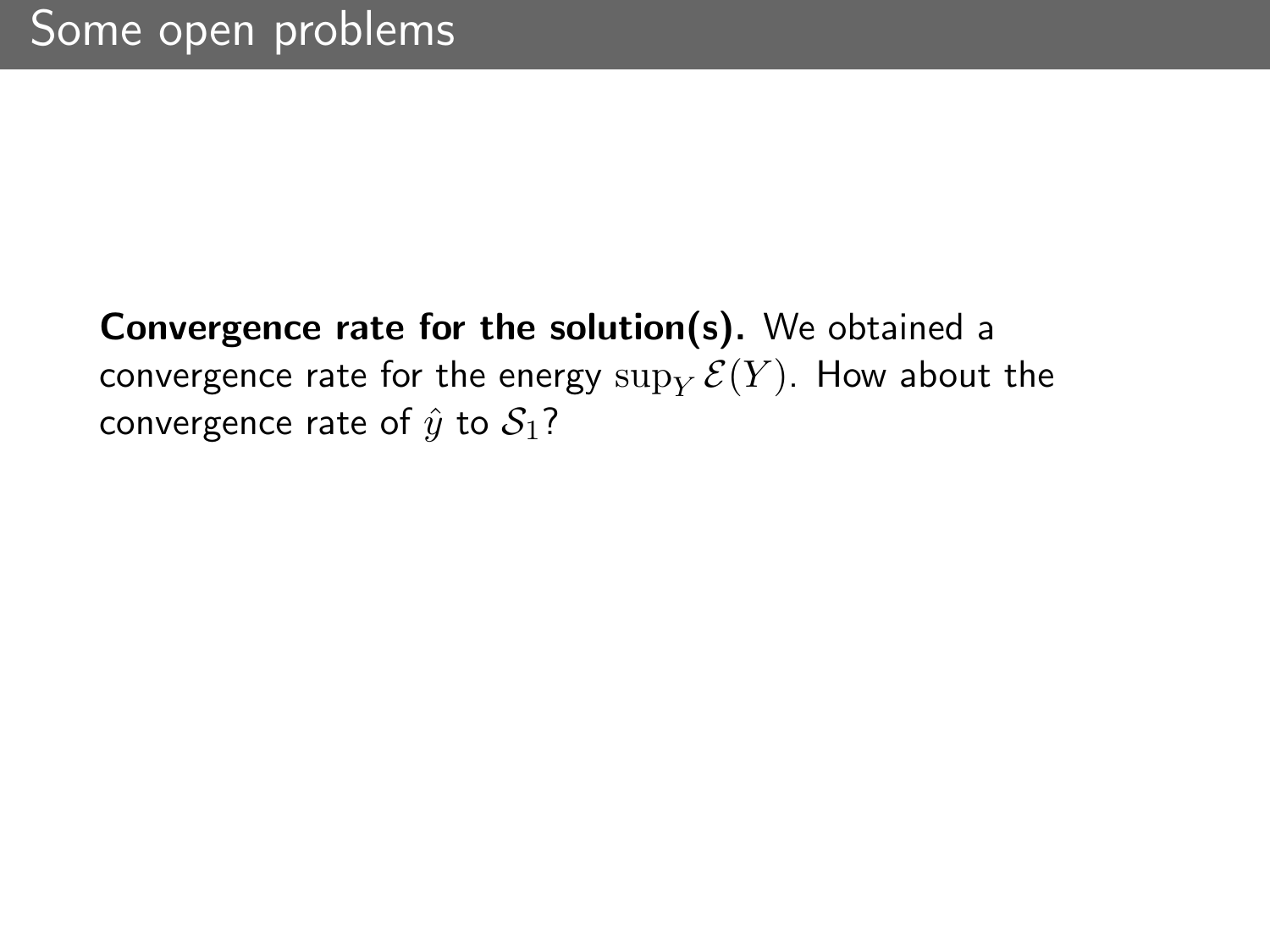Convergence rate for the solution(s). We obtained a convergence rate for the energy  $\sup_Y \mathcal{E}(Y)$ . How about the convergence rate of  $\hat{y}$  to  $S_1$ ?

**Flattening property of MVU.** When  $M$  satisfies the Isometry Assumption, does Continuous MVU always flatten the manifold  $M$ to its intrinsic dimension?